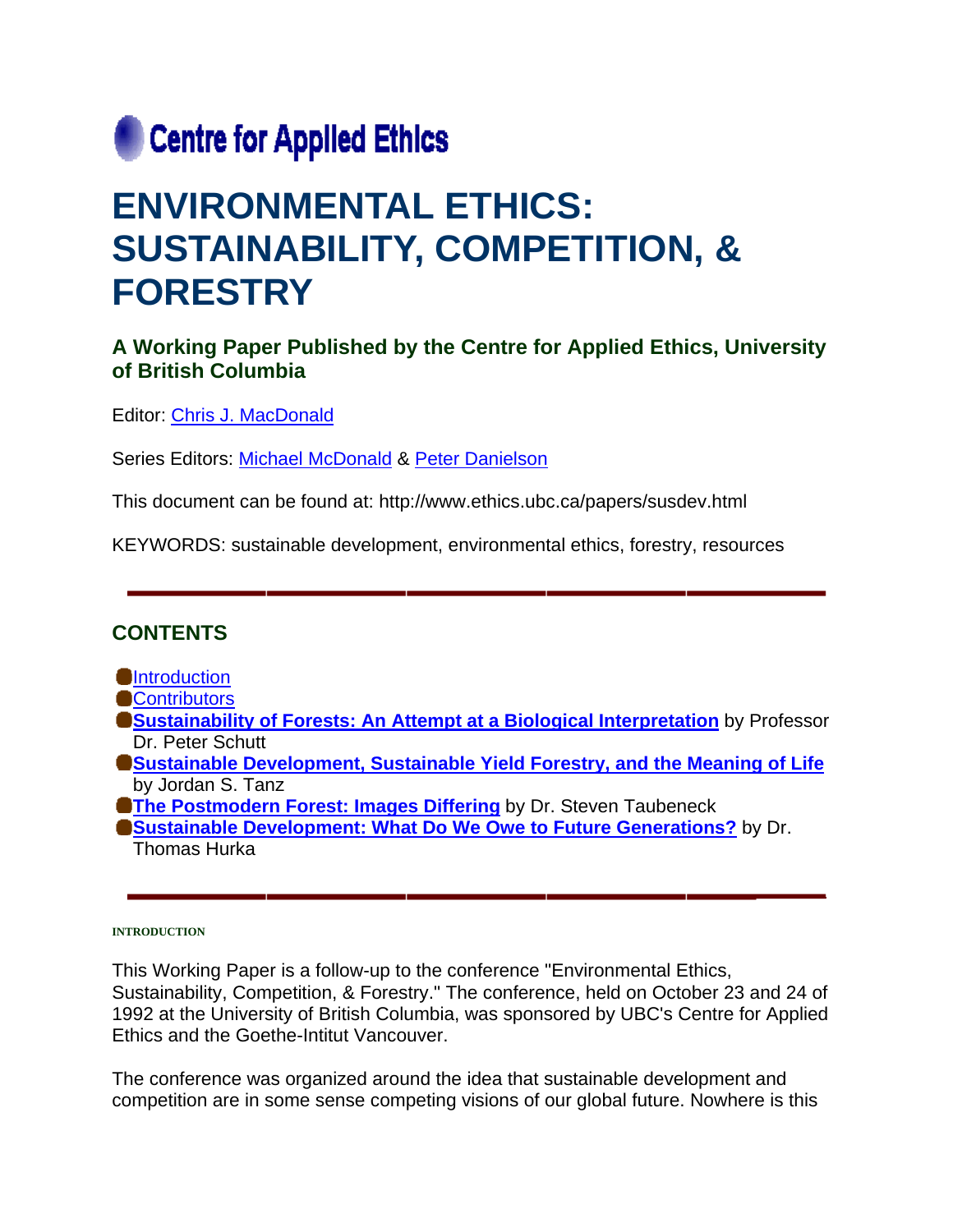potential conflict more salient than in the forestry industry. Canada, and B.C. in particular, shares with Germany a concern for the fate of forests and for the industries based on forest resources. This conference sought to bring together academics from both Canadian and German universities to explore the ethical challenges associated with these competing visions.

Those attending the conference had the opportunity to hear talks from a wide variety of specialties, ranging from botany to cultural studies to philosophy. Of the talks given, four were developed into papers to be included in this publication. Special thanks go to Dr. Schutt for making his speaking notes available for this purpose.

Copyright: The individual authors of papers presented here retain copyright over their respective works, with the understanding that the Centre for Applied Ethics shall have the continuing right to publish this working paper in its current format.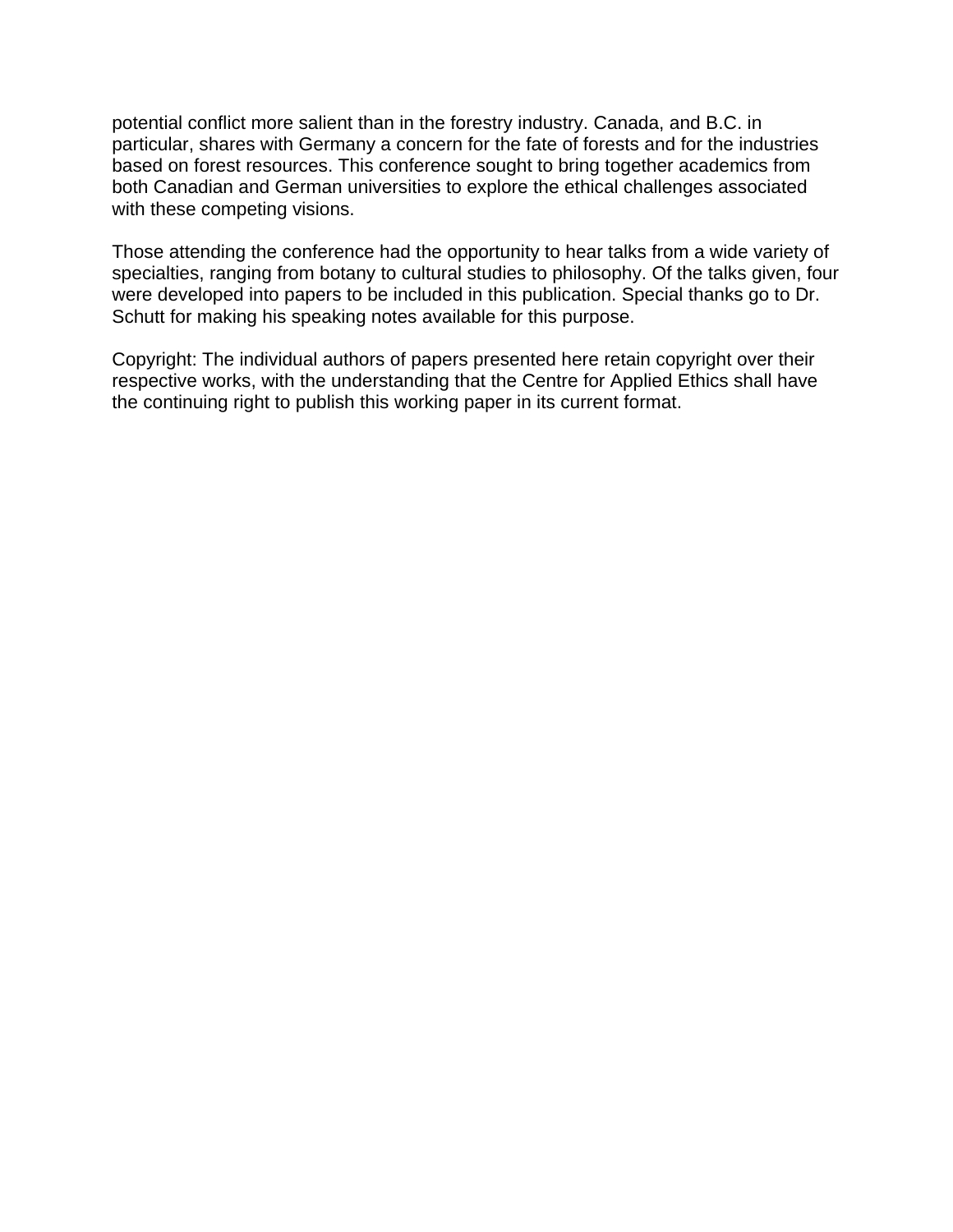Reproduction or distribution in any form, without the express consent of the Centre for Applied Ethics, is strictly forbidden.

Back to Table of Contents...

#### **CONTRIBUTORS:**

**Dr. Thomas Hurka** is a member of the Department of Philosophy at the University of Calgary.

**Professor Dr. Peter Schutt** is now retired, but at time of the conference he was Chair of Forest Botany at Ludwig Maximilians University in Munich, Germany.

**Jordan S. Tanz, M.F.,** currently works in Resource Planning and Communications at Cortex Consultants, Inc., of Victoria, B.C.

**Dr. Steven Taubeneck** is a member of the Department of Germanic Studies at the University of British Columbia.

Back to Table of Contents...

 **Sustainability of Forests: An Attempt at a Biological Interpretation**

# **1992 Professor Dr. Peter Schutt**

A couple of years ago, the term "sustainability" was introduced into environmental discussions, and it is still in fashion. Meanwhile, it has been discovered and utilized by several disciplines, which, however, do not always give it the same meaning. I think this is reason enough to invite you for a short analytical excursion.

As a matter of fact, sustainability is not a recent neologism. To my knowledge it was first used by foresters. In the 18th and early 19th century, after a long period of plundering the Central European forest resources, a new system of forest management was created, called "Schlagweiser Hochwald". It was based on harvesting old growth forests through clearcutting to the same extent that new wood was formed by growth processes.

In a rotation period of 100 years, a quantity of timber equivalent to 1/100 of the total volume is cut every year. By this procedure permanent economic use of the forest is guaranteed. Foresters called it "nachhaltige Nutzung" (sustainable use) or "Nachhaltigkeit" (sustainability). So, in its original forestry meaning and in its long, long practical application, the term sustainability has to be understood as an economic concept. A priori it has little to do with biological sustainability.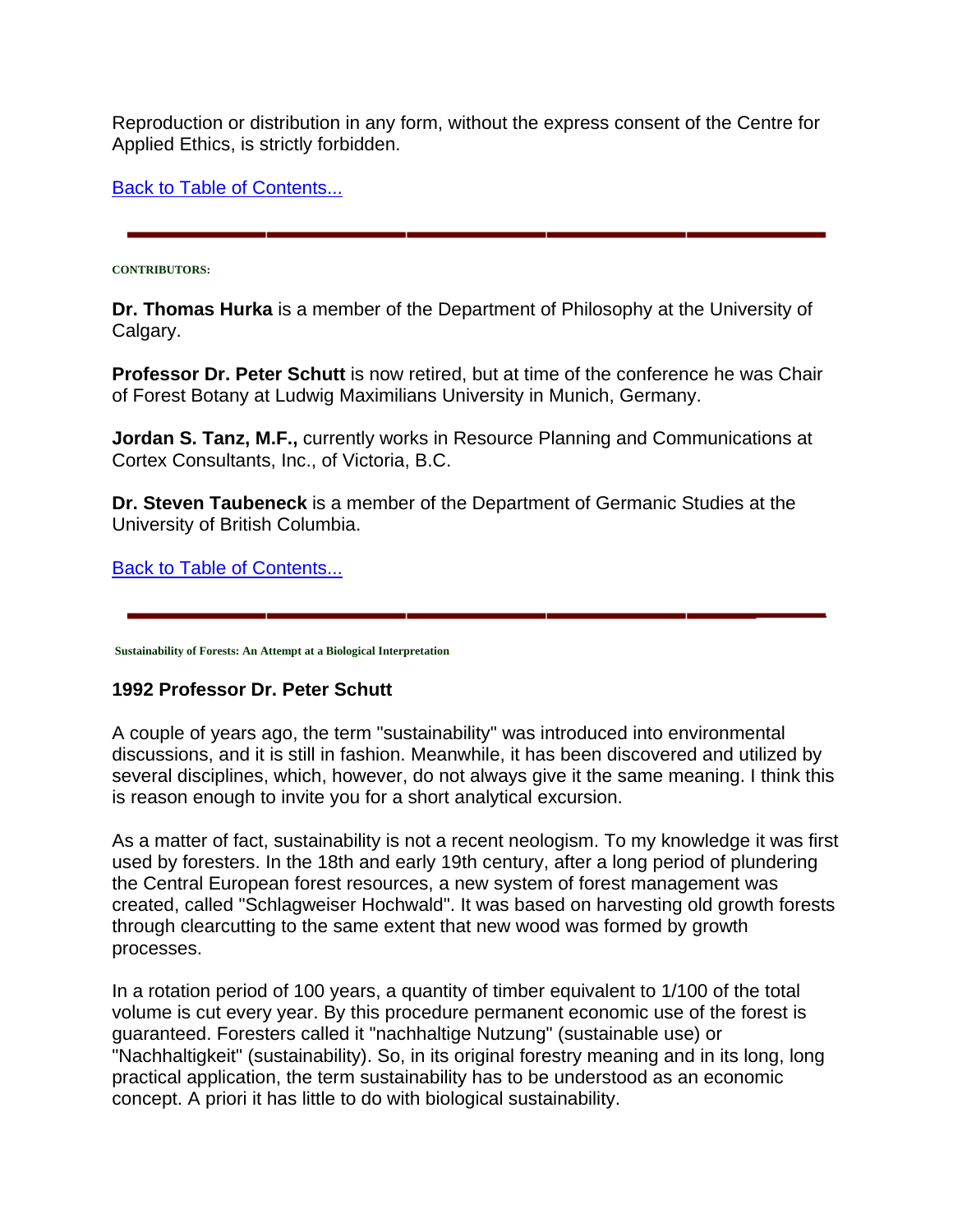In order to bring these two terms into congruity--I mean so that permanent economic success would run parallel to the entirety of the biological system--it is necessary to fulfil a number of important suppositions.

# **KEYWORD NO. 1: CLEARCUTTING**

*Per definitionem* sustainable forests are originally based on regularly repeated clearcuttings, followed by artificial reforestation with tree species of economic importance. No doubt, the system has many technical and organizational advantages. In the course of time, however, soil scientists and ecologists found out that the practice of clearcutting automatically leads to considerable drawbacks:

- Wounding of soil surface through logging operations. Risk of erosion.

- High irradiation and higher climatic extremes alter the microclimate, the flora and microflora, and deteriorate the growing conditions for a number of valuable tree species. Soil compression and a reduction of species richness occur.

- An accelerated decomposition of organic matter occurs, combined with a wash out of nutrients and the eutrophication of groundwater, rivers and lakes.

- Mycorrhiza-fungi as partners in an important symbiosis with tree roots disappear within less than a year.

Altogether, clearcuttings obviously have economic advantages, but they are burdened with ecological and biological risks, especially in mountainous regions.

Clearcuttings are not allowed at all in Switzerland and they are only permitted up to a size of 1 and 2 hectares respectively in Germany and Austria. The reason: they influence biological sustainability in a negative way. It is internationally known that large clearcuttings reduce soil productivity, disturb the balance within forest ecosystems, and via afforestation diminish biodiversity.

# **KEYWORD NO. 2: ECOSYSTEMS**

Ecosystems are often defined as a kind of biocoenoses--in other words, as associations of plants, animals and microorganisms, which live together in a given area, always in close contact with each other, influenced by volatile, fluid or solid metabolic substances, which may stimulate or inhibit, can act as antagonists or synergists, and finally are ruled by the chemical and physical conditions of the soil and the environment.

The number of biotic inhabitants is far beyond our imagination. The same is true of the possible interactions. What we know, however, is that this complicated and reactive accumulation of mutual dependencies is very flexible and finally has the effect of a buffering system which protects the given forest as an ecosystem.

One prominent example may demonstrate how far-reaching the consequences of interspecific interactions in forest ecosystems can be. I am talking about mycorrhization, a symbiosis between soil-inhabiting fungi and the feeder roots of forest trees, which is of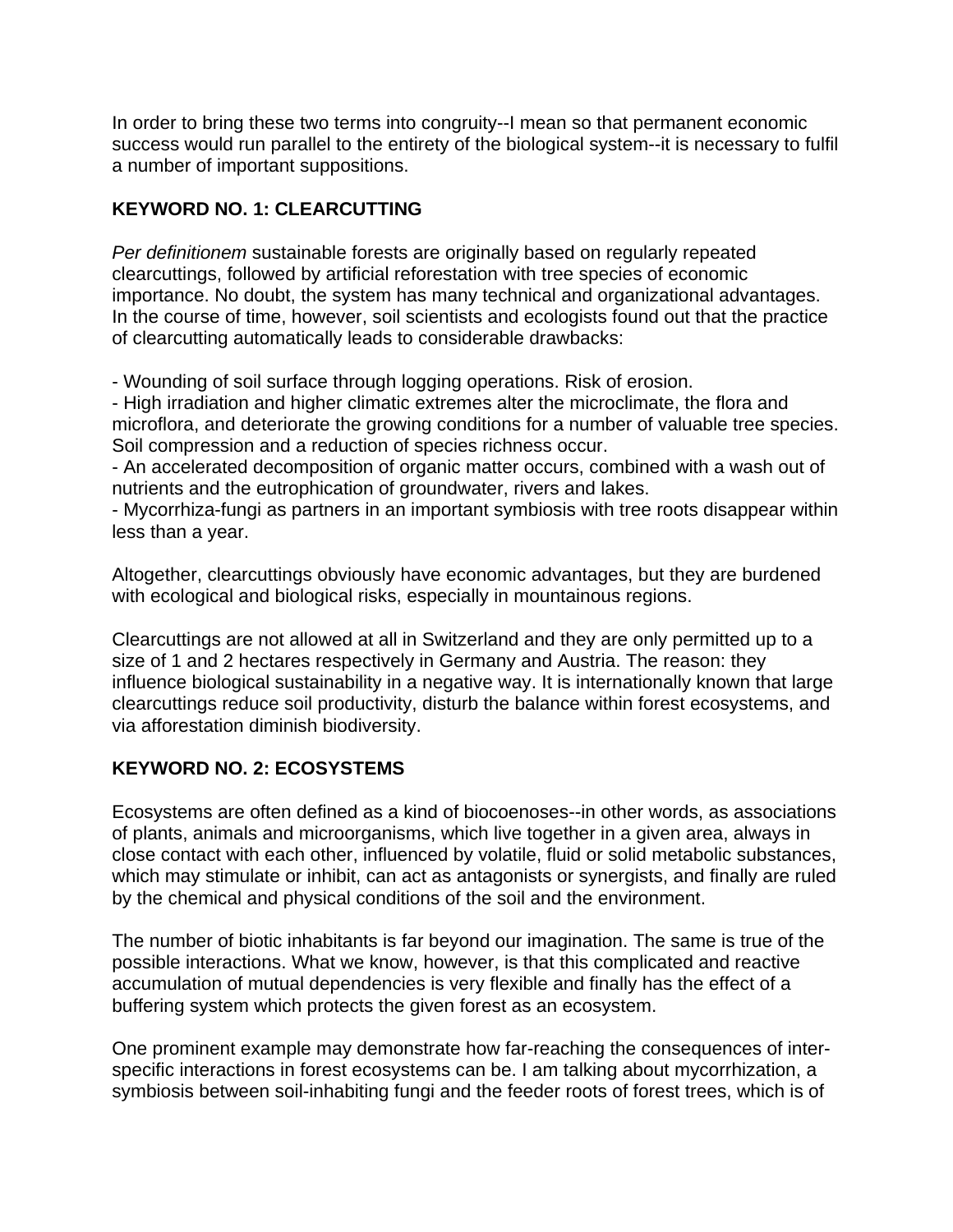considerable benefit to both partners. The fungus earns carbohydrates which he is not able to produce himself. The nutrient- and water-absorbing root surface of the tree is enlarged up to several hundred fold by fungal hyphae. Consequently the water and nutrient supply of the tree increases. Moreover the susceptibility against attack by root pathogens is considerably reduced, and finally, there are indications that heavy metals are hindered from invading the tree. On the other hand, a weakened tree-partner occasionally may become subject to pathological attacks by his own fungal symbiont.

Forest ecosystems are characterized by a high degree of stability. They can lose single biotic components without running into imbalances. Diversity stands for stability. By the way: an almost world-wide disease syndrome is sometimes defined as a toxification of forest ecosystems--not by politicians, however.

# **KEY WORD NO. 3: BIODIVERSITY**

Biodiversity in the sense of species richness is accepted to be a valuable indicator of stability in ecosystems. If this is so, then natural forests would be more sustainable than artificially established monocultures, and tropical rainforests should be more stable than the relatively uniform boreal conifer forests near the Arctic Circle. While the first relationship has been proven to be true many times, the second conclusion cannot be correct, because comparisons like these ought to be made on the same climatic and edaphic base.

Monocultures are defined as plantations comprised of even-aged plants belonging to the same species. For economic reasons they have often replaced natural mixed forests of higher species- diversity during the past two centuries. In these cases the negative consequences of clearcutting, of disturbed ecosystems and of reduced biodiversity, have most probably led to a decrease in biological sustainability, but not necessarily already to a reduction in economic sustainability.

In agriculture, crop plants are cultivated almost entirely in monocultures. Agricultural plants have long since been selected and crossbred by man, with the consequence that these species became more and more uniform genetically. This is not the case with tree populations which are still to a high degree heterozygous. And heterozygosity is, to a certain degree, identical with genetic flexibility. So trees from natural populations have, so to speak, a genetic potential large enough to adapt to a certain change of environment. This statement, of course, has a direct connection with biological sustainability, but it is restricted to natural populations. Even they are, to a certain extent, influenced by anthropogenic stress factors (like air pollution) which reduce the gene pool of forest stands, according to the results of recent investigations and genetic analyses in beech and spruce.

In general, genetic uniformity within a population means that its stability and productivity will be at risk when the environmental conditions change, or when new types of pathogens appear. In this case the reserve of genes necessary to produce new, better adapted progeny has become too small.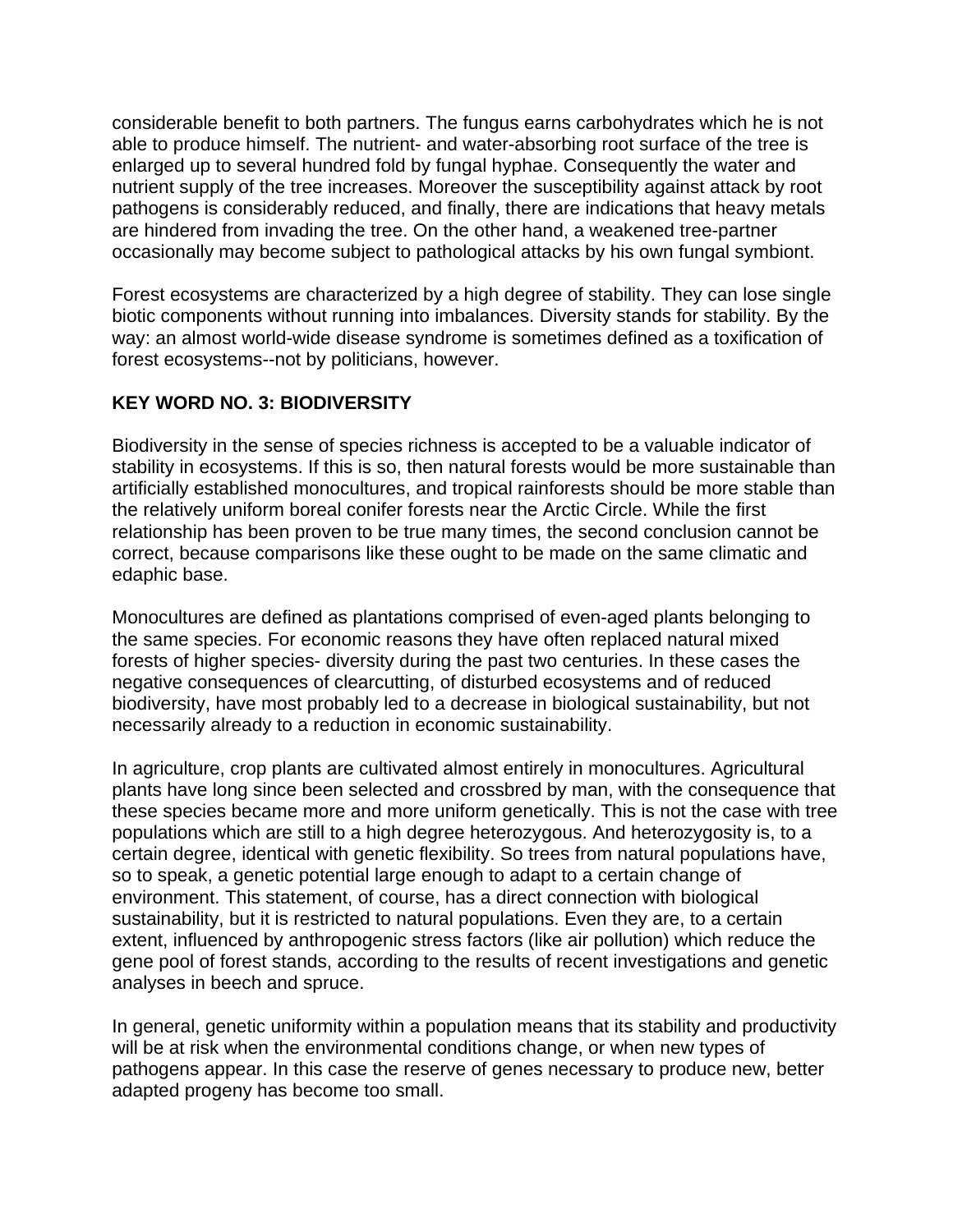There are numerous impressive examples of sudden breakdowns of high production cultivars of corn, potato, wheat, poplar, and pines by a single mutant of a pest or a disease. This is why plant breeders around the world try to preserve germ plasm and biological diversity for future food production.

Replacing natural forests with modern plantations of fast- growing trees therefore creates a number of important genetic and ecological risks. This is especially the case in the tropics:

- An indigenous well-balanced multifactorial forest ecosystem with its high buffering capacity against biotic and abiotic stress-effects is disturbed. Many species become extinct. The new monoculture, separated from its natural environment, needs time to adapt. Life and structure of the soil is altered, the original vegetation and flora disappears, and the risk of erosion increases.

- The broad genetic base of the ecosystem, in which the presence of many species minimizes the risk of disturbance, has been replaced by the much smaller gene pool of one single species--possibly by a few clones of this species. This kind of plantation is a vulnerable system, endangered by losses due to pests, pathogens and abiotic stresses, and is often detrimental to landscape and biology. A re- introduction of the original forest vegetation will at least be complicated and expensive.

Under these conditions, biological sustainability tends toward zero. In spite of that, an economic profit may be available for a couple of years. This, however, has little to do with sustainability.

Let me try to give a short intermediate summary. With respect to forests, the term sustainability can have a traditional economic and a biological meaning. In the long run, both types have to be congruent if a forest ecosystem shall remain alive, and remain productive and flexible enough to withstand biotic and abiotic stresses.

Several ecological, biological, and genetic suppositions have to be fulfilled to reach this aim.

In general, natural populations not only express higher stability than do monocultures and clonal plantations: they also have a much higher adaptability to environmental changes, for instance to global warming, and they obviously rank first in biological sustainability.

At present, two cases of large-scale deforestation have induced hot discussions in many countries:

- the destruction of tropical rainforests.

- the overuse followed by transformation of natural forests into monocultures in North America.

With respect to sustainability, these events can be looked upon as follows: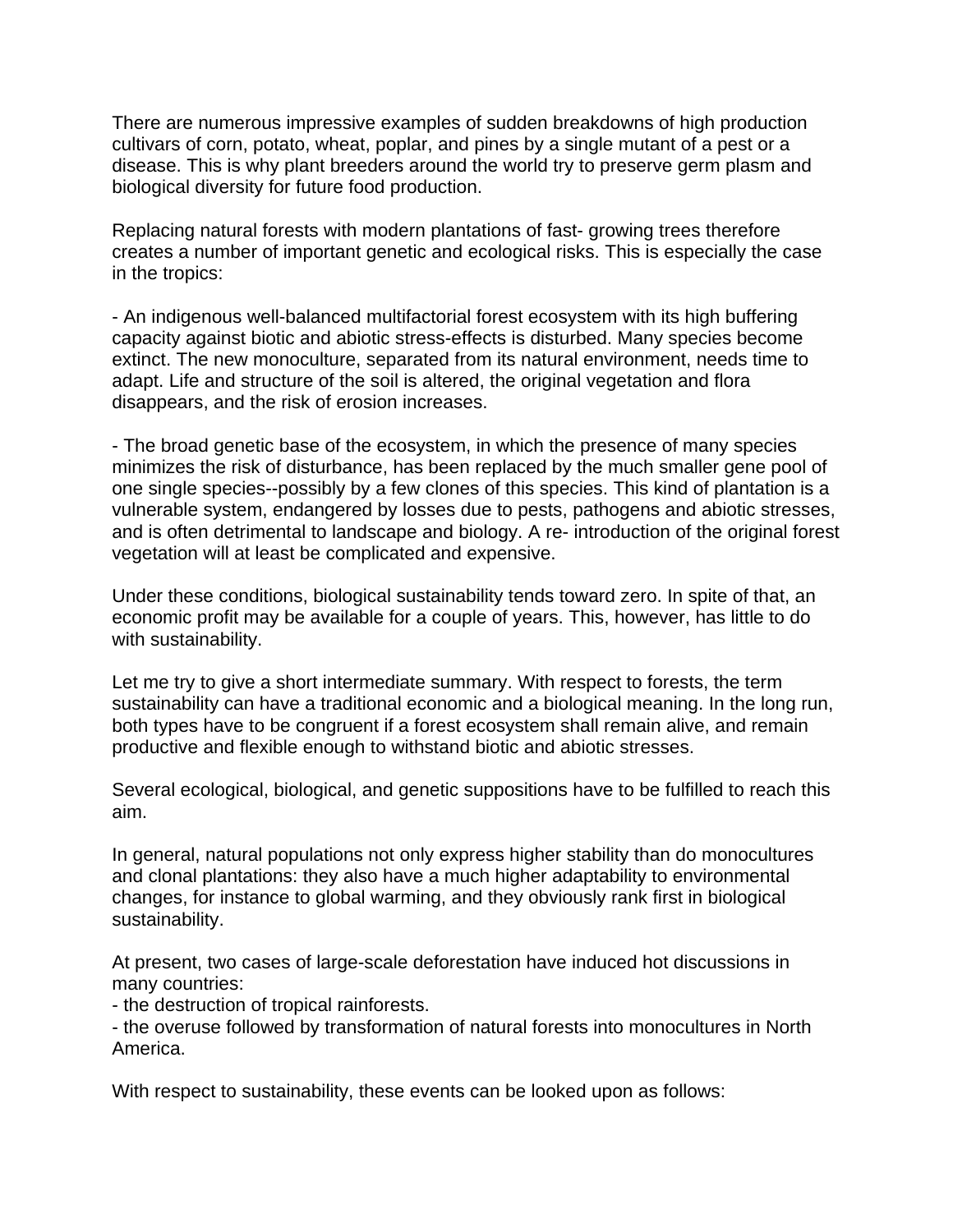## **TROPICAL RAINFORESTS:**

Tropical rainforests are characterized by a tremendous richness of species--plants, as well as animals and microorganisms. Up to 500 tree species grow on a hectare. This means strong competition between species and individuals, but also an enormous degree of biodiversity. As a consequence, there are no diseases or pests threatening the system. The biological sustainability is evident. But the existence of this almost ideal ecosystem is very significantly correlated with one important presupposition: the nutrient cycle is not to be altered. What does this mean?

The majority of tropical rainforests grow on poor soils, with a very small reserve of nutrients bound to the soil. The greatest quantity of nutrients in this system is deposited in the organic matter of the living vegetation: trees, shrubs, epiphytes. If you cut and remove the trees, the nutrient circulation is interrupted, a large quantity of nutrients gets lost, and another amount is washed out. A re-establishment of this type of forest will not succeed.

**DIAGNOSES:** High biological but no economic sustainability for an undisturbed tropical rain forest. Neither biological nor economic sustainability after cutting.

Reforestation with foreign species or cultivation of agricultural crops will very seldom be successful because of the poverty of the soils, disturbance of the natural ecosystem, and difficulties of the new species to adapt. Under these conditions, a sustainable forestry (from an economic point of view) can only be possible when the given ecosystem can be kept alive and productive- -in other words, if it is kept biologically sustainable.

There are encouraging examples for a successful forest management of the tropical rainforest. But they consequently renounce clearcuttings of every size. Very, very careful selective cutting of single trees, very, very careful logging operations by oxen, and a more than patient and tender handling of natural regeneration is the adequate recipe. The result is a true combination of biological and economic sustainability: promising for farmers and for owners of small forests, but little attractive for big companies, I think.

# **NORTHWEST AMERICA:**

Primary forests of the Pacific Northwest belong to the most productive coniferecosystems on earth. Ideal climatic conditions make trees grow almost up to heaven. For a European forester it is just a dream to go on a pilgrimage to these examples of a biologically intact system with a maximum output of timber. Nobody would hesitate to attribute to these stands a high degree of biological and economic sustainability.

In this area, selective cutting has never been the dominant method of silvicultural practice (most probably with the exception of the Indians). But in earlier times, the clearcuts were small enough to allow the establishment of NATURAL REGENERATION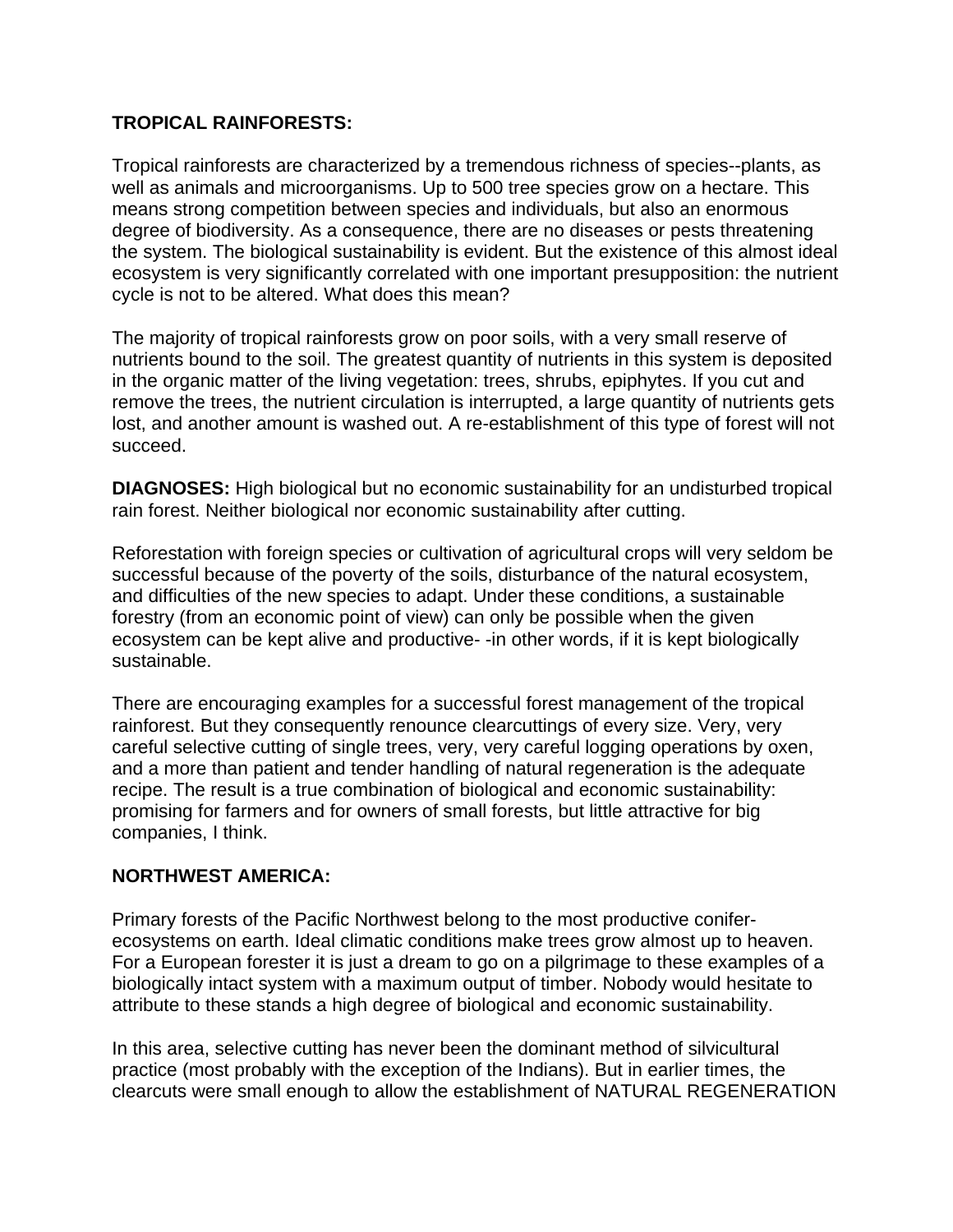by and by, so that the species composition of the original forest was not, in general, disturbed.

This practice, however, has changed considerably during the past ten to fifteen years, as you all know. Numerous clearcuts of an alarming size characterize the present forest scenery. Not only experts ask themselves how it could happen that such a discrepancy between forest science and forest administration and/or management could occur.

From our point of view, most of these forests had and still have a high degree of sustainability, from both a biological and an economic point of view. But since the next generation will be recruited not by natural populations but by artificial plantations which are frequently composed of only one or two conifer species, and which in a distinctive manner are called "industrial tree farms," a reduction in biodiversity, an impoverishment of the ecosystem, and a diminution of the gene pool is to be expected.

The continuation of this modern form of forestry is inevitably followed by a loss of both forms of sustainability, and this in one of the most vital and intact forest regions we have. Well established differentiated methods of silviculture instead of industrialized clearcutting would not have led to these negative consequences, however the owners of the forest would not have earned so much money in such a short period of time.

The term sustainability, when used in connection with forests needs a detailed direction for using it. Economic profit may be possible without biological sustainability, but economic sustainability is not.

Back to Table of Contents...

**Sustainable Development, Sustained Yield Forestry, and the Meaning of Life**

#### **1992 Jordan S. Tanz**

#### **Introduction**

My presentation is in two parts. In the first part, I look at sustained yield forest management in an attempt to show its similarities to sustainable development. In the process I try to point out weaknesses in the concept and some of the problems associated with trying to manage for sustained yield. Finally, I try to draw some inferences for striving toward sustainable development.

In the second part I try to answer the question of whether or not competitiveness and sustainable development are "competing moral visions".

#### **Sustained Yield Forestry and Sustainable Development**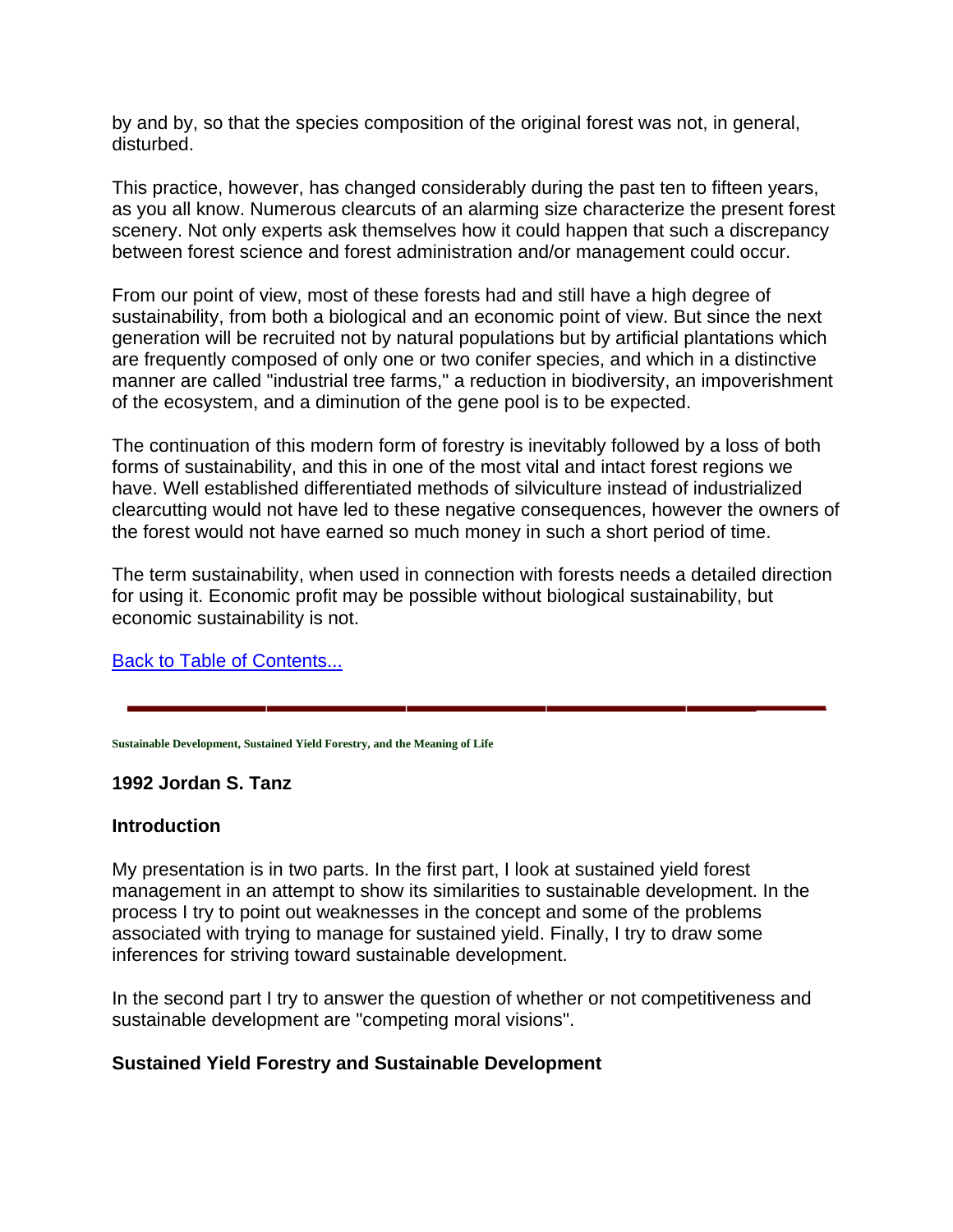Sustainable development and sustained yield forest management have common elements. Though the forestry problem is more restricted, and therefore simpler, it nevertheless contains the two key elements of sustainable development:

--it is focused on the needs of people, and

--it recognizes the limitations of biophysical capacity.

Sustained yield forestry embodies a variety of meanings. It has evolved over time as foresters have tried to mold it to fit the needs of society. Its essence is that we should organize the forest and what we do in the way of forest management to ensure that we will be able to continue to obtain the things that we want from the forest in perpetuity. It implies continuous production of things; these things being wood (the primary product traditionally), and other non-commodity and amenity values such as water, wildlife habitat, recreational opportunities, and so on.

Sustained yield forest management requires that this continuous annual or periodic production will carry on forever. This commitment to "forever" is important in a couple of ways. First, it reflects our belief that the future will resemble the past, that we will need the same things years from now that we need today. Second, the commitment to continuity and perpetuity has very strong symbolic significance. Sustained yield forestry has been characterized in the following way:

 To fulfil our obligation to our descendants and to stabilize our communities, each generation should sustain its resources at a high level and hand them along undiminished. The sustained yield of timber is an aspect of man's most fundamental need; to sustain life itself." (Duerr & Duerr, 1975).

Sound familiar? That quote was written in 1975, by William Duerr, a noted forest economist.

Sustained yield forest management also implies that growth will be balanced with harvest. As the forest is brought under management, it will be brought to what foresters term a regulated state, in which the age structure of the forest is balanced. There will be rules, specified in a management plan, that prescribe how the forest will be brought to a steady state of development, organized for production geographically and into the future. "Equal annual yields forever" is one such rule, but by no means the only rule that could be used.

In practise, our emphasis historically has been on the production of wood. In recent decades, foresters have tried to mold and expand the concept of sustained yield management to include the variety of other things society needs or wants to get from forests. But on the whole, I couldn't claim that in Canada we have been very successful in satisfying society. Well, of course not; society comprises a broad diversity of interests and corresponding needs. But our lack of success has to do with other things, too.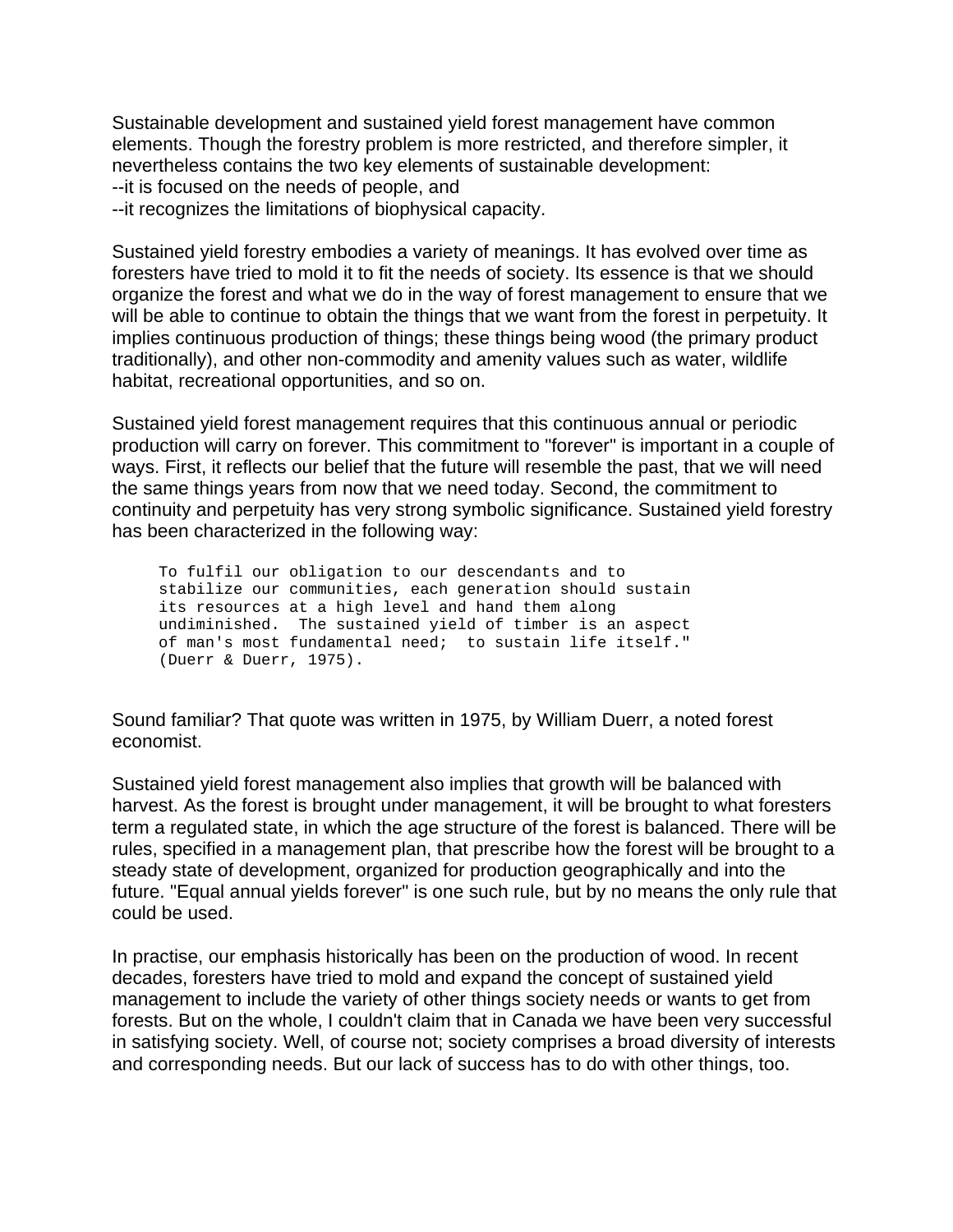Most important of these is change. The emphasis on continuity and perpetuity makes it very difficult to deal with changing values. These changes are very hard to predict, at least quantitatively, and are therefore difficult to cope with in planning resource utilization and management. A good example is in the continuously changing relative values of timber production and recreation or aesthetics.

Richard Behan challenged the conventional wisdom about sustained yield forest management in a paper entitled "Political popularity and conceptual nonsense: the strange case of sustained yield" (Behan, 1978). His argument, now familiar to foresters, goes something like this:

We have a forest. In order to obtain equal annual yields forever, we should cut each year an amount of timber equal to the volume which grows in this forest annually. So there are two essential elements: equal annual yields, and harvesting in perpetuity. But growth is not only a function of natural phenomena. Our cultural practises increase (or in some cases impede) the productivity of our forest. So our question, which was "How much should we cut?", now must instead be, "How much should we invest?". How much effort should be expended to grow timber on this forest?

The economist perks up at this point. "How much should you invest?", he asks. "Well that requires some analysis of markets." There is no point in investing in forestry if the market will not provide future returns at least equivalent to what you could get elsewhere. Further, the more we research the topic, the more we encounter the argument that the classical concept of sustained yield just doesn't cut it economically. Equal annual yields forever is fixed on physical production. It ignores the economic realities of changing markets, prices, costs and interest rates.

Our question was, "How much should we harvest, invest and grow?". Sustained yield failed to help us. A rational manager will cut relatively more when markets are strong, and less when they are weak. As Behan put it, "If harvest is a function of growth, and if growth is a function of investment, and if investment is a function of changing markets, a rational manager will not practise equal annual yields forever. The concept is selfdestructive." (Behan, 1978)

The investment problem raises another serious problem, which is in the anticipation of future needs. We are uncertain of both the way in which our children will want to use the forest, and the manner in which technology will change the way it can be used.

Sustained yield forestry is an article of faith for a forester: an 11th commandment, undisputable, unassailable at a certain level. But in trying to implement sustained yield forest management, we have not been successful in dealing with some of today's serious forestry problems:

--How should we treat old-growth timber?

--How much should we invest in forest management?

--How do we plan for the continuous production of wildlife habitat, recreational opportunity, landscape beauty, and today's buzzword, "biodiversity?"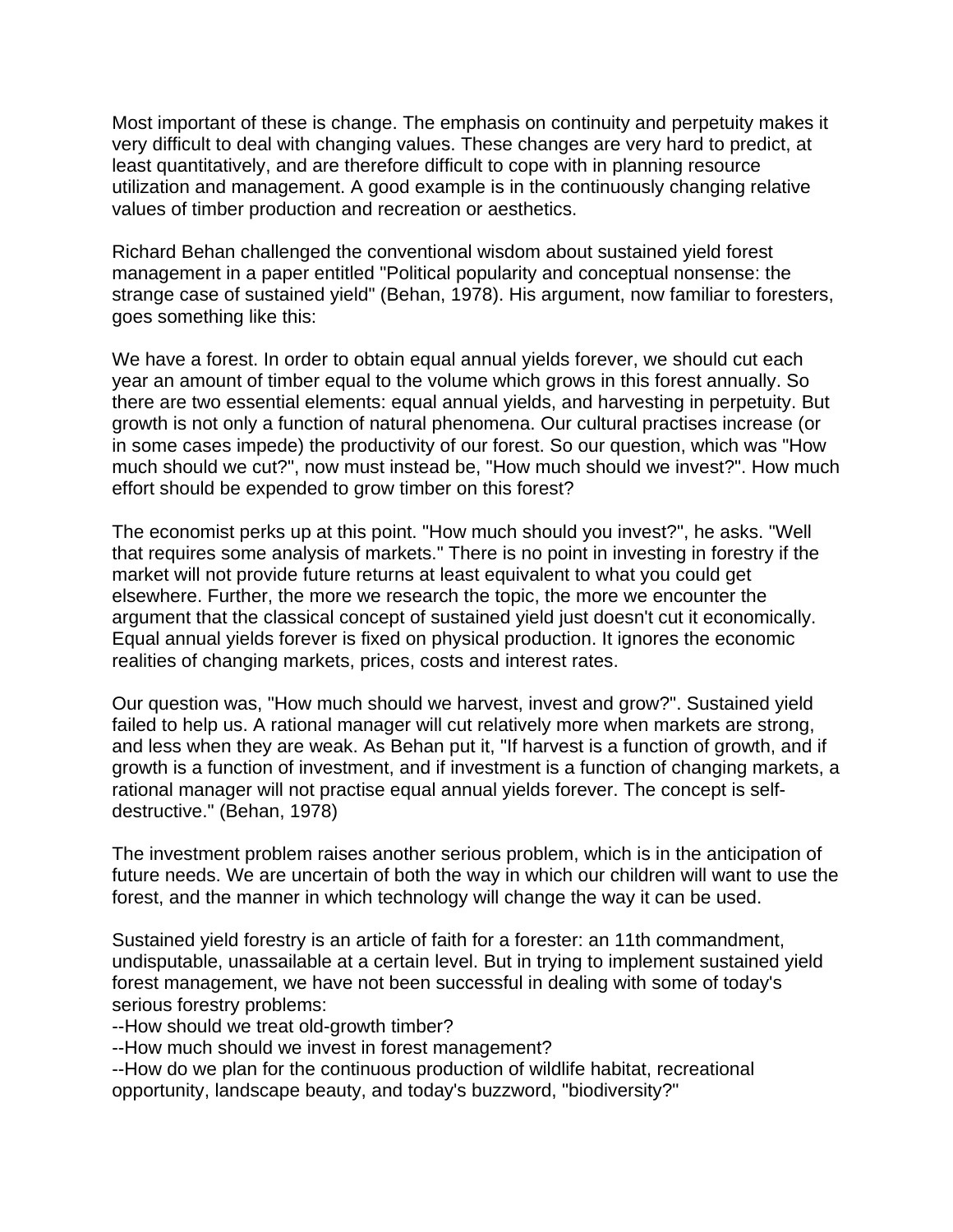Today's calls for public participation in forest management planning signify public dissatisfaction with current planning processes.

My point is that we must be careful to avoid implementation of rigid rule-based approaches to sustainable development. Sustainable development is a means to an end, not an end in itself. It is the satisfaction of people's needs and wants that is the objective of sustainable development, and not sustainable development itself.

Now for the second part of my presentation, which focuses on the issue of competitiveness and sustainable development

#### **Competitiveness and Sustainable Development**

I envision an interpretation of sustainable development that is in keeping with Tom Hurka's Ethic of Responsibility [See p. 59 of Hurka's contribution to this publication. ed.], in which our duty is to avoid harming others through the practise of forestry in Canada. That is, we must ensure that Canadian forestry practises do not harm others though degradation of the global environment.

The commons dilemma, as in Hardin's Tragedy of the Commons, goes something like the following. National governments and private firms treat global resources such as the oceans and atmosphere as the common property of all mankind. Although these are global public goods, no international government exists to provide effective environmental protection. For example, the only way to avoid projected build-up of C02 in the atmosphere is to reduce the use of fossil fuels, requiring government intervention and enforcement. However, such measures would be futile unless other governments did the same: any one country can enjoy the benefits of environmental protection measures implemented by other countries as a free rider, while continuing to use relatively cheap fossil fuels itself. "International competition will induce all countries to attempt to be free riders in the absence of any coercion or enforced cooperation" (Seneca and Taussig, 1979).

This commons dilemma, driven by competitiveness, can be escaped in at least two ways. First, to the extent that the global market for forest products recognizes "green" (i.e. environmentally acceptable) behaviour, such behaviour will be rewarded in the marketplace. We should note that it does not matter whether or not this behaviour is truly beneficial or even environmentally benign--competitiveness depends only on the consumer's perception of the company's actions.

Now this is not necessarily so, other than in the short run. In the long run, practises that lead to reductions in harvest levels or increases in manufacturing costs will impair the company's ability to compete in the future. My point is to show that it is possible for the market to reward the company for engaging in activities that do not reward it directly through increased yields, product quality, or reduced costs, but simply through consumer preference and increased sales. The current trend toward legislatively required use of recycled newsprint is a good example. With respect to competition, it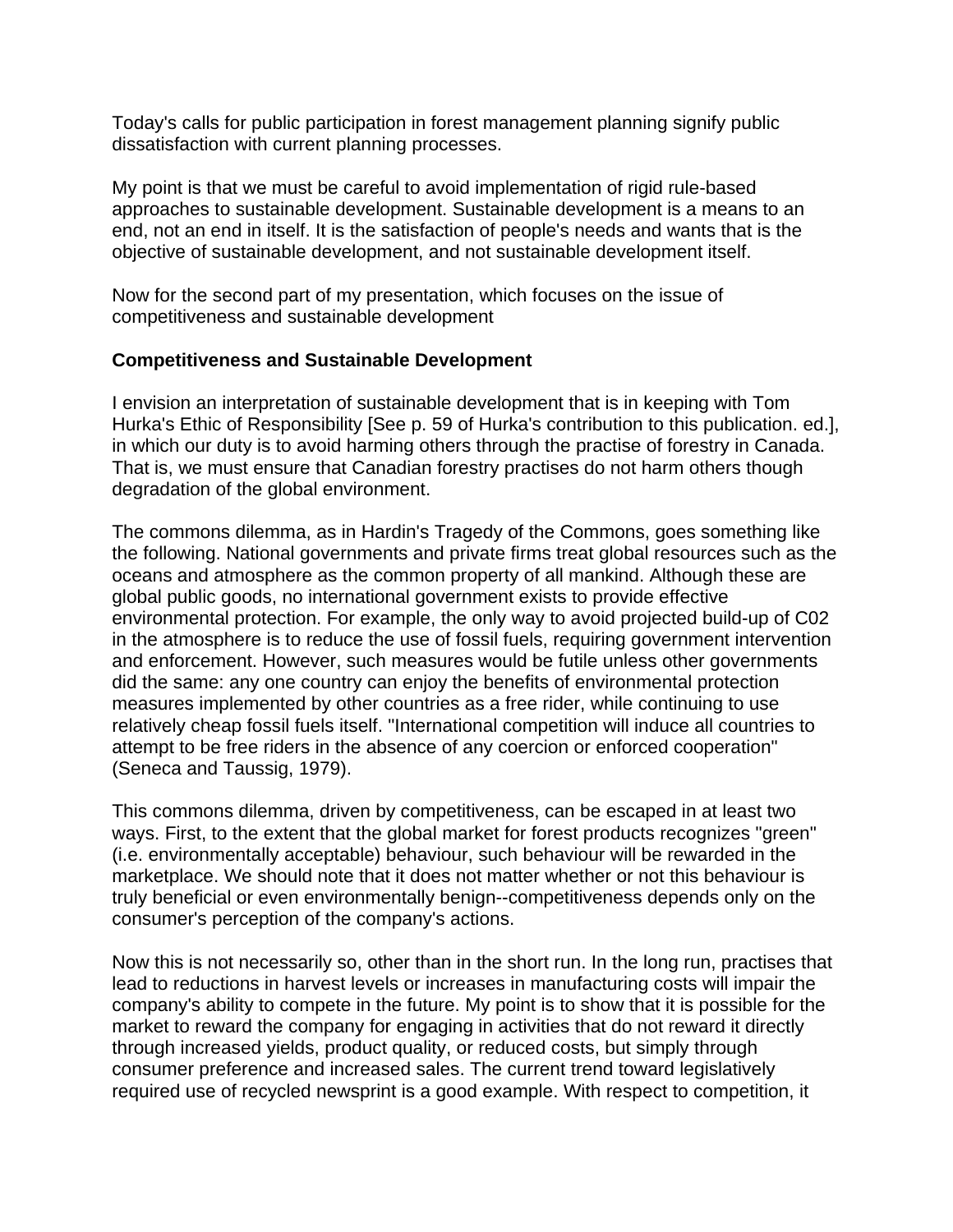does not matter whether or not recycling newspaper is environmentally less damaging than not recycling. What matters for the newsprint company that wants to keep or increase its share of the market is the simple fact that the consumer will buy only newsprint that meets the specified requirements for minimum content of recycled material.

The second way in which companies can escape the commons dilemma requires a longer explanation. Forest products companies do not sell forest resources. They sell materials with particular attributes such as tensile strength and brightness in the case of paper, or weight-bearing capacity in the case of boards and laminated beams. We might add environmental benevolence to the list of important attributes for forest products in the environmentally aware consumer market.

We must not underestimate the importance of technology and technological change in forest products manufacturing. Technology provides the means for manufacturers to produce the things consumers want from the huge variety of raw materials available. UBC's Tony Scott and Peter Pearse, in a recent paper, state, "... [raw material] scarcity is ephemeral. Any raw material need can be satisfied from the expanding range of sources and the invention of new combinations of new resources. The ultimate resource is innovation... It is technology that enables us to adapt to nature, matching our needs to whatever is available" (Scott and Pearse, 1991).

Therefore forest products companies can operate in ways that are consistent with the precepts of sustainable development and still remain competitive in the global market through innovative uses of resources and technology. By continuously searching for new and better ways to manage and utilize forest resources, we can reduce both the economic and environmental costs of manufacturing forest products.

Now I hear myself say that, and I think that this sure sounds like a lobbyist for the industry espousing the old "technological fix" solution to environmental problems. But let me try to illustrate the point with a little history. A significant number of the species now important to us in forestry were not very long ago considered to be "weeds," i.e. they had no economic value. This is true for jack pine in eastern Canada and lodgepole pine in western Canada, black spruce before the turn of this century, and aspen before 1981. Each of these species later became extremely important economically once the technology to utilize them was developed. Lodgepole pine for instance is now the single most economically important species in British Columbia, though it was considered to have no value only four or five decades ago.

Scott and Pearse show three important results. First, we have been able to economize on whatever inputs become scarce or expensive by changing the way we produce primary products. Second, the demand for natural resources changes as technology increases our ability to substitute one resource for another. Finally, we keep changing the products we make from natural resources.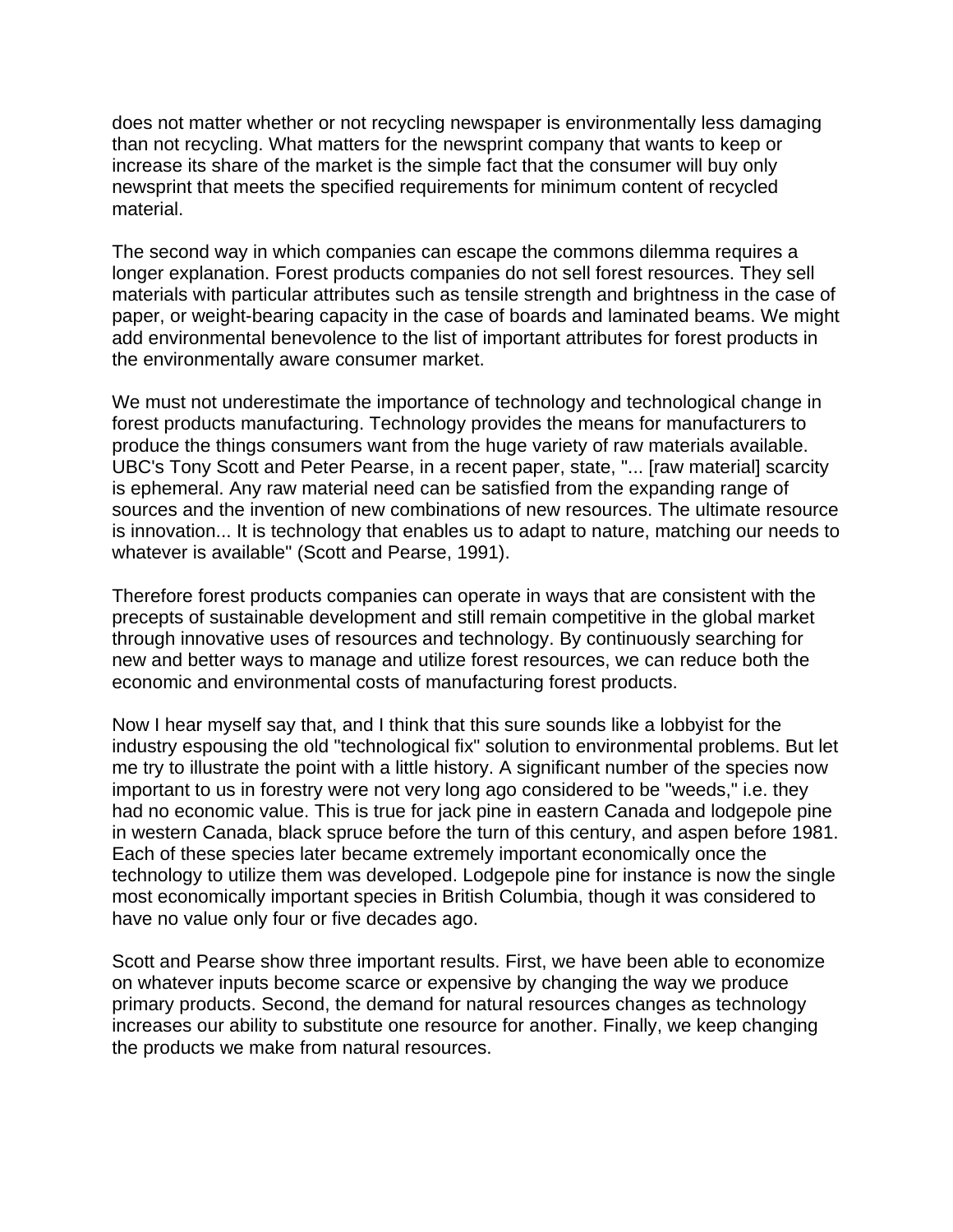In conclusion, there is reason to believe that competitiveness is consistent and compatible with sustainable development. Consumers and governments will force manufacturers and forest management agencies to adopt practices that at least appear to comply with the precepts of sustainable development. In order to stay competitive, manufacturers will continue to develop or adopt production methods that economize on scarce resources, to substitute available resources for scarce resources, and to develop new products that take advantage of plentiful resources and marketplace demand for 'green' products. Life will go on.

#### **References**

Behan, R.W. 1978. Political popularity and conceptual nonsense: the strange case of sustained yield forestry. Environmental Law, 8:309-342.

Duerr, William A. and Jean B. Duerr. "The Role of Faith in Forest Resource Management," in F. Ramsey and W.A. Duerr, eds., Social Sciences in Forestry: a Book of Readings. Philadelphia: W.B. Saunders Co., 1975.

Raup, Hugh M. 1966. "The view from John Sanderson's farm: a perspective for the use of the land." Forest History, Volume 10, Number 1, April 1966.

Scott, Anthony D. and Peter H. Pearse. 1989. "Natural resources in a high-tech economy: scarcity versus resourcefulness." Working Paper 117, FEPA Research Unit, University of British Columbia, Vancouver, B.C.

Seneca, Joseph J., and Michael K. Taussig. 1979. Environmental Economics. Second Edition. Prentice-Hall, Englewood Cliffs, N.J. 07632.

Back to Table of Contents...

**The Postmodern Forest: Images Differing**

#### **1992 Dr. Steven Taubeneck**

As J.S. Mill observed a long time ago, the word "nature" is among the most slippery terms in the philosopher's vocabulary.[1] If "nature" means "the way things are without human intervention," it should be clear that the definition itself relies on a sense of what the human is in the first place, even if only to escape it. What is not clear, however, is the exact constitution of the human, and how this being would or should actually relate to the inhuman world. How should the human be imagined, and how should such a vaguely presupposed being come to know the inhuman? Further, why should the human be bound by "nature" when it comes to ethical choices? After all, "nature" as the inhuman world has produced many nasty surprises, including diseases, hurricanes, earthquakes, and hunger. This hardly means that humans should do nothing about such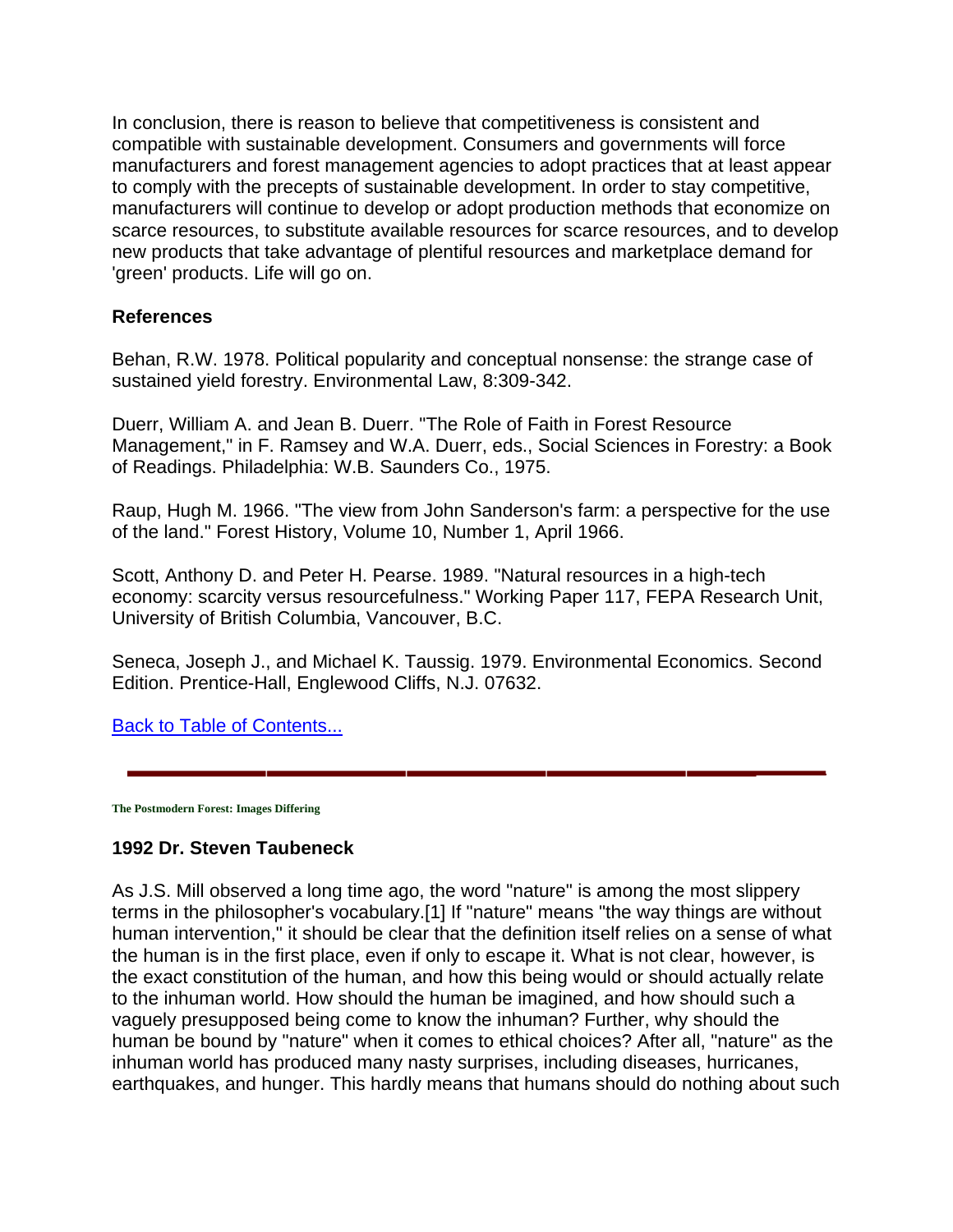disasters. It does mean, however, that many good things are in a sense "against" nature, including many of the ethical ideas we have.

At least since the Enlightenment, many thinkers have doubted altogether our ability to understand the inhuman world. Kant, for example, thought that the search for the "thing in itself" should be dropped in favour of the analysis of the "condition for the possibility of cognition" in general.[2] Such analysis would bring us a clearer sense of our own proclivities, which would in turn provide a system of regulative ideas as moral guidelines in our lives. Epistemological clarity would lead to moral clarity, and as the writer Friedrich Schiller added in his Aesthetic Letters,[3] a heightened aesthetic awareness would also help to re-harmonize the self with society and the world. Kant, Schiller, and later Fichte, Schelling, and Hegel, led the effort to suggest a new relationship linking self to society and world from the perspective of German Idealism.[4] With tremendous confidence in the universality of reason and its advantages, Hegel ultimately foresaw the end of history and the end of philosophy in the advancement of reason to selfrecognition.

Today, such writers as Thomas McCarthy, Hilary Putnam, and Jurgen Habermas have argued that the foundational beliefs of the Enlightenment should be maintained and the "incomplete project of modernity" brought to completion. For these people, there is much to be gained by returning to the Enlightenment program and realizing its goals. Such foundationalists think that vocabularies--taken as a whole--are either true or false by virtue of their representational accuracy, their correspondence to the way things are independent of our descriptions of them. As the next and surest step towards Enlightenment, such thinkers seek a relationship of correspondence between the human and the inhuman worlds. They hope that the 'right' notions of reason and morality will act as a shield against irrationalism.[5] For such writers, the instabilities and uncertainties of the postmodern world are deeply disturbing.

In contrast, there is another group of contemporary writers more critical of the Enlightenment's program and more favourably disposed toward the conditions of postmodernity. Although these writers are often critical of postmodernity, too, they argue that postmodern thought offers real opportunities to overcome the difficulties inherent in the project of the Enlightenment. From the German tradition such writers include Hans Blumenberg, Rudiger Bubner, Dieter Henrich, and Odo Marquard; from the French tradition they include Jean Baudrillard, Michel Foucault, Gilles Deleuze, Jacques Derrida, Luce Irigaray, Julia Kristeva, and Jean- Francois Lyotard; and from the American tradition they include Stanley Fish, Nancy Fraser, Frederic Jameson, and Richard Rorty.

Despite the many differences among these various writers, I think they share a cluster of loosely associated arguments. The main one is a self-ironic suspicion of grand narratives or metanarratives, those traditionally all-encompassing explanatory systems offered by philosophers on the basis of specific principles. A thoroughgoing "suspicion of metanarratives" amounts to the realization, ironically enough, that there is no single, foundational explanation under which all points of view can be subsumed, not even the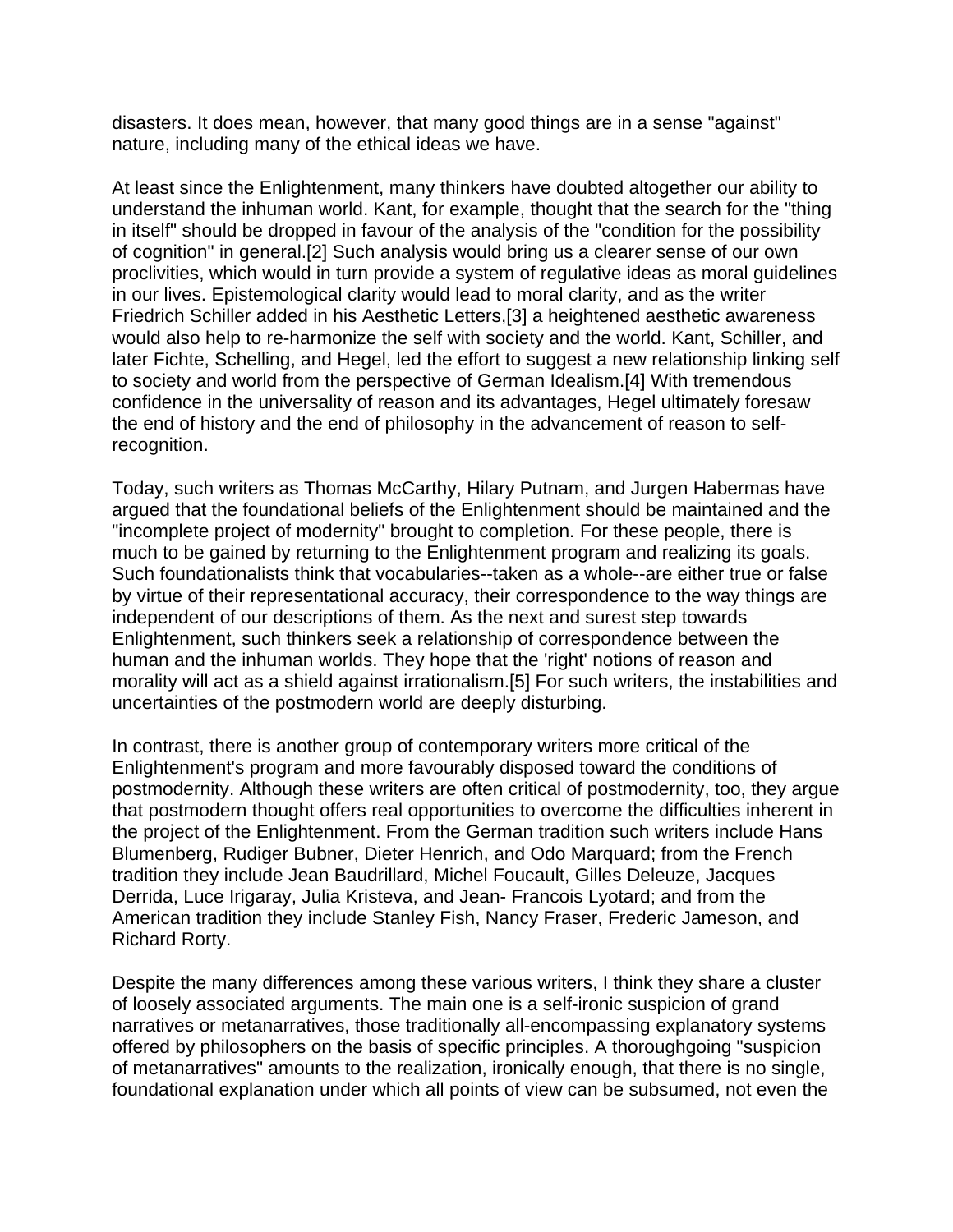anti-metanarrative of suspicion itself.[6] From this position, science loses its foundational status and becomes just one more story or set of images about the way things work in the world. Science becomes, in effect, one among many narratives constructed to convince people about the propriety of certain views. A further consequence is the critique of the neutrality and sovereignty of "reason," and an insistence on "reason's" gendered, historical, and ethnocentric character. Instead of the universality of "science," "reason" and the goal of "Enlightenment," humans are seen as bound by and assertive of their own, often multiple and contradictory, perspectives.[7]

The result of such perspectivism in ethical and political terms is the widespread occurrence of "identity politics," which in many ways we see in action around us today. Identity politics appears, for example, to be stimulating the fragmentation of the global economy and the resurgence of myriad nationalisms. To be sure, the acceleration of such fragmentation through identity politics can have many negative effects, as in the break-up of Yugoslavia and the multiculturalism wars, but it can also have the effect of dismantling repressive empires. In any case, the ambivalence, instability, and uncertainty of "the postmodern condition" seems very much with us today, in epistemological and moral terms, and many of these writers argue that the dissolution of modernist dogmatism can in some ways offer distinct advantages.

The instabilities and uncertainties of postmodernity mean that many perspectives are involved with regards to the forest. Some of these differing perspectives came to light at the recent United Nations Conference on the Environment and Development in Rio de Janeiro. Of course the primary goal of the Rio conference was not merely to acknowledge that environmental protection is crucial. This realization has been widely accepted. What made the Rio summit different was the explicit connection made between environmental protection and economic development, centred on the concept of "sustainable growth." In fact, the broadening of the notion of protection to include economic issues makes it clear that ultimately, our understanding of the environment will have to encompass all fields of economy, culture, and society. The project of environmental protection on a global scale will cut across all social areas, and link nations from the North to the South.

Nevertheless, the very global nature of the problem should not obscure the fact that many different perspectives are involved. What is "environmental protection" for some may be "economic disaster" for others. The claim of "one world," so often made at the conference, too quickly overlooks the differences at stake. It is better to differentiate among the varying needs at stake, than to proclaim immediately that the needs of all nations are identical.

This amounts to taking seriously the project, mentioned yesterday by Professor Meyer-Abich, of "treating differently that which is different, according to the differences."[8]

What I want to show in this paper is that there are considerable differences in perspectives among the so-called First World nations of the North as well. From Germany to the United States to Canada, (although they may look approximately the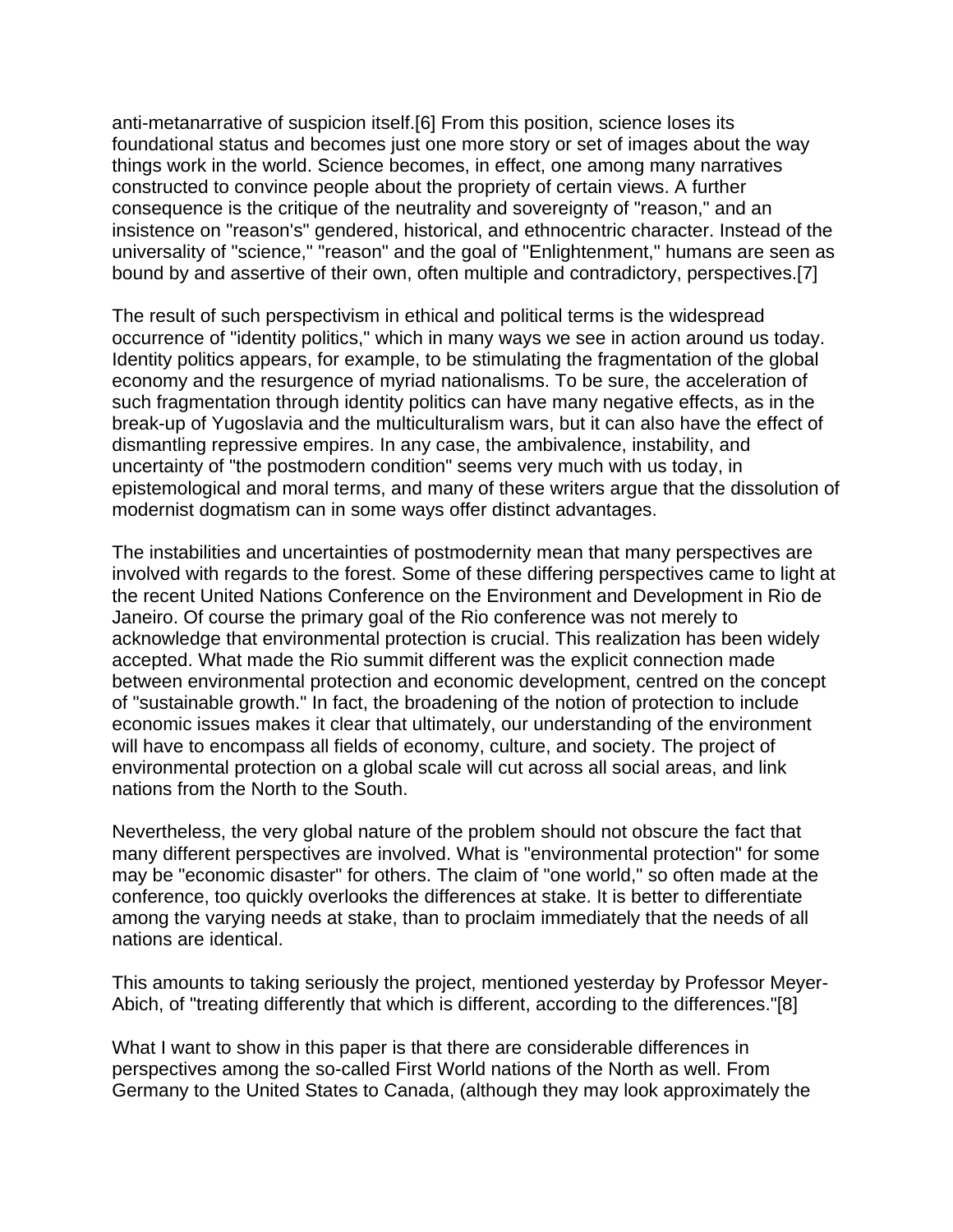same qua industrial nations), we see important differences. My point is that the more one analyses the similarities among perspectives, the more the differences come into view, and increasingly so the further one proceeds. My suggestion is that the theorists of global forestry policy should recognize, respect, and utilize the considerable differences among nations in their policy-making decisions. The goal, I believe, should not be to establish a single, unified system of environmental control on a global level, but to develop a resilient, flexible process of examining as many different perspectives as possible with regard to each particular case.

Turning to the German perspective, I want to warn from the outset that it is impossible to generalize with complete accuracy on the basis of such national designations. Of course there are Germans who think differently from the ways I describe them. Nevertheless, it is useful to try and summarize a range of positions as a way of gathering views.

I think it can be said, for example, that few people have been as concerned with the forest as the Germans. At least since Arminius in the Teutoburger Wald, through the Middle Ages in sagas, epics, and songs, into the Romantic period with its witches, dwarfs, and goblins, and finally to the desperate battles of World War I and II, the forest has been a site of awe and struggle in the German tradition. It is not only older German cultural history that is concerned with the forest, however; there is also the more recent phenomenon of the dying forests, or "Waldsterben," and the disastrous East German pollution record, which focus attention on the threatened resources. It is not surprising, then, given their richly troubled past and uncertain future, that German politicians and specifically the Environment Minister, Klaus Toepfer, led the discussion at the Rio conference and have already invited the summit nations to the next meeting in Germany.

What recent German cultural figures have made of such urgency is of a sharply critical character. For philosophers, playwrights, novelists, film-makers, and painters, nature in general and the forest in particular have been so corrupted by the voracity of human beings that an apocalyptic state of destruction has been reached. This position is marked by a deeply pessimistic estimation of human weaknesses, coupled with a fatalistic sense of humanity's role on the planet. The dying forests and East German pollution would seem to support such despair.

Views in the U.S. and Canada are far more optimistic, even to the point of complacency. Granted, many have written of impending ecological disasters, but the majority still seem to believe: 1) that there remains a forest to protect; 2) that human attitudes can be changed to meet the challenge; and 3) that an appeal to human reason will stimulate the necessary changes. In the U.S., in particular, the "myth of the garden" still holds sway.

From the Canadian point of view, the wilderness is more hostile, more grand, and more terrifying than in the U.S. The crucial point is that the wilderness still exists--in fact, still dominates the landscape--in the Canadian view. At the same time, there has emerged a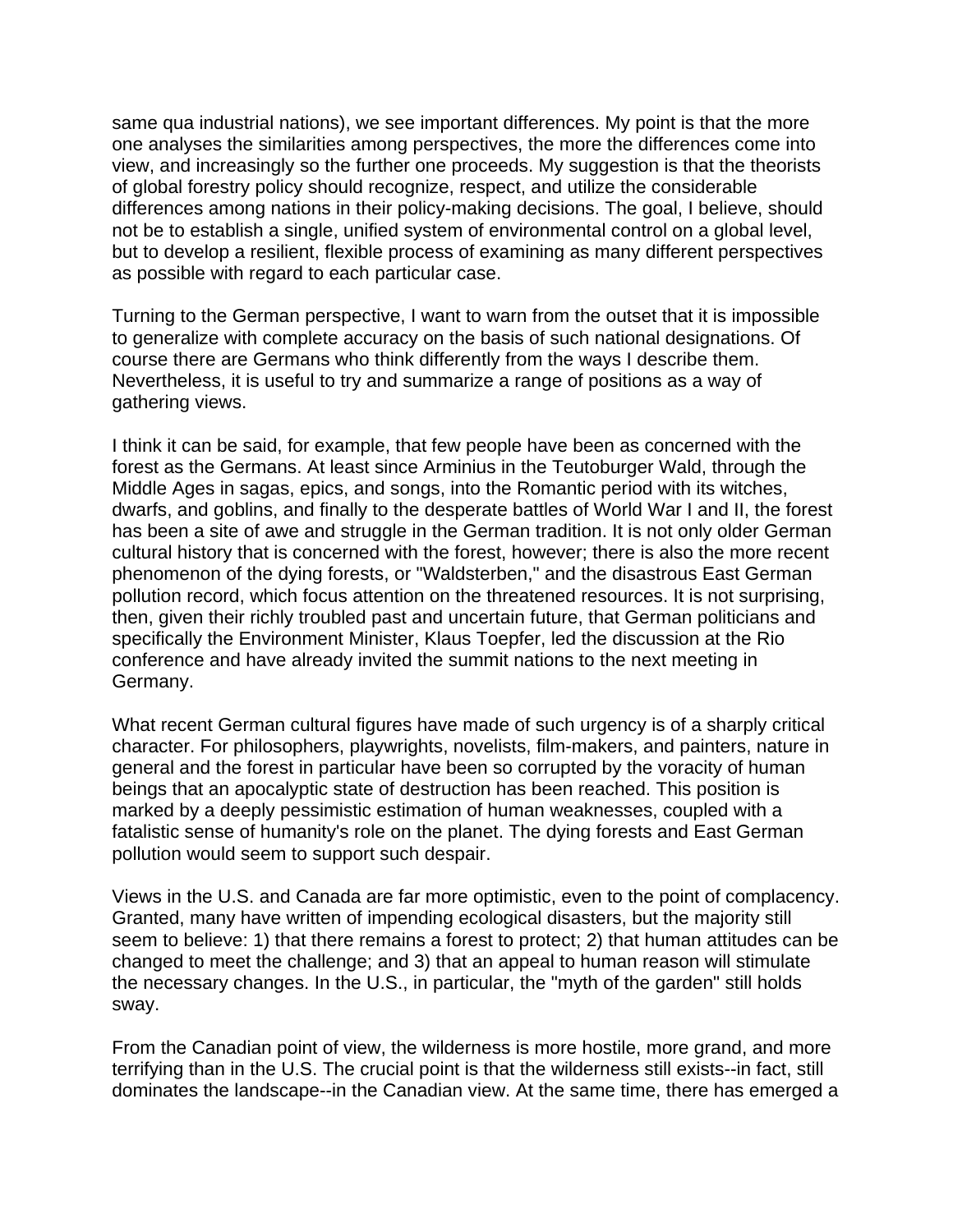belief that collective effort, coupled with a healthy suspicion of over-centralized authority, can ease the challenges to the environment. There persists the view that people can change their minds and change their relationship to the environment for the better. My point is that different estimations of the human inform different plans for dealing with the nonhuman. Perhaps the German example can provide a cautionary note and a new urgency to the North American confidence in the human ability to manage the forest.

From the perspective of Martin Heidegger, for instance, the German philosopher who wrote Being and Time in 1927, but who also briefly served under the Nazis in 1933, the problem is the program bent on the technical, instrumental mastery of the planet.[9] For Heidegger, this program is symptomatic of the cultural history of the West. Heidegger argues that Western culture begins with the Greek belief in philosophy as the apprehension of principles, or things greater and more powerful than everyday human existence, and culminates in the belief in technological mastery, in getting things under control. If you start with Plato, you'll wind up with Habermas. For Heidegger, Western culture began at the top with Plato, only to reach the bottom in the twentieth century, the age in which philosophy has exhausted its possibilities. Heidegger became disillusioned with Nazi practices and eventually saw them as similar to American and Russian in technological terms. In "The End of Philosophy and the Task of Thinking" from the early 1950s, he recommends that we admit this exhaustion and "free ourselves from the technical interpretation of thinking."[10] He suggests that we should relinquish the dream of technological mastery and, as he states in a later essay, "let beings be."[11] A clearing should be opened for a certain quietism, the peaceful and relaxed posture of nonintervention towards the outside world.

Now Heidegger's quietism looks very odd and out of place in relation to the works of other recent German figures. In particular, the work of the contemporary playwright Heiner Muller indicates that quietism is among the least likely responses in the West. Currently, Heiner Muller is among the most thought-provoking German dramatists. It is a fitting sign of the ironies of the contemporary situation that Muller, who only a few years ago was an embattled and little-known playwright in the G.D.R., serves now as President of the German Writers' League.

One of Muller's most successful dramas was \_The Forest\_ from 1988, a joint production with the dramatist Robert Wilson and the musician David Byrne, which retells the Akkadian Ninevite version of the epic of \_Gilgamesh\_.[12] His basic idea is to describe the spreading industrialization of the l9th century through the lens of the Gilgamesh story. In this story, an almost entirely animal-like character leaves the animal world and becomes human in order to join forces with the king Gilgamesh. The two friends attack the demon of the forest and defeat him while cutting down all his cedar trees. In retaliation, the gods take the life of the formerly animal-like figure. The very process of becoming human, the epic suggests, involves clearing the forest. Yet such an action often carries with it the price of death for humans.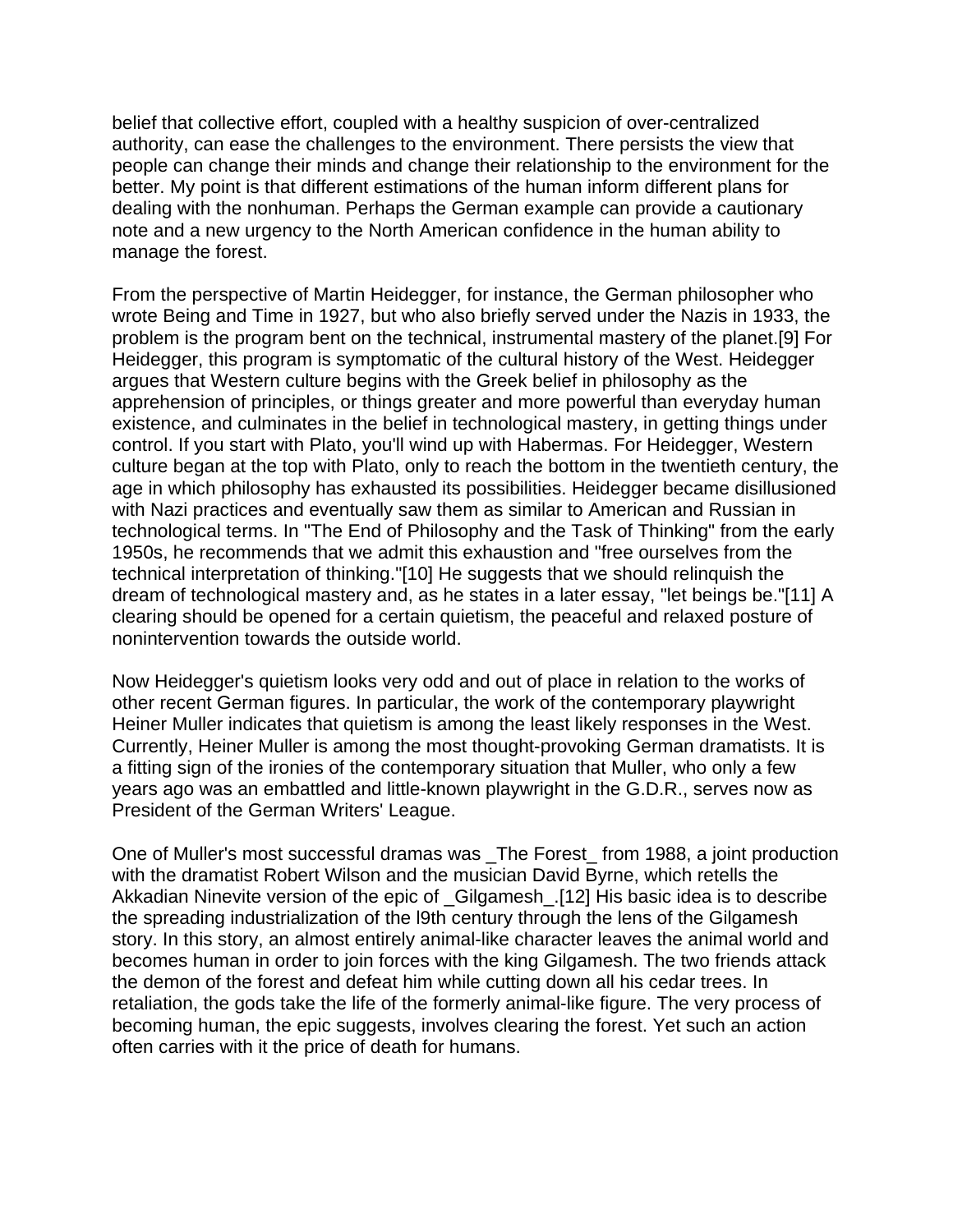In The Forest, Muller shows the similarities linking the exodus from the animal world, forest devastation, and the shift to technology or industrialization of the 19th century. Part of his thinking for the play involves the idea of the complete substitution of reality by its image: "That's the trend, if you think it through: the substitution of man by the computer. There is a belief in American computer philosophy that it is not organic life that's important in the universe, but information."[13] Using Gilgamesh, the Industrial Revolution, and computer philosophy, Muller constructed \_The Forest\_ as a tapestry of interwoven quotations and references to several important Western traditions, and hence left its title in English. As industrialization and technology have transformed the world of animals and people into images and computer transfers, so the forest has been transformed into hyperreality, and the drama itself into a network of screens. Neither the drama nor the forest seem to exist, for Muller, as real, substantial entities, but have been vaporized into thin air. There is little hope, his play suggests, for effectively dealing with the forest, for the forest itself is no longer really there. And Muller's use of the Gilgamesh epic implies that such a process is inherent in the Western tradition. Muller thus takes the process of Western technological development back to long before the Greeks, while indicating that such a process will be hard to escape today.

Certainly such pessimism may have as its source the advanced state of the forests' decay in Central Europe. But Muller is not alone in his pessimistic view. The painter Anselm Kiefer shares Muller's pessimism, as do the film-maker Werner Herzog and the novelist Elfriede Jelinek.

Whereas Kiefer's paintings share the pessimism of Muller's writings, they also link the problem of the forest more closely to the German tradition. Kiefer was born in March, 1945, and has recently become one of the leading contemporary German painters. Like Muller, he freely interweaves real and mythical times, spatial depictions, philosophical positions, and various media to create grand, encompassing statements. Again like Muller, Kiefer quotes a number of instances from German as well as Western tradition, but it would be a mistake to consider either of them historical artists. Both have little interest in traditional historiography. Instead, both Muller and Kiefer are opening up new ways of seeing the past and its haunting of the present through the critical assemblage of many examples. In this way, their respective productions can be seen as critical analyses of problems surrounding us today.

From his earliest paintings in the 1970s, Kiefer has investigated the topic of the forest. Today, I will only have time to consider four examples. The first is the painting "Varus," from 1976.[14] The painting deals with an archetypal moment in German history--from a certain point of view, the moment of German independence. In 9 A.D., three legions of Roman soldiers were marching under the command of Quintilius Varus through the Teutoburg Forest, where they were ambushed and massacred by a Germanic tribe led by the chieftain named Arminius, or Hermann. Kiefer represents this event in the painting by painting the names of Varus, Hermann, and Hermann's wife, Thusnelda, on the background of the forest. A network of spidery lines connects this bloody starting point to other names taken from later German history, as if to suggest a ghostly wooded heritage. Indeed, several of those named did reflect on the story of the Teutoburg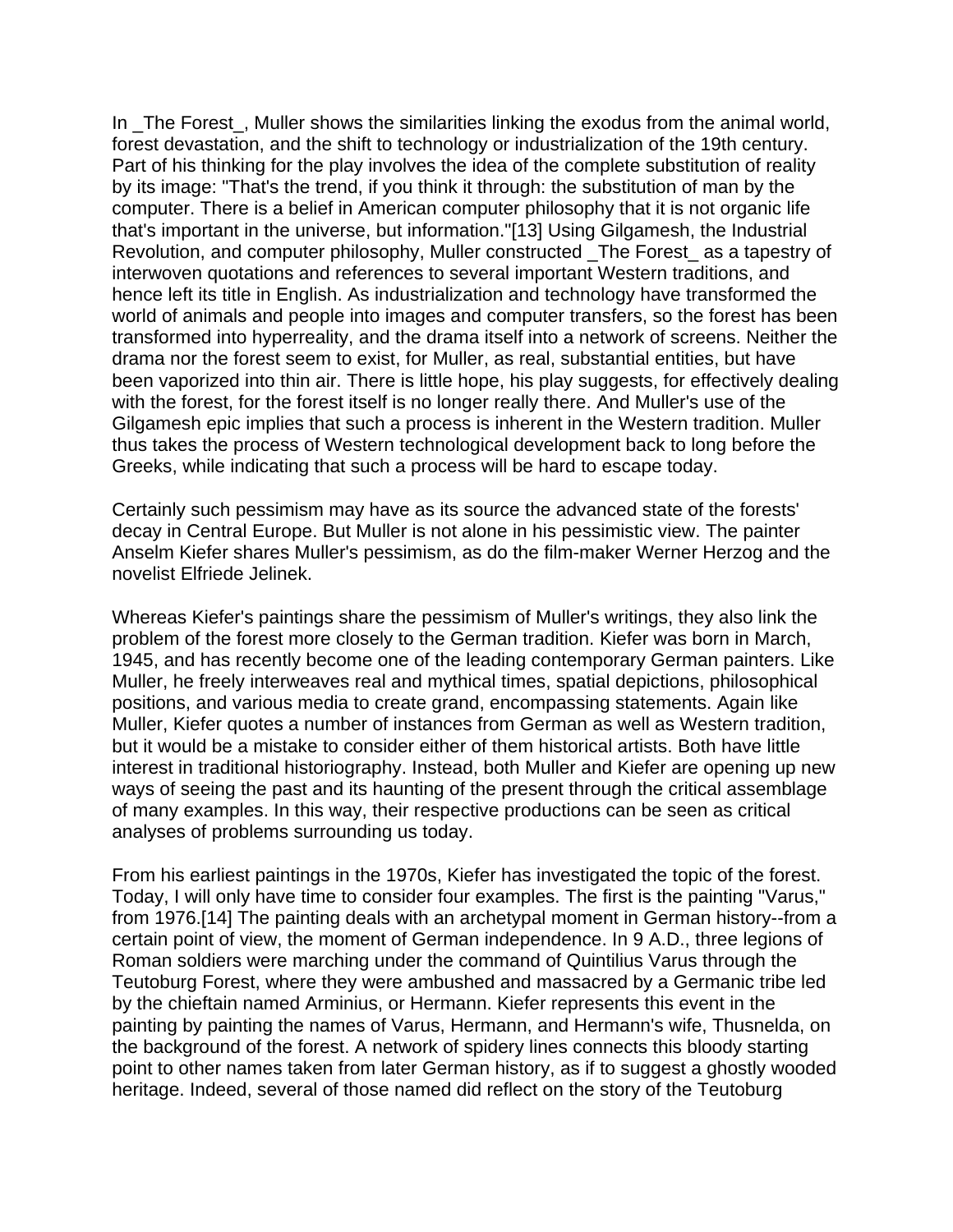Forest. Real and mythical history are blurred together into the trails of the dark and snowy German forest.

Soon after painting "Varus", Kiefer considered these themes again in "Ways of Worldly Wisdom--Arminius's Battle," his first large-scale woodcuts from 1978-80.[15] Much of the same cast is present, but now Kiefer shows their faces. The vines and branches tying the faces together emanate from a pile of burning logs at "Hermannschlacht," "Arminius's Battle." With these graphics, he further emphasized wood and trees as backdrop and as an important component of his imagery. The cycles of nature and branches of the forest overlay the patterns of thought and behaviour signified by the humans, so that human history and the history of the woods are closely intertwined. The linkage of the woods and the ceremonial fires with major figures of German cultural history is eerie and ambivalent, poised between a cultic ritual and a sombre, unsympathetic inventory.

Although many of these images and themes reappear often in Kiefer's art, the place of "Ways of Worldly Wisdom" is most prominent. Its repetition is like a chant or incantation, in which he calls forth the ghosts of German culture. Kiefer forces his viewers to look at the German past and to remember that the histories of these often admirable figures formed a path leading to the events of the twentieth century. In this way, he implies that the "wisdom" suggested by the title is in fact a kind of haunting, an uncanny reoccurrence of troubling images and paths. On the one hand, the fire burns as if to memorialize these figures, while on the other, it burns to destroy the forest and these ghostly memories. The woodcuts function as the ghostly ancestral reminders, as Kiefer's way of suggesting that Germans may need to burn away with their forests.

The last example is that of the painting "Yggdrasil," from 1985.[16] The tree "Yggdrasil" is from Nordic myths and is the cosmic tree whose roots are deep in the earth where hell and the kingdom of the giants are to be found. Two miraculous fountains are nearby: one, a spring of knowledge and wisdom, and the other a fountain of youth and vigour. Various animals live in the tree's branches, including an eagle which must daily battle the viper Nydhogg, who tries to destroy the tree by gnawing at its roots. During the world cataclysm described in the myths, the tree shakes in pain, but does not fall. Now in this painting, Kiefer shows a stream of lead flowing down upon the tree. The lead ties the myth of the sacred tree to the chemical poisoning of the environment. Kiefer's image suggests the debasement of the trees through extreme pollution. The crass juxtaposition of the tree growing upwards in the photograph and the lead pouring down relates the pouring movement from heaven, as if an emanation from God, to the destructive fall of the acid rains.

Kiefer's evocation of the forest and its ties with German culture history joins with Muller's play as a critique of technological development. From Gilgamesh to the Teutoburg Forest, the two suggest, the shared features of becoming human and Germanness involve the domination and exhaustion of the forest. Both raise troubling questions as to the possibility of humans doing anything but exploiting and devastating the nonhuman world.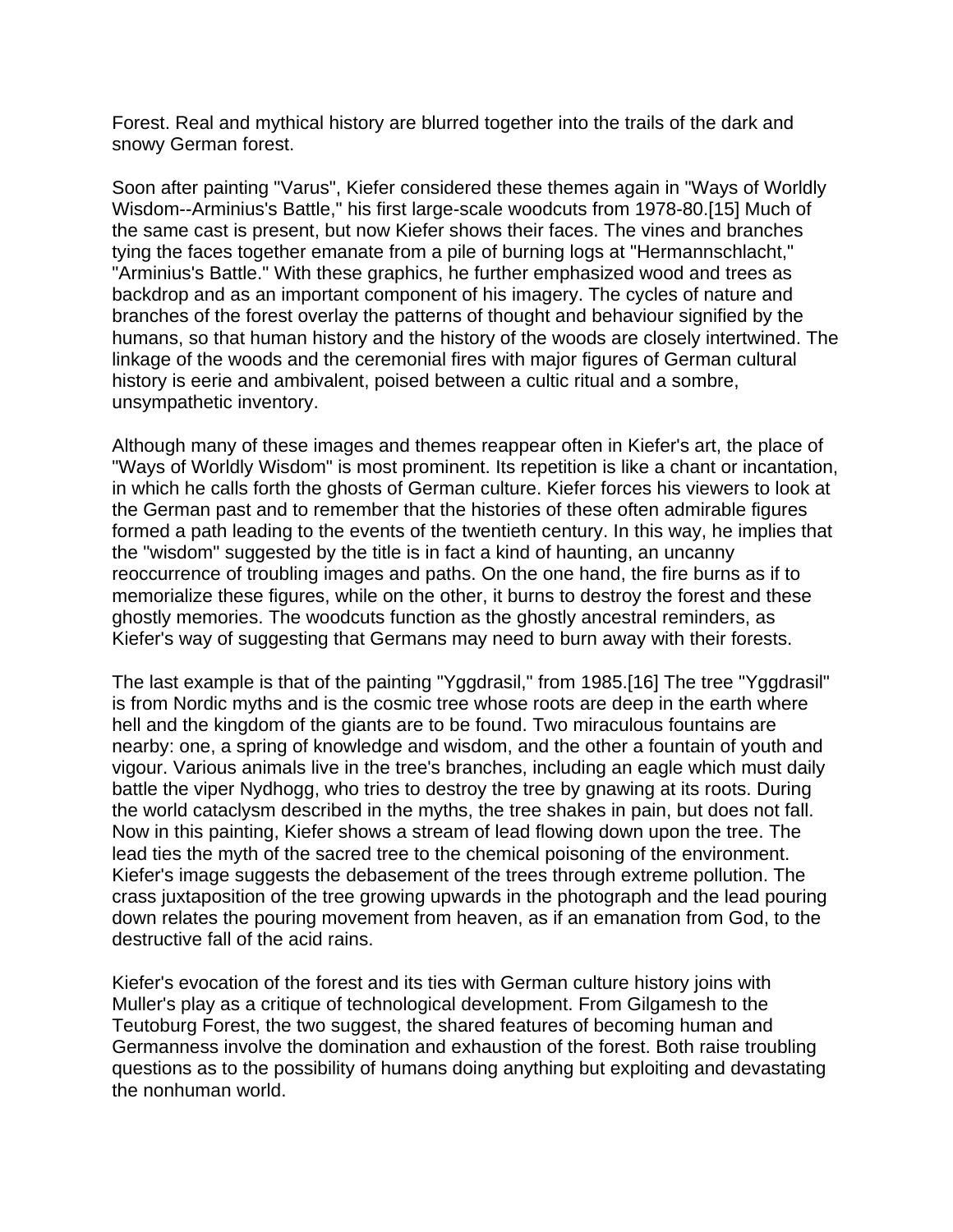Werner Herzog's film Fitzcarraldo from 1981 extends the critique of technical mastery by illuminating its destructive impact on the Peruvian Amazon jungle. The film tells a Sisyphus- like story, a story about the challenge of the impossible. It deals with an historical figure, an Irishman named Fitzgerald who changed his name to Fitzcarraldo when he reached the Amazon basin in the late 1800s. Fitzcarraldo wanted to amass a fortune from rubber, and to build a large opera house in the jungle town of Iquitos. In order to transport the rubber, he decided to move a ship from one tributary of the Amazon to another by crossing the large hill between them. Historically, Fitzcarraldo dismantled the ship and had it carried over the hill in pieces. Herzog fastens on this one detail, a single thread of the historical narrative, and re-enacts the event by pulling a giant, three-story boat over a large hill using an old-fashioned pulley system and the local Indians. The image of 1100 Indians straining to pull a gigantic boat over a large hill in the jungle becomes the central metaphor of the film. In a sense, Herzog's obsession with the act of pulling the boat over the hill puts him in essentially the same position as Fitzcarraldo. Just as the rubber barons, but this time with different technologies and for the sake of the art of film, Herzog becomes implicated in the articulation and instrumentalization of the jungle. Herzog expresses the idea of the artist as a visionary, the obsessed seeker of the impossible, and proclaims the role of art as the articulation of the sublime.

Yet the quest for the pure and sublime moment in art amounts to just one more exploitation of the other and the forest, as Herzog's film shows. The ending of the film was a Pyrrhic victory, both for the figure of Fitzcarraldo and for Herzog's crew. Herzog was determined to make the story of Fitzcarraldo's crossing the mountain the central metaphor of the film. In the process, he hired many Indians to pull the boat up the mountain. "People will die," he was often told, in the effort to drag the gigantic boat up the forty degree incline. What everyone feared would happen did: a large cable snapped, sending the boat back down to the bottom of the hill, and several people were killed or injured. Finally, he was able to film the boat climbing the hill. But in the story of Fitzcarraldo, the Indians cut loose the boat and send it crashing down the nearby rapids. Herzog, like his character Fitzcarraldo, was obsessed with his dreams and the realization of his personal vision.

The Pyrrhic victories of Werner Herzog and his character Fitzcarraldo recall many similar efforts in the Western tradition. From Faust to Kafka's Josef K., after all, we know of characters doomed to follow their obsessive fantasies. The implied parallel Herzog's film also draws is to the exploits of Christopher Columbus, whose obsessive dream was to encircle the globe and find the passageway to Asia. On Friday, October 12, 1492, Columbus first noted what was for him the strangely empty nature of the Indies. From that first encounter, Columbus resolved to brings European flora and fauna to the Americas. Hence began the aggressive "completion" of the open spaces of the New World. Thus Herzog takes a position close to Kiefer, Muller, and Heidegger. It is a position based on articulation and the power of creativity, and dedicated to shaping the world for human ends.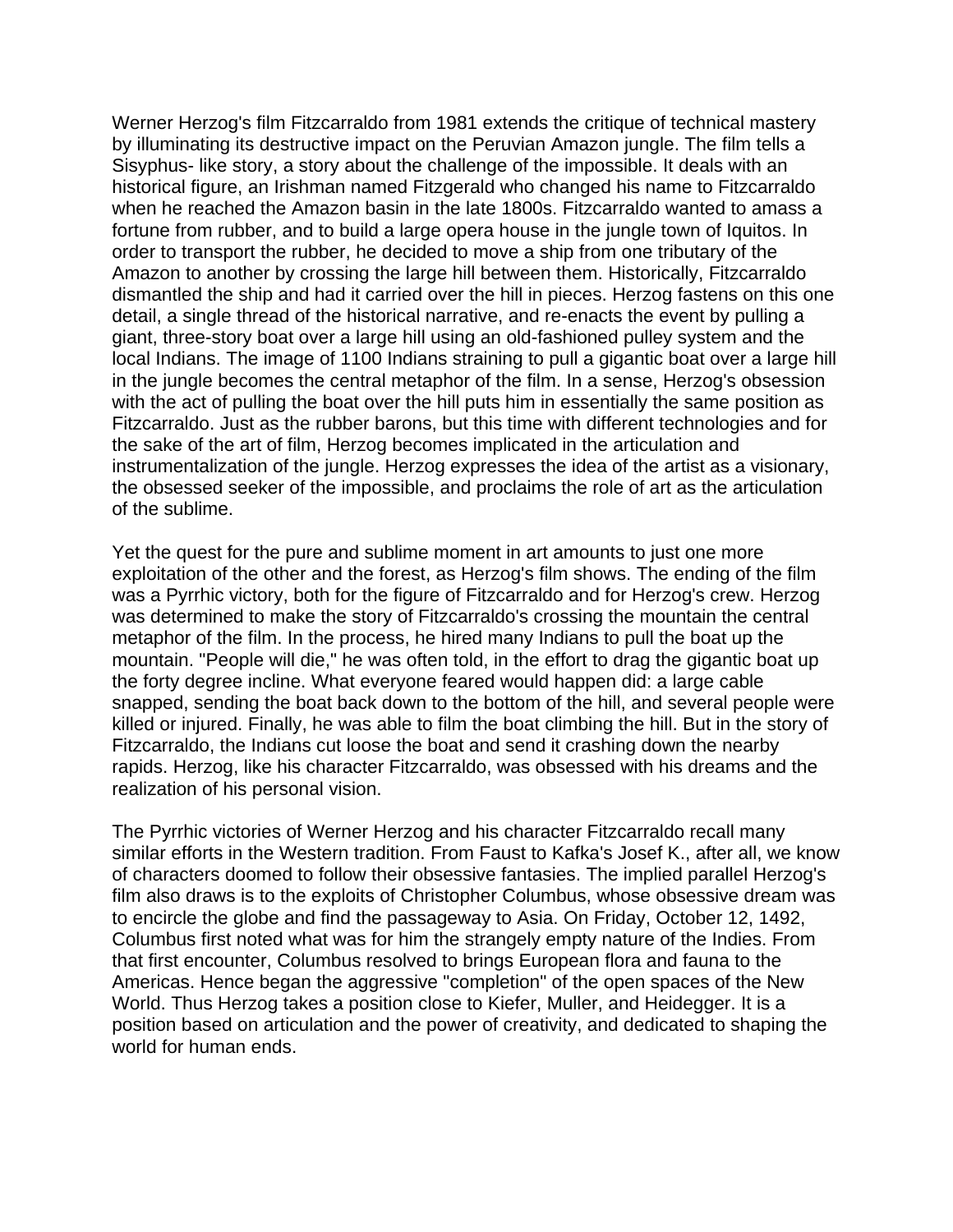The last example from the German language context is the writing of the Austrian Elfriede Jelinek. Born in 1946, and raised in Vienna, Jelinek studied music, theatre, and art history before beginning her career as a professional writer. With her plays, Jelinek is regularly able to create scandals. On the occasion of the performance of one of her plays at the Burgtheater in 1984, the Austrian press turned the event into a campaign of personal attacks and insults. As is often the case in Austrian cultural history, a writer's importance can be measured by the intensity of the criticism against her.

Frequently, Jelinek takes as her theme the tendency to compare women to nature and the forest. In often graphic portrayals, Jelinek shows in her stories and plays the sexual abuse and humiliation suffered, and at times encouraged, by such attitudes.

One of the most pertinent stories she has written is entitled "Der Wald," or "The Forest," from 1985.[17] The story follows the "stream of consciousness" of a speaker going on a family outing to the forest for the day. The scene is in the Steiermark, a rural area of Austria. The narrative begins with the nameless speaker's voice describing the scene:

 Three per cent of the Steiermark is covered with forest. Wouldn't we rather go into the mountains, if we could? But, given our uselessness, we'll go to the country during the summer. Busses or other vehicles best for driving will keep us together, a poor cargo. We are organized as families, blind embryos. Sports, yes, that counts for you too, even if you are made of plastic. Now we are insulting the forest floor with our walking, hoppla! Why not, we aren't hurting anyone, we are ourselves the damage. Forest, more beautiful than I thought, wumm! The forest is what is beautiful, wonderful gas stations during a modern trip by car through the forest, forest, you too are beautiful, and you, too, marvellous gas stations, the road unwinds before us just look now![18]

In this text, Jelinek combines the cliches of a forest tour into a seamless tirade of nonsensical commentary. "Oh beautiful forest!" the voice repeatedly exclaims, as if the very response was nothing be a mechanical noise. As a travesty of cliched responses to the forest, Jelinek points to the highly conventionalized basis of our feelings for nature in the first place.

A second Jelinek text, entitled "Bild und Frau" or "Picture and Woman" from 1986, is one paragraph long and consists of short sentences about pictures, women, and nature. The relationship of women to pictures and nature occurs particularly with regard to the body:

 Your entrance woman. Nature is the picture. The woman's picture exists for a long time. Nature's interior is embodied by the woman. The body of the woman goes inside. The body and the woman go together into nature. No more woman. Nature is pressed into pictures. Not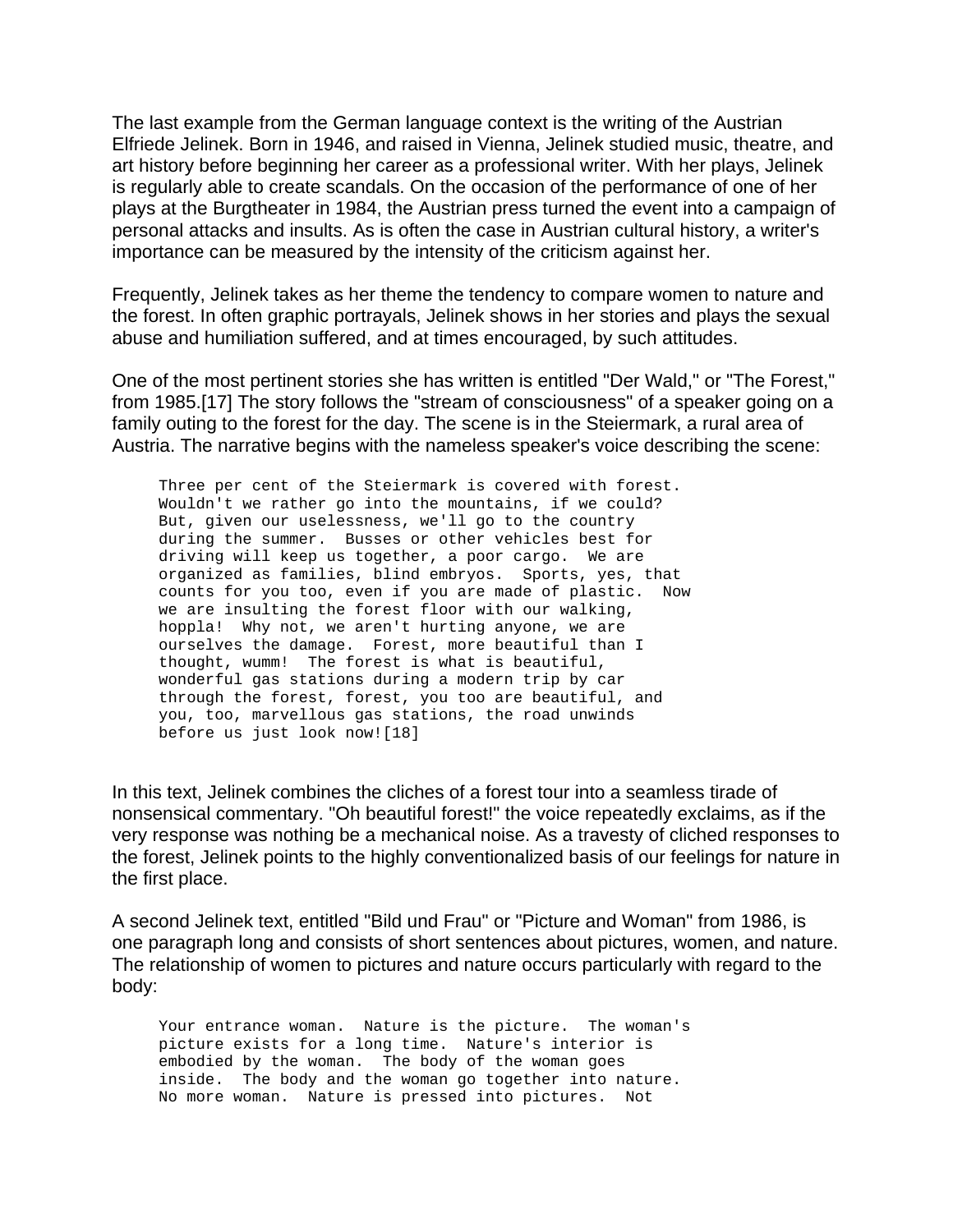every woman is a picture. Nature is never simply everyday. The woman is able. Altogether, nature persists in woman. Away with the picture.[19]

These brief, convoluted statements have the effect of a series of disjointed snapshots placed together. The language itself captures the image of the pictures. The body, woman, nature, and pictures are brought into momentary positions. In this way, too, Jelinek points out the highly mechanistic and conventionalized sense of these terms. At the same time, she attempts to scramble the conventions by jumbling the terms into unexpected combinations. She is making the conventions strange, and highlighting their strange power in everyday life.

Taken together, Heidegger, Muller, Kiefer, Herzog, and Jelinek provide a range of critical approaches to the question of humanity's relations to the nonhuman. These cultural figures are highly sceptical of human beings, and suggest that a new, more sceptical sense of humanity is appropriate to recognizing human- nonhuman interactions. Even the "goodwill" shown by some humans may, after all, amount to nothing more than the goodwill to power and domination. The scepticism these figures show towards the human offers a warning to the overly glib belief in human motivations, reason, and improvability.

By way of contrast, such pessimistic scepticism is rarely evident in American discussions of the forest. In general, American ecology writers tend to rhapsodize over the beauties of the country and their hopes for human affection.

Today, I want to consider briefly the related positions of the ecologist Chris Maser and the poet Gary Snyder.

Chris Maser's most prominent book was published in 1988 and is entitled \_The Redesigned Forest\_.[20] He uses the notion of a "redesigned" forest in order to differentiate his approach from the "forest management" school of the U.S. Forest Service. Maser worked for twenty years as a research scientist for the Forest Service, and includes many useful details in his book. The biggest problem with his book, however, is the patronizing, evangelical polemic dominating almost every page. The evangelical tone threatens to discount his most valuable insights. A characteristic passage appears at the end of the introduction:

 Three things I would like you to understand before you read this book. First, I recognize, as we strive to maintain sustainable forests, that we are faced with the constant struggle of accepting change and its accompanying uncertainties and this often gives rise to fear of the future. We must therefore be gentle with one another and do whatever we do with love because there are no "enemies" out there, only frightened people. Second, ideas change the world; people change ideas. And people must change before ideas will change. Third, all we have in the world as human beings is each other; if we lose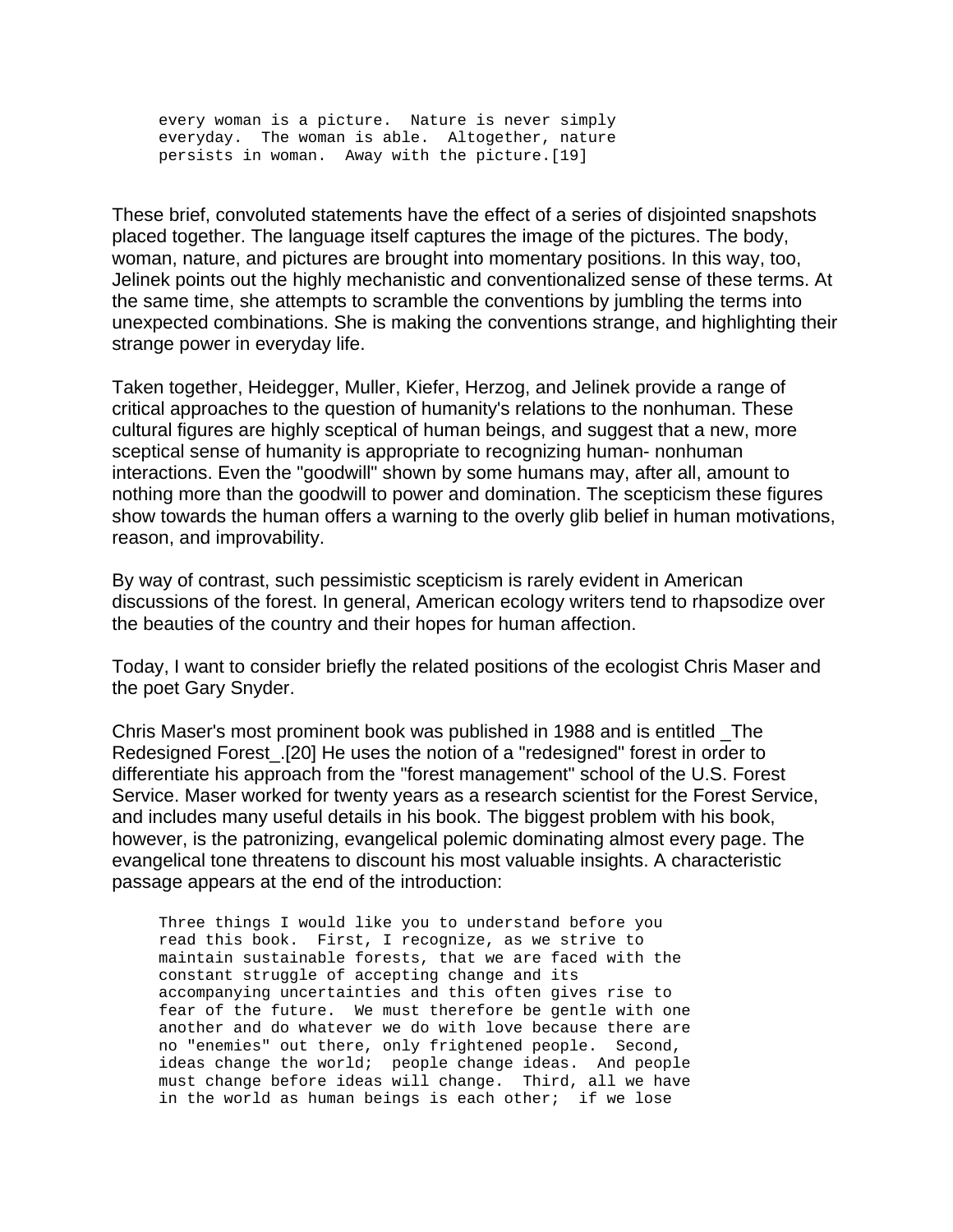sight of each other, we have nothing.[21]

Certainly the emotional proselytizing of this passage is quite different from the German perspectives I have shown earlier.

This is not to discount Maser's work altogether. The main point of his book, and he often refers to the history of German forestry for support, is that a forest consists as much of what is below the ground as it does of what is above. To "redesign" the forest, then, involves an increased awareness of root structures, water run-off patterns, planting strategies, and soil toxicity. His argument is that "we must have a sustainable forest before we can have a sustainable yield."[22] We cannot allow our forests to be treated as "short-term tree plantations." The evidence he gives in support of these arguments is impressive, and I can recommend them to you. The problem is the nearly fundamentalist quality of his agrarian utopianism.

A related view that is nevertheless more complex derives from the work of Gary Snyder, a poet who has been writing since the 1950s and who has recently established the "program in nature and culture" on the Davis campus of the University of California. Snyder's most famous book is the collection entitled \_Turtle Island\_, from 1974. He combines in this work and elsewhere references to California's environmental history, popular culture, personal experiences, and Zen Buddhism. One example of this combination is the poem "Why Log Truck Drivers Rise Earlier than Students of Zen":

 In the high seat, before-dawn dark,/ Polished hubs gleam/And the shiny diesel stack/Warms and flutters/Up the Tyler Road grade/To the logging on Poorman creek./thirty miles of dust./There is no other life.[23]

Snyder's poetry has won him many prizes, but he has also experimented with social and political consequences of his views. One result is the community he started with several others in the foothills of the Sierra Nevada mountains in eastern California. Another is the Davis interdisciplinary program, which operates at both the undergraduate and the graduate levels. Much of his work is motivated by what he calls "an ecological conscience," which bears considerable resemblance to the positions of Heidegger, Muller, and the others:

 I don't like Western culture because I think it has much in it that is inherently wrong and that is at the root of the environmental crisis that is not recent...a culture that alienates itself from the very ground of its own being...is doomed to a very destructive behaviour, ultimately very self-destructive behaviour.[24]

To combat such behaviour, however, Snyder follows the voice of nature:

the voice that speaks to me as a poet, what Westerners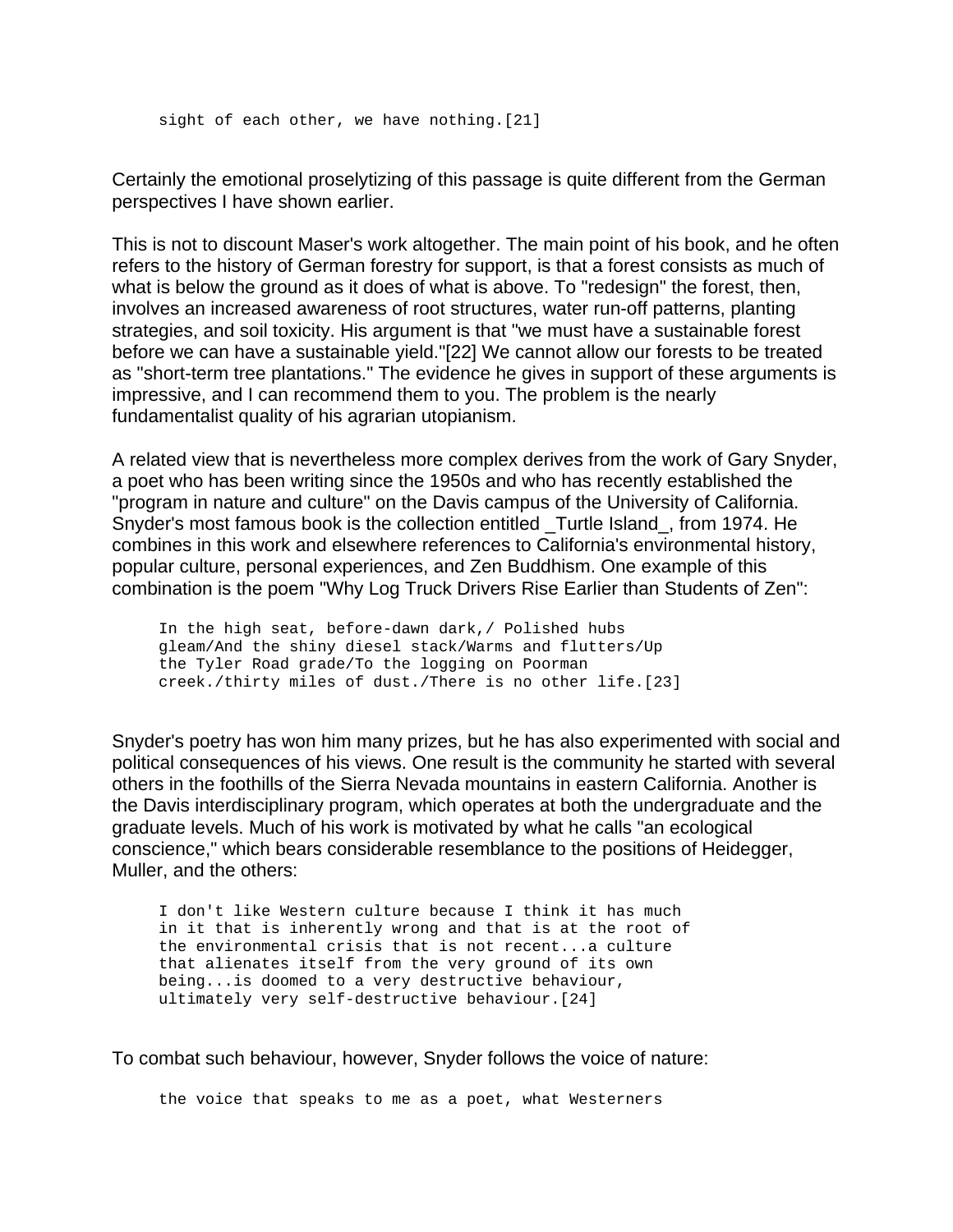have called the Muse, is the voice of nature herself, whom the ancient poets called the great goddess, the Magna Mater. I regard that voice as a very real entity.[25]

Here, Snyder's perspective claims privileged access to "the voice of nature herself." Like Maser, Snyder projects a whole, pure, female totality, a great mother figure, who will nourish his dreams for the planet. Despite the shared critique of Western culture, it is clear that Maser and Snyder share a position quite different from the more sceptical view from Germany.

The American "myth of the garden" takes on a different cast from the Canadian perspective. Of course, it is risky to generalize such diverse cultural traditions, but certain patterns can nevertheless be discerned. A useful starting point is the work of Canada's most well-known literary critic, Northrop Frye. From his \_Fearful Symmetry\_ of 1947 to his \_Anatomy of Criticism\_ in 1957 and \_The Great Code\_ of 1982, he outlined a theory of criticism based on the assumption that literature is interconnected by the recycling of certain archetypes and symbolism. For Frye, the great writers concerned themselves primarily with these archetypes, and the others were out in the bush. This is where he thought he saw the majority of Canada's writers. Without the leisure to read, and surrounded by an essentially hostile environment, Canadian writers were only able to produce trivia or gothic romances. In his view, Canadian writers have exhibited a kind of "garrison mentality" which has proven fatally limiting.

Frye's bleak views have been largely replicated by his student, Margaret Atwood. In her book Survival, from 1972, Atwood describes the basic theme of Canadian literature as victimization: Canadians see themselves as victims of climate, victims of the wilderness, and victims of American power. The world of Canadian writers, she argues, is "a world of frozen corpses, dead gophers, dead children, and the ever-present feeling of menace, not from an enemy over against you but from everything surrounding you."[26] Atwood basically remains consistent with this view in her prose fiction, most spectacularly in the novel \_The Handmaid's Tale\_. There, her female protagonist is radically victimized by her surroundings, but just barely seems able to survive. It is characteristic in the book that the few references to trees symbolize a free, utopian space, removed from the horrifying pollution of the futuristic United States.

There is considerable plausibility in this analysis, and many writings can be used to support it. It is also true, however, that the analyses of Frye and Atwood have something particularly Toronto-esque about them, and seem rather narrow when compared with other examples from the Canadian scene. Even Susanna Moodie's Roughing It in the Bush, from 1852, which is often cited as evidence for the garrison mentality, seems to contain more hopeful determination than the garrison theory would seem to allow.

But today, I want briefly to consider the paintings of Emily Carr, the artist born on December 3, 1871, in Victoria, and who lived most of her life in the same area until she died in 1945. To be sure, Emily Carr travelled a great deal during her lifetime, but her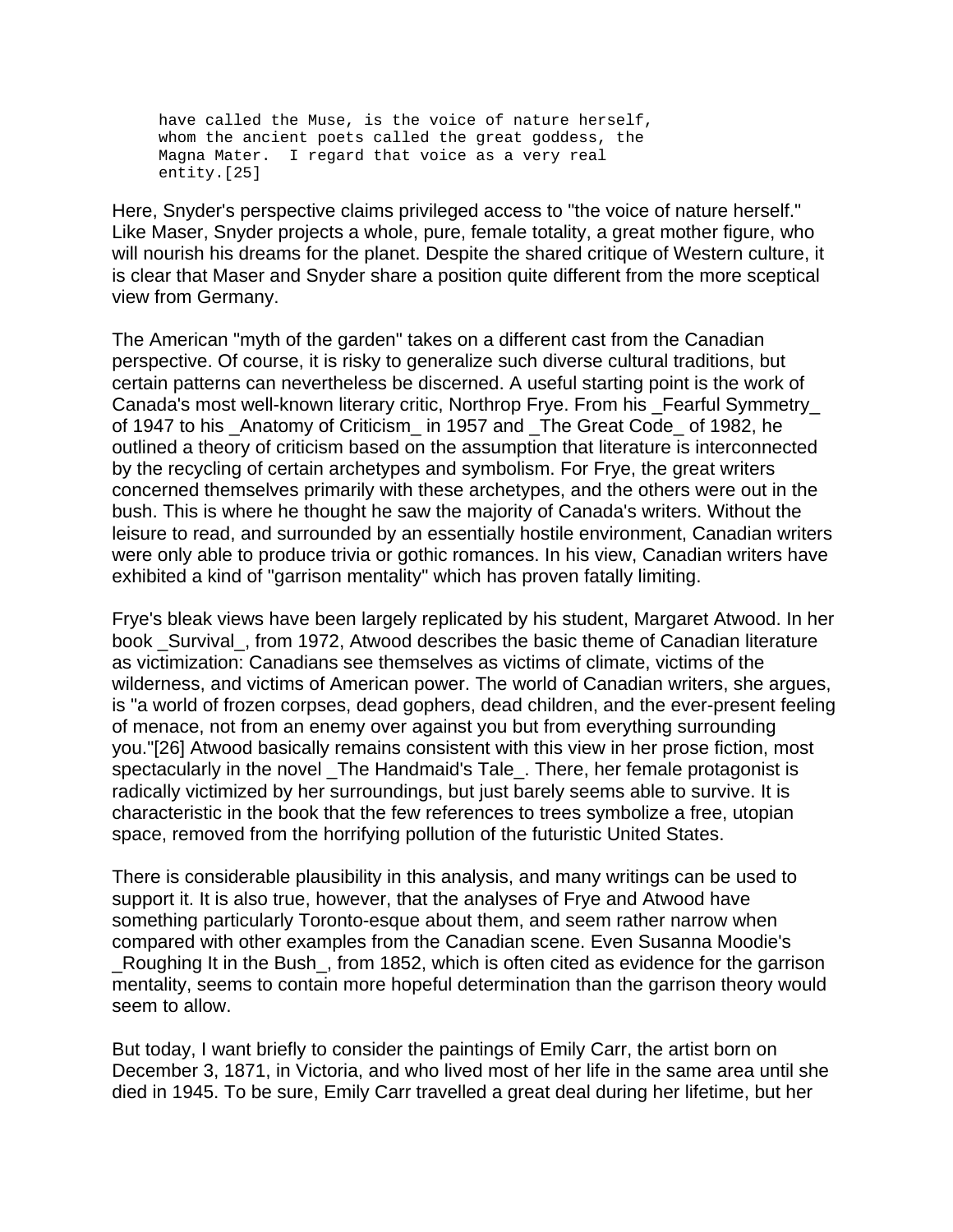imaginative interests were fully centred on British Columbia. Much more can be said about her life and influences, and these are well-described in Doris Shadbolt's book entitled \_Emily Carr\_.[27] At this point I will only consider three of Carr's paintings. The exercise will be particular useful, I think, if we keep Anselm Kiefer's pictures of the forest in mind as well.

The first paintings are from 1931 and involve images from the Northwest Coast Indian art embedded in forest settings. In a manner reminiscent of Kiefer's use of names and faces from the German cultural tradition, Carr sets the totems in the forest. The primary difference is Carr's insistence on the native symbols. In her work, moreover, the juxtaposition of objects with the forest permits an act of transformation from one to the other. In "Totem and Forest," for example, she weaves the peering mouth from the bottom of the pole to the undulating forms of the trees.[28] A rhythmic interplay of lines and colours dramatizes the interactions. In the smaller canvas, "Strangled by Growth," the wild spirit of D'sonoqua, who belongs to the dark forces of the Indian myths, glares through the untamed forest tangle.[29] The tension between the swirling branches and the demonic glare provokes a mysterious sense of secret energy in the forest. The sightless, staring eyes in her paintings, derived to some extent from Indian art, suggest a kind of still but tense contained inner watching which matches the image of life in the forest.

During Emily Carr's last years, from 1931 to 1945, she expanded her sense of the forest to include a whole range of experiences, from the dark side to exuberance, freedom, openness, and joy. In these late paintings, everything is in movement, animated by the dance of light, shadow, colour, and forms. The energy of these paintings reveals a great vitality in the forest, and we often find a throbbing vibration moving the images. One example is "Wood Interior," from 1932-35, which shows the energy moving through the forest. Carr described her sketching experiences in the woods in similar ways:

 Sketching in the big woods is wonderful. You go, find a space wide enough to sit in and clear enough so that the undergrowth is not drowning you. Out comes the cigarette. The mosquitoes back away from the smoke. Everything is green. Everything is waiting and still. Slowly things begin to move, to slip into their place. Nothing is crowded, there is living space for all. Air moves between each leaf. Sunlight plays and dances. Nothing is still now. Life is sweeping through the spaces. Everything is alive. The air is alive. The silence is full of sound. The green is full of colour.[30]

Carr's painting of the "Wood Interior" captures quite clearly that very experience of intensifying movement. What is also decisive is the complete absence of human figures. Carr becomes a kind of "natural expressionist," who paints the experiences of space, movement, and light into her forest images.

One of her last paintings, "Dancing Sunlight" from 1939-40, shows the importance she gave to light, movement, and space in her final works.[31] In this painting, the gestures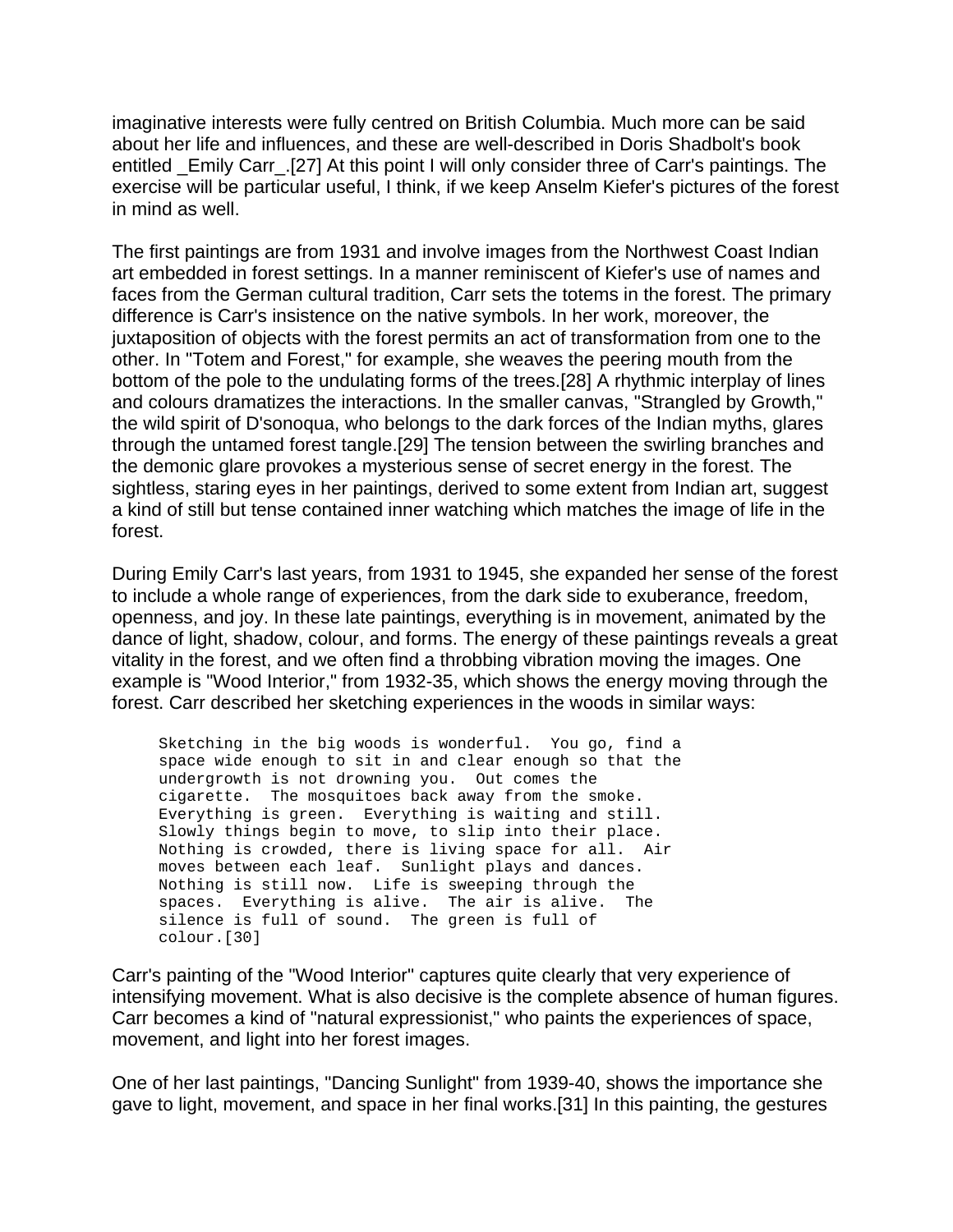of the brush movement almost seem to take over from the conceptual mind. The canvas seems to emerge from the act of painting itself. Here the nervous energy of her brushstrokes fills the space of the forest with light and movement; feathered and swirling strokes of the pigment portray the irresistible vibrancy of the forest. Carr in these last paintings develops affinities with other "natural expressionists" from art history, from Kiefer to Grunewald and El Greco. The entangling vines and branches of Kiefer's art are very similar to the swirling, light-filled branches and foliage of Carr's. The primary difference, of course, is Kiefer's emphasis on German cultural history, which give his work a far more haunted and deathly quality.

To summarize: the images of the forest from the German, American, and Canadian traditions can be grouped into instances showing certain family resemblances. German representations portray the mind-numbing conventions and the terrible disasters of human history, both real and mythic. These images represent the forest as a site under extreme pressure, no longer real in itself. American representations, by contrast, highlight the utopian possibility of the forest and its liberating potential. And finally, Canadian images extend from the sombre, threatened sense of Northrop Frye's and Margaret Atwood's victimized, garrisoned perspectives to the vitality and swirl of the forest in Emily Carr's paintings.

There are two points to make about these cultural representations. First, it should be clear from my sampling that very different perspectives have emerged. My suggestion for forestry policy makers is that they take advantage of the uncertainties provided by postmodern thought, and use the images offered by artists from various tradition to develop new, more imaginative and alternative scenarios for dealing with the forest's problems.

My second point is that policy makers, including politicians and business people, ignore the range of cultural images at their own peril. Of course many policy makers are likely to shrug off the insights of artists and others into the problems of the forest. But the recent experiences of B.C. politicians and Fletcher Challenge demonstrate that cultural images are more important than most people have thought. On October 5, the \_Vancouver Sun\_ reported that B.C. Forests Minister Art Charbonneau had "left for Europe on a mission to improve B.C.'s tarnished image as the clear-cutting 'Brazil of the North.'"[32] For B.C.'s forestry practices have come under great criticism in recent in European and American media, from news reporters to film-makers to dramatists. A few days later, however, the \_Sun\_ reported that Fletcher Challenge Canada had just lost a lucrative contract with a British publishing company on the basis of a film about clearcut logging practices in the last remaining temperate rainforests on Vancouver Island. It didn't matter whether Fletcher Challenge had actually done what the film implied--in other words, whether the film told the truth or not. The point is that the film, entitled "Battle for the Trees," suggested that the company had engaged in the cynical destruction of the last ancient, old-growth forests on the island. The loss of the contract cost Fletcher Challenge over 4 million dollars. Clearly, the images we use tell stories about our beliefs, values, and the ways we behave, and it is becoming increasingly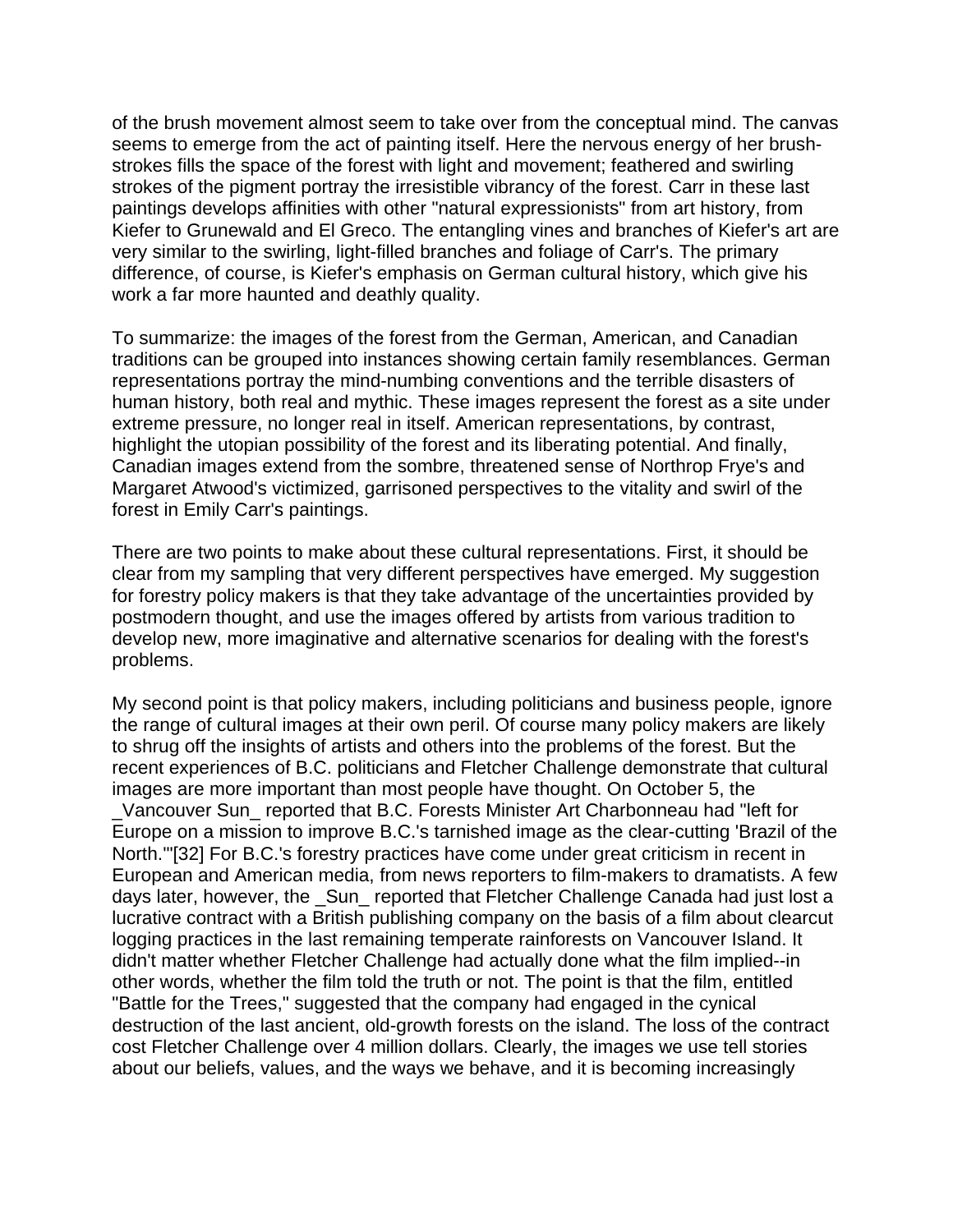important for businesses and politicians to shape their practices into images the public will support.

--------------------------------------------------------------------

## **Notes:**

[1] Consider Mill's comments in the introduction to his essay "On Liberty": "The rules which obtain among themselves appear to them self-evident and self-justifying. This all but universal illusion is one of the examples of the magical influence of custom, which is not only, as the proverb says, a second nature, but is continually mistaken for the first." \_On Liberty\_, ed. Currin V. Shields (Indianapolis: Bobbs-Merrill, 1985) p. 8.

[2] This is Kant's famous "transcendental aesthetic," expressed in German as the "Bedingung der Moglichkeit der Erkenntnis." The phrase occurs for example in the preface to the first edition: "the present Critique...has to discover the sources of this cognition and expose the conditions of its possibility."

[3] Schiller wrote the series of letters "On the Aesthetic Education of Man" in 1793.

[4] For a useful collection of these writings, see the volume edited by Ernst Behler for the German Library: Philosophy of German Idealism, (New York: Continuum, 1987).

[5] See, for example, Juurgen Habermas, The Philosophical Discourse of Modernity, trans. Frederick Lawrence (Cambridge, MA: The MIT Press, 1987).

[6] The notion of the "suspicion of metanarratives" is a theme from Jean-Francois Lyotard, \_The Postmodern Condition: A Report on Knowledge,\_ trans. Geoff Bennington and Brian Massumi, (Minneapolis: University of Minnesota Press, 1984).

[7] This is the argument of, for example, Richard Rorty, in \_Contingency, Irony, and Solidarity,\_ (New York: Cambridge University Press, 1989).

[8] This quote was taken from Professor Meyer-Abich's comments during discussion at the Conference on Environmental Ethics at U.B.C., in 1992.

[9] Martin Heidegger. Being and Time, trans. John Macquarrie and Edward Robinson (New York: Harper & Row, 1962).

[10] Martin Heidegger, "The End of Philosophy and the Task of Thinking," from On Time and Being,\_ trans. Joan Stambaugh (New York: Harper & Row, 1972), 55-73, 58.

[11] This is a theme from Heidegger's essay Gelassenheit ("Letting Be"), (Pfullingen: Neske, 1959). For more on Heidegger's relationship to ecology, see the article by Charles Taylor: "Heidegger, Language, and Ecology," in \_Heidegger: A Critical Reader,\_ eds. Hubert Dreyfus and Harrison Hall, (Oxford: Blackwell, 1992), 247-269.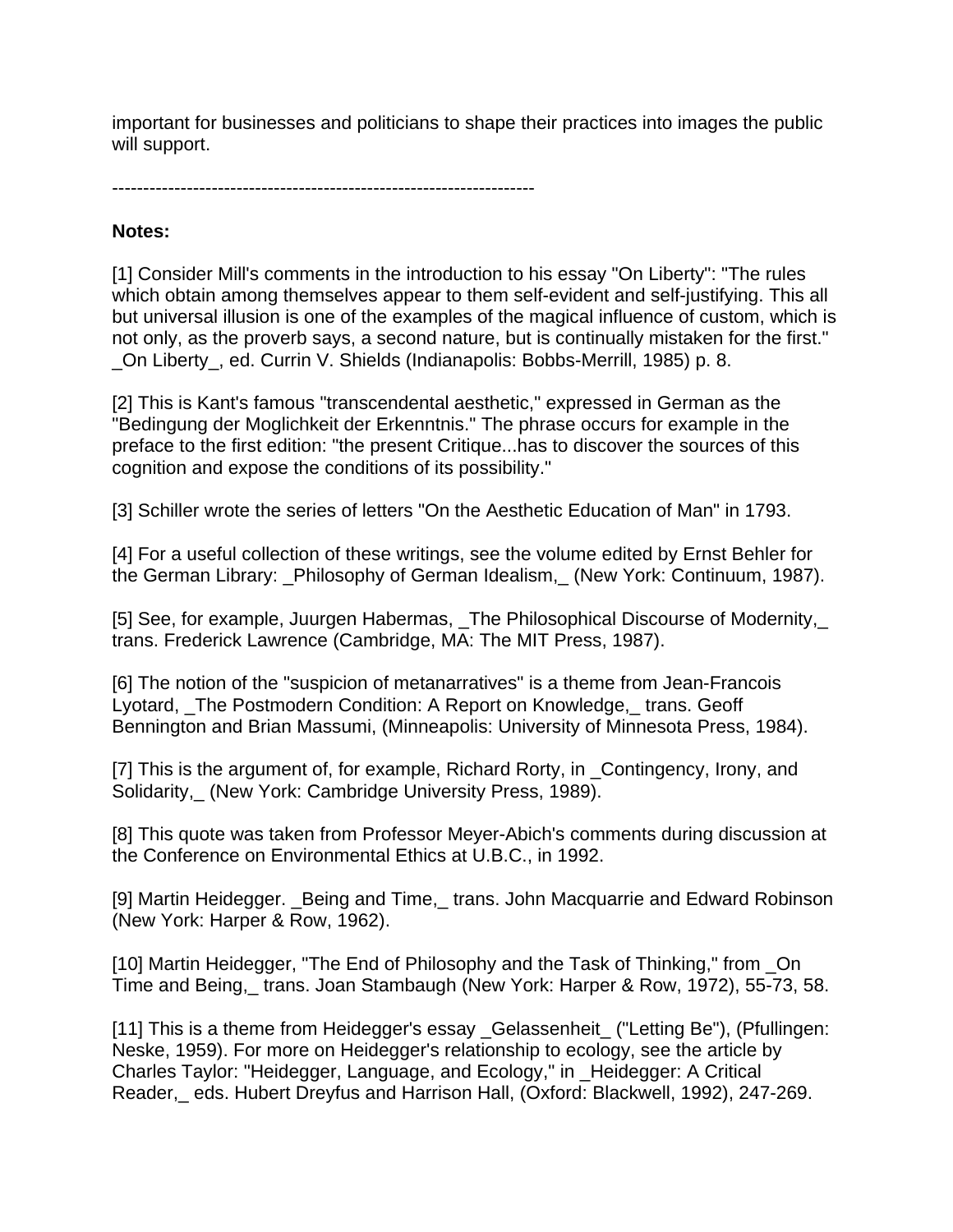[12] Robert Wilson, David Byrne, Heiner Muller, \_The Forest,\_ (Berlin: Theater der Freien Volksbuhne, 1988).

[13] The Forest, 41.

[14] The references to Kiefer's works are from the catalogue by Mark Rosenthal, \_Anselm Kiefer\_, (Philadelphia: Philadelphia Museum of Art, 1987). "Varus" is shown on page 50 and discussed on page 51.

[15] Anself Kiefer, 51-55.

[16] Kiefer, 138-140.

[17] Elfriede Jelinek, "Der Wald," from the anthology \_Blauer Streusand, ed. Barbara Alms, (Frankfurt/M: Suhrkamp, 1987), 35-40.

[18] "Der Wald," 35. The translation is mine.

[19] Jelineck, "Bild und Frau," \_Blauer Streusand, 121. The translation is mine.

[20] Chris Maser, The Redesigned Forest, (San Pedro: R.& E. Miles, 1988).

[21] The Redesigned Forest, xix-xx.

[22] The Redesigned Forest, 146.

[23] Gary Snyder, \_Turtle Island, (New York: New Directions, 1974), 63.

[24] Turtle Island, 106.

[25] Turtle Island, 107.

[26] Margaret Atwood, Survival. A Thematic Guide to Canadian Literature. (Toronto: Anansi, 1972), 75.

[27] Doris Shadbolt, \_Emily Carr.\_ (Vancouver/Toronto: Douglas & McIntyre, 1990).

[28] Shadbolt, 138.

[29] Emily Carr, 138.

[30] Emily Carr, 180-181.

[31] Emily Carr, 198.

[32] \_Vancouver Sun,\_ 5 October, 1992, B1.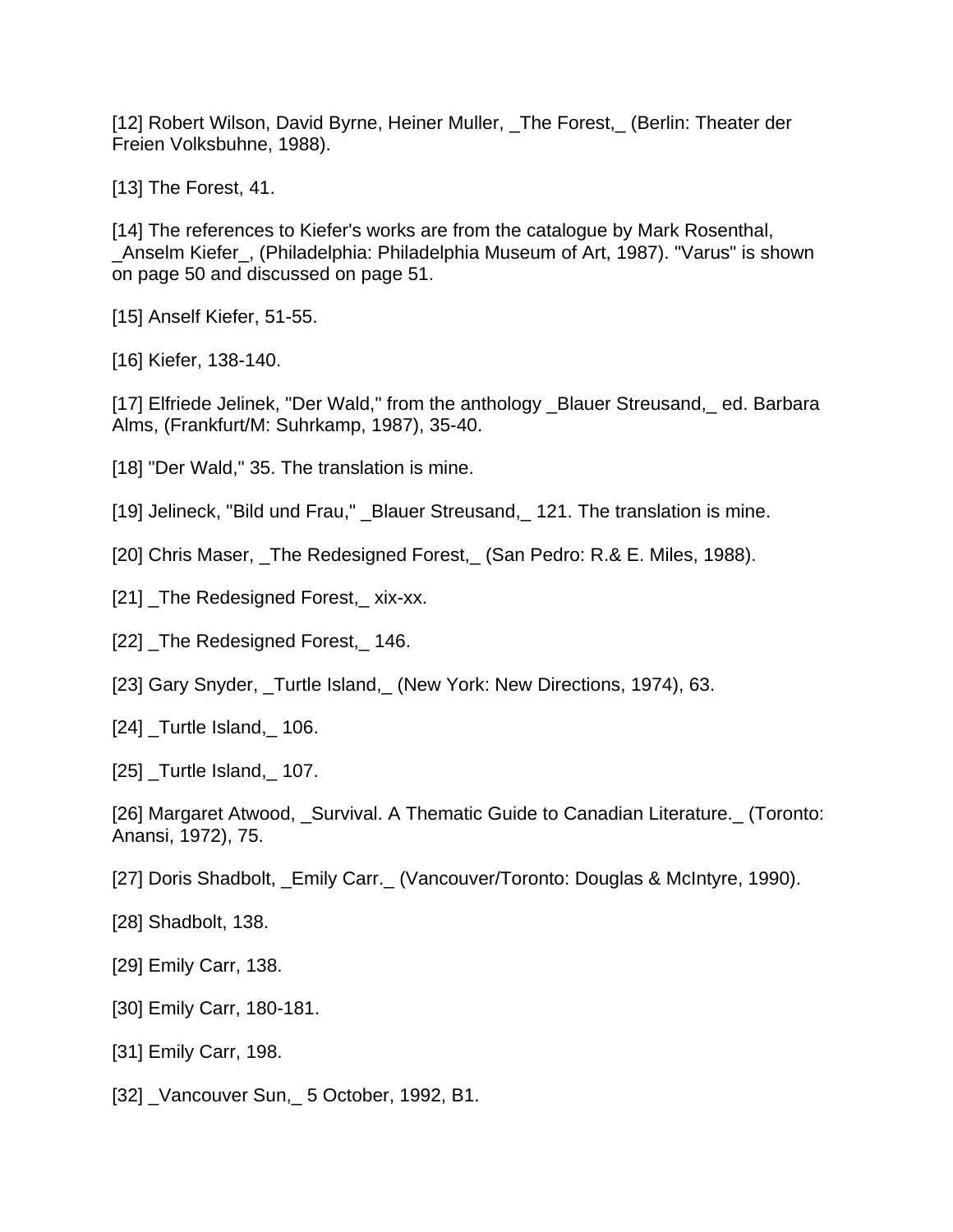--------------------------------------------------------------------

#### **References**

Atwood, Margaret. \_Survival. A Thematic Guide to Canadian Literature.\_ (Toronto: Anansi, 1972).

Behler, Ernst. \_Philosophy of German Idealism.\_ (New York: Continuum, 1987).

Habermas, Juurgen. The Philosophical Discourse of Modernity, trans. Frederick Lawrence (Cambridge, MA: The MIT Press, 1987).

Heidegger, Martin. \_Being and Time,\_ trans. John Macquarrie and Edward Robinson (New York: Harper & Row, 1962).

-----. "The End of Philosophy and the Task of Thinking," from On Time and Being, trans. Joan Stambaugh (New York: Harper & Row, 1972), 55-73, 58.

-----. \_Gelassenheit\_ ("Letting Be"), (Pfullingen: Neske, 1959).

Jelinek, Elfriede. "Bild und Frau," in \_Blauer Streusand,\_ ed. Barbara Alms, (Frankfurt/M: Suhrkamp, 1987) Translated by the author.

-----. "Der Wald," also in Blauer Streusand.

Kant, Immanuel. \_A Critique of Pure Reason.\_

Lyotard, Jean-Fran‡ois. The Postmodern Condition: A Report on Knowledge, trans. Geoff Bennington and Brian Massumi, (Minneapolis: University of Minnesota Press, 1984).

Maser, Chris. The Redesigned Forest, (San Pedro: R.& E. Miles, 1988).

Meyer-Abich, Klaus Michael. "Do nonhuman beings share in human personality." presented at Environmental Ethics, Sustainability, Competition, & Forestry." October 23, 1992.

Mill, J.S. \_On Liberty,\_ ed. Currin V. Shields (Indianapolis: Bobbs-Merrill, 1985)

Rorty, Richard. \_Contingency, Irony, and Solidarity,\_ (New York: Cambridge University Press, 1989).

Rosenthal, Mark. \_Anselm Kiefer,\_ (Philadelphia: Philadelphia Museum of Art, 1987).

Schiller, Friedrich. "On the Aesthetic Education of Man", 1793.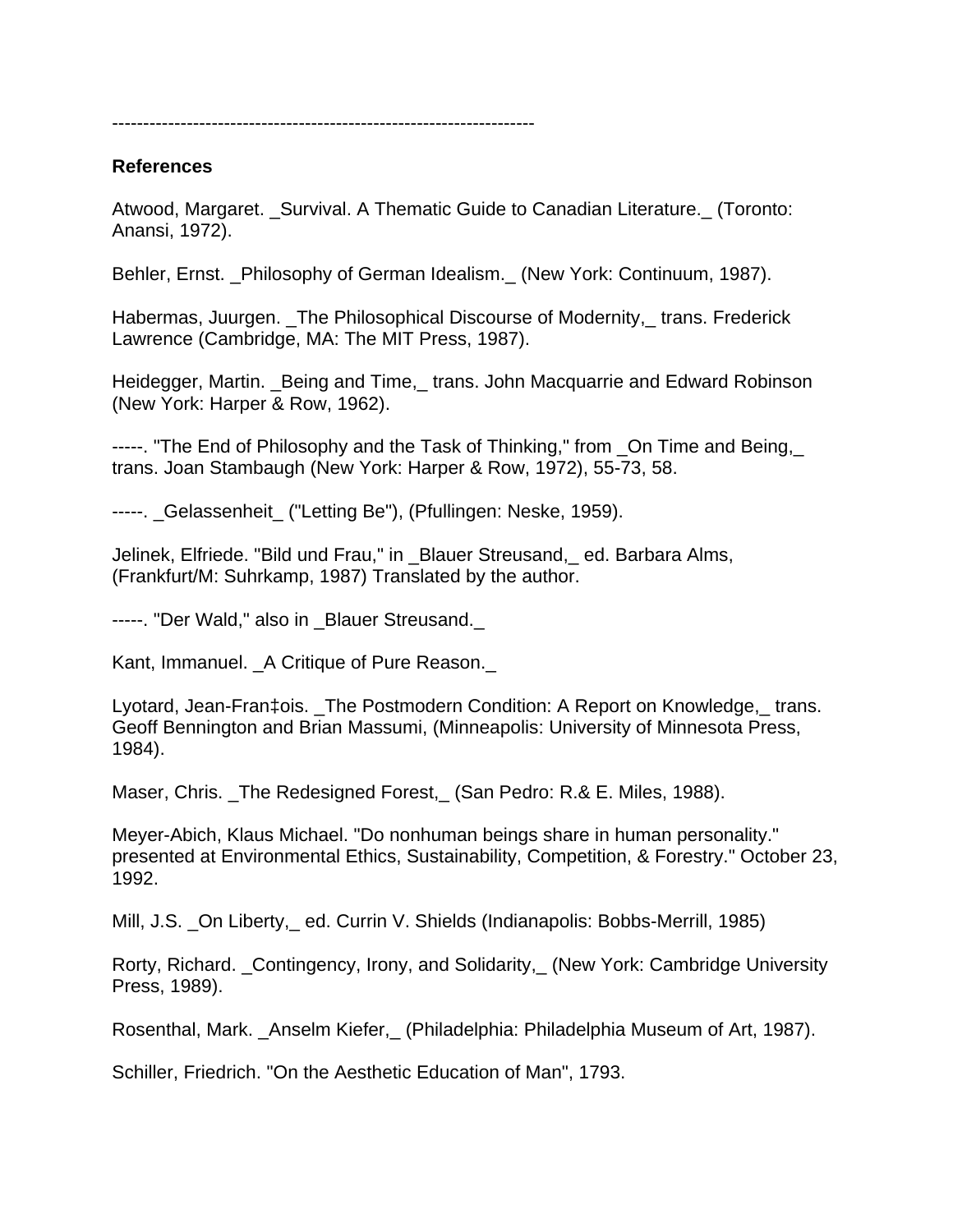Shadbolt, Doris. \_Emily Carr.\_ (Vancouver/Toronto: Douglas & McIntyre, 1990).

Snyder, Gary. Turtle Island, (New York: New Directions, 1974).

Taylor, Charles: "Heidegger, Language, and Ecology," in \_Heidegger: A Critical Reader,\_ eds. Hubert Dreyfus and Harrison Hall, (Oxford: Blackwell, 1992), 247-269.

Wilson, Robert, David Byrne, and Heiner Muller. The Forest, (Berlin: Theater der Freien Volksbuhne, 1988).

Back to Table of Contents...

**SUSTAINABLE DEVELOPMENT: WHAT DO WE OWE TO FUTURE GENERATIONS?**

#### **1992 Dr. Thomas Hurka**

The Concept of "sustainable development," especially as proposed in the Brundtland Commission report Our Common Future, is an attempt to balance two moral demands. The first demand is for "development," including economic development or economic growth. It arises mainly from the interests of people in developing countries, whose present poverty gives them a low quality of life and calls urgently for steps to improve that quality of life. The second demand is for "sustainability," for ensuring that we do not mortgage the future for the sake of gains in the present. It arises from the interests of people in future generations, who will need, if they are to have a reasonable quality of life, non-renewable resources, access to unspoiled wilderness, and a healthy biosphere.

As the Brundtland Commission recognizes, these two moral demands can conflict. In fact, economic growth or development is a prime source of threats to the natural environment. But the Commission believes the demands can be balanced, that policies can be found that satisfy both to a reasonable degree, or that, in the oft-quoted words, "meet the needs of the present without compromising the ability of future generations to meet their own needs."[1] Critics of the Commission are less sanguine on this point. Environmentalist critics claim that to include any reference to "development" in a moral ideal is to compromise fatally one's commitment to environmental protection; "sustainable development," they say, is not a balancing act, but an oxymoron. Probusiness critics, on the other hand, contend that the restraints on economic activity proposed in the name of "sustainability" will have unacceptably high costs in forgone growth and prosperity.

Much discussion of the Brundtland Commission has focused on this issue of the coherence of its central ideal. But the discussion has tended to take for granted the Commission's formulation of the ideal and of its component moral demands. These formulations, however, are vague: there are different things that could be meant by a concern for the "needs of the present" or the "needs" of future generations. I propose to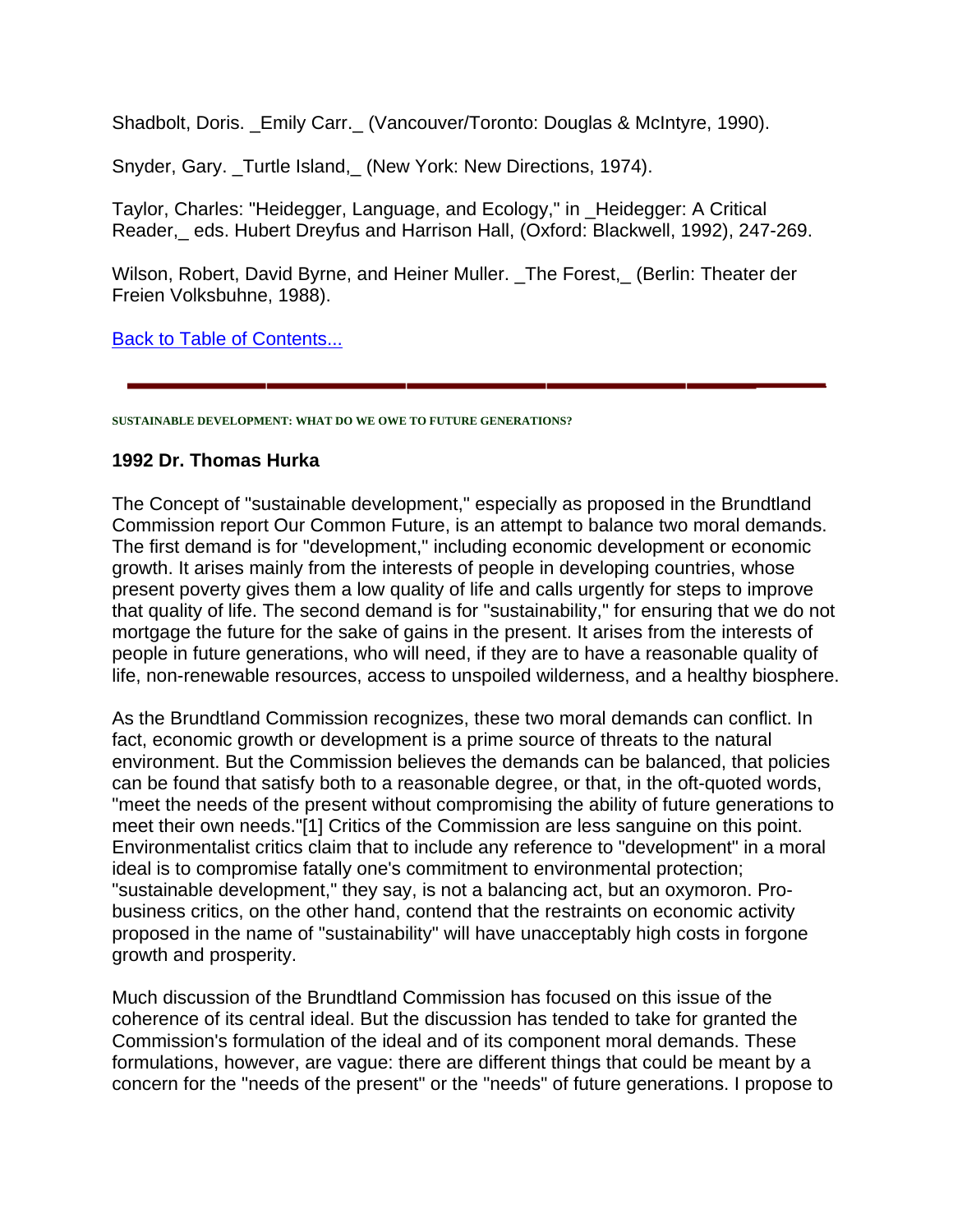explore this philosophical issue further, and, especially, to ask what exactly we may owe to future generations under the heading of "sustainability."

First, however, we should note that, although they can conflict, the two moral demands behind the concept of sustainable development have a parallel basis. The Brundtland Commission starts from the assumption that the needs of others place moral demands on us: if someone is ill or in pain, or, more generally, has a low quality of life, and we are able to improve their quality of life, we have a moral duty to do so. The Commission assumes what we can call an "ethic of outcomes." It assumes that we have a duty to produce good outcomes for people, or to prevent bad outcomes, no matter what the cause of the bad outcome would be. And it also holds that this duty is not extinguished by distance in space or time. That a person in need lives on another continent does not remove our duty to relieve their need; suffering a thousand miles away is as real as suffering here and should figure as much in our moral deliberations. Analogously, that a person will live in another generation or another century does not remove our duty to care about their need. The English philosopher Henry Sidgwick held it as a moral axiom that "the mere difference of priority or posteriority in time is not a reasonable ground for having more regard to the consciousness of one moment than to that of another."[2] He was referring initially to the choices we make about our own lives, and saying that a rational person will not prefer a smaller present pleasure to a greater pleasure in the future. But the same principle applies to a duty concerning other people. Suffering a hundred years hence will be as real then as present suffering is now, and calls in the same way for steps to prevent it. Like the duty to people in developing countries, the duty concerning future generations arises when an ethic of outcomes is combined with a principle of impartiality: impartiality with respect to spatial location in the one case, and to temporal location in the other.

This, then, is the abstract basis of the Commission's concern for sustainability. And the commitment to temporal impartiality is reflected in the Commission's balancing of the "needs of the present" with the "needs" of future generations, or in the implicit assumption that the two sets of needs have equal moral weight. There are, however, different interpretations of an equal concern for generations, or different forms that a temporally impartial concern for needs or interests can take. I want to consider three, both as elaborations of the Brundtland Commission and as moral views worth evaluating in their own right.

The first view takes temporal impartiality to require giving equal weight to equal gains in well-being, or in people's quality of life, at all times in history. We have a rough sense of what a good quality of life for humans consists in, and can make at least rough judgements about when people's quality of life has been increased or decreased and by how much. The first view says we should weight these increases impartially with respect to times, and in particular should not prefer a smaller increase in present well-being to larger increases in the future. We should try instead to maximize the sum of increases in well-being across times, or the total surplus of good over evil in all human lives, counting future lives equally against those in the present.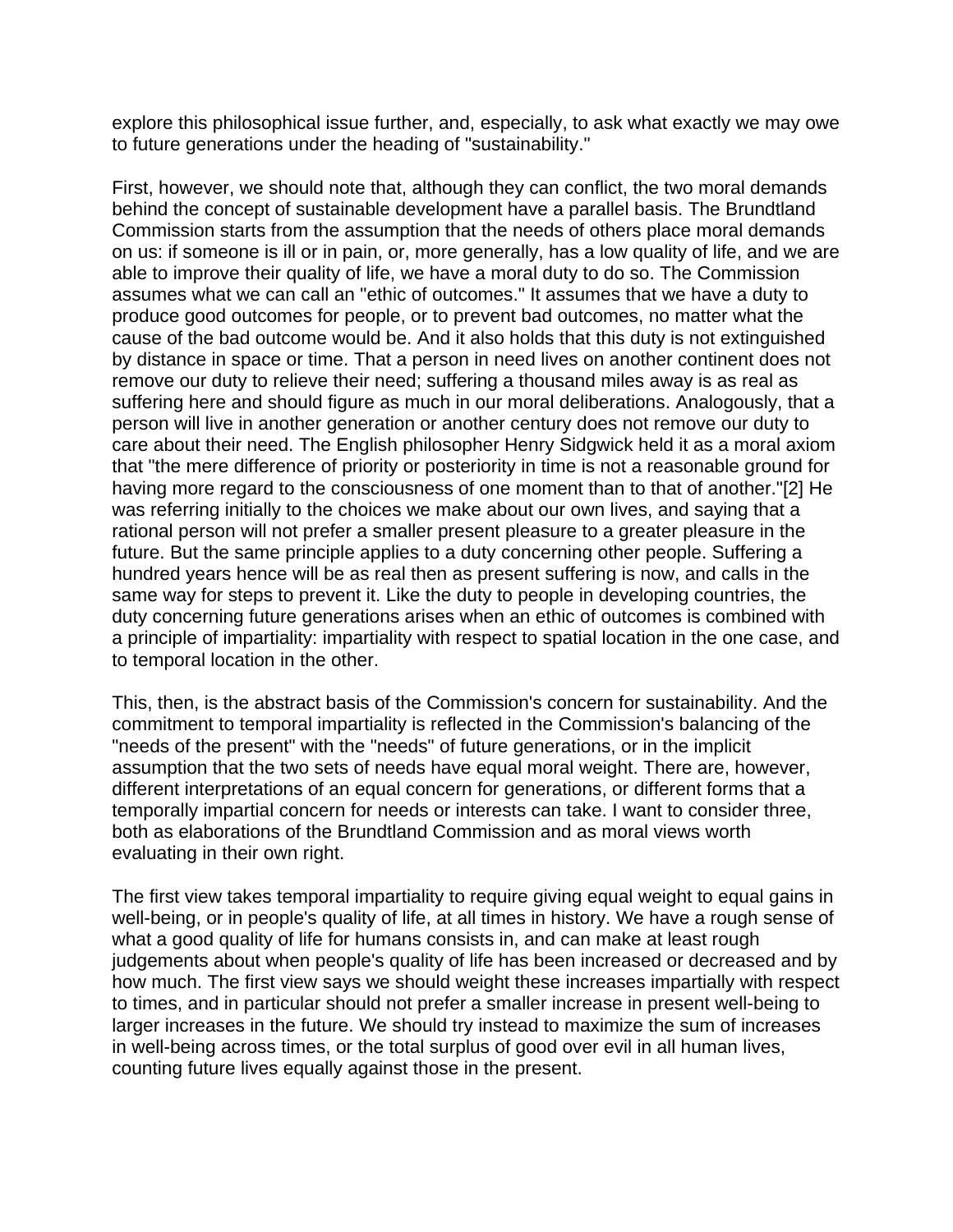This view applies the structure of utilitarianism to the duty concerning future generations and can therefore be called utilitarianism about future generations. It holds, with Jeremy Bentham, that "each is to count for one and no on for more than one," in the sense that a unit gain in quality of life for one person counts no more nor less than a unit gain for another. Our moral goal should always be to produce the greatest total of such gains, no matter by whom they are enjoyed.

Utilitarianism has been extensively discussed by philosophers, and many objections have been raised against it. Two objections are especially relevant here. First, utilitarianism is an extremely, even excessively demanding moral view. If we have a duty always to bring about the best outcome, then any time we can increase the wellbeing or others or ourselves--that is, just about any time--we have a moral duty to do so. There is no moral time off, no moral relaxation, no such thing as a moral holiday. We are always duty bound to be sacrificing something for the sake of benefits elsewhere. Second, utilitarianism can favour unequal distributions of well-being, and in particular can impose severe deprivations on the few for the sake of gains for the many. Given its interpretation of impartiality, utilitarianism will count the deprivations of the few as a moral cost, but if they produce benefits for enough other people this cost will be outweighed and even a severe inequality can be on balance approved.

These two objections come together when utilitarianism is applied to future generations. If the quality of life improves through time, because of economic growth and technological innovation, then the worst-off generations in history are the earliest generations. But they have a very demanding duty to make sacrifices for future generations, for example, by investing rather than consuming resources. Each such sacrifice will lower their well-being, which gets counted as a loss in the utilitarian calculation. But it will raise the base-level of well-being from which the next generation starts, which will raise the base-level for the next generation, and so on. And the sum of these benefits into the distant future will surely outweigh the initial costs of producing them. The earliest generations, despite their comparatively low quality of life, have a stringent duty to sacrifice their quality of life for the sake of people who no matter what will be far better off then they.

Some philosophers, feeling the force of these objections, have proposed replacing utilitarianism about future generations with a different, \_egalitarian\_ view. This view cares not just about the sum of benefits across generations but also about their equitable distribution, or about intergenerational equality. We do not sacrifice the worstoff generation for better-off generations, but aim in some way at equality of condition among them.

This egalitarian view can take several forms, but an attractive version has been proposed by Brian Barry. He says that each generation has a duty to pass on to its successors a total range of resources and opportunities that is at least as good as its own.[3] In a sense, "noblesse oblige." Those generations that enjoy favourable conditions of life must pass on similar circumstances of life to their successors; generations who are less fortunate have no such stringent obligation.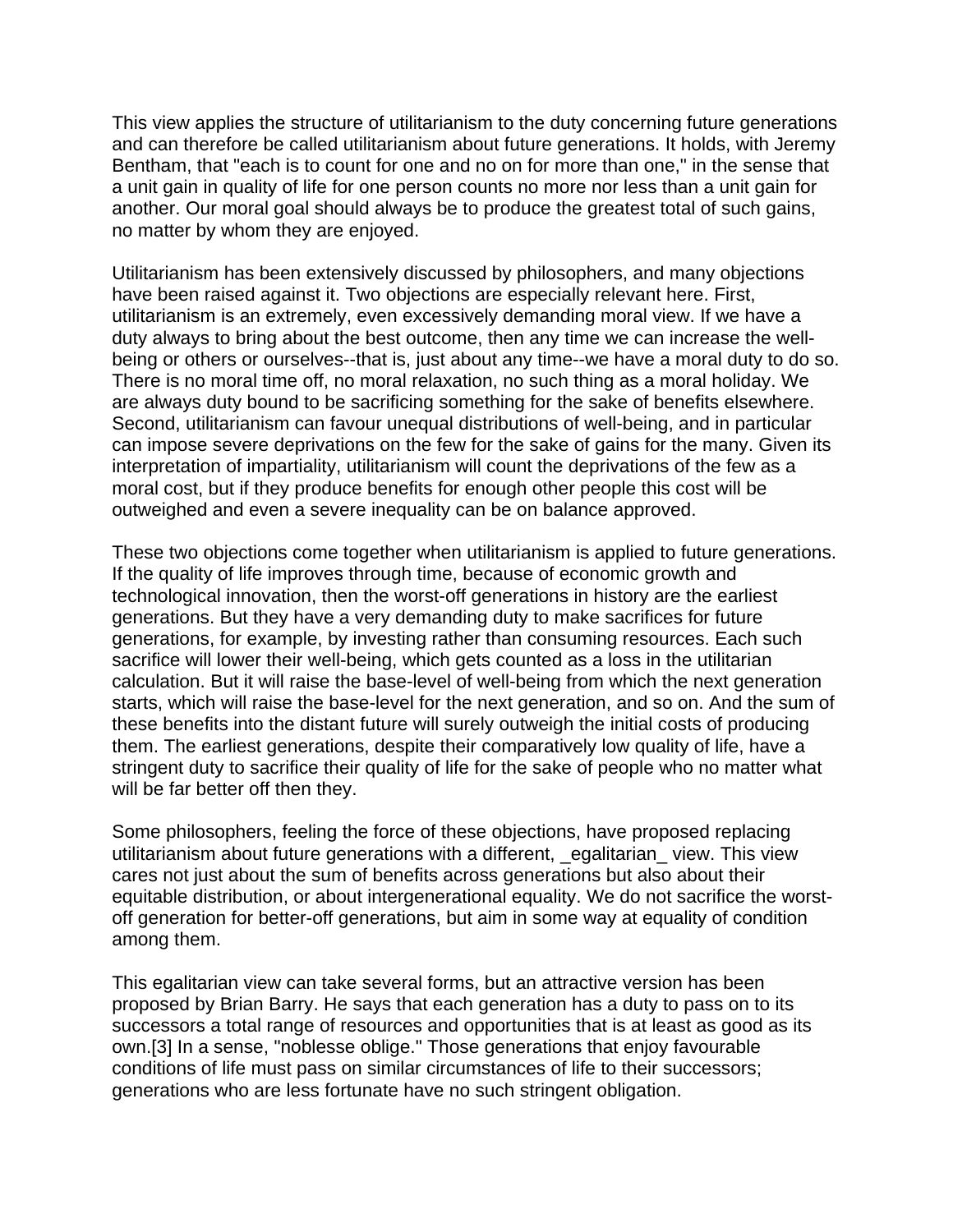Several points are of note about Barry's view. First, it characterizes our duty concerning future generations not in terms of their well-being or quality of life but in terms of their range of opportunities. This reflects a general view, shared by Barry and many philosophers, that the subject-matter of justice is always opportunities. If we leave successor generations the opportunity for a high quality of life but they misuse it--if they squander the resources we have left them--that is their fault, not ours, and does not mean that we have failed in our duty. Leaving sufficient opportunities was the whole of our duty; using the opportunities well is theirs. Second, the view's reference to a "total range" of opportunities allows variations in how the duty is fulfilled at different times in history. Early generations may pass on a large stock of non-renewable resources and limited technology; later generations, having depleted some resources, may compensate by passing on more advanced technology and a larger stock of capital. The talk of a range of opportunities allows trade-offs between different sources of opportunities: resources, technology, capital investment, environmental quality. What is required of each generation is just that it pass on a total package of opportunities that is comparable to its own, whatever the exact composition of this package may be.

As so understood, the egalitarian view has several attractive features. It does not require large sacrifices by the earliest generations; on the contrary, it never requires a generation to sacrifice for the sake of people who will be better off than they. And the view seems close to some of the intentions of the Brundtland Commission. Utilitarianism about future generations fits at best the abstract idea of impartiality with respect to times, but the egalitarian view fits the specific language of "sustainable development." Thus, the term "sustainable" suggests a process that continues at a constant level through time. This is precisely what happens if each generation passes on an equal range of opportunities to its successors: a level of opportunities is achieved and then sustained through time. And the view's focus on opportunities fits the Commission's talk of "development": what is sustained is not quality of life as such, but the economic and other activity that permits quality of life. What sustainable development ensures, in the Commission's words, is the "ability of future generations to meet their own needs"; again, what is passed on is only opportunities. Finally, the egalitarian view has a broader moral appeal, deriving from fundamental ideas quite different from the Commission's own. One can accept it for something like the commission's reasons, or on a quite different basis. Let me explain.

I have said that the Brundtland Commission assumes an ethic of outcomes, which says we must respond to people's needs however those needs were created, or promote good and prevent evil whenever we can do so effectively. But there is a more restricted general view that Peter Danielson has called an "ethic of responsibility."[4] According to this more restricted view, we are not bound to solve all the problems of the world; our duty is only to avoid creating problems. We must not be responsible for evil to others: we must not harm others, and if we have harmed them we must repair the damage. But if harm befalls them from some other source, it is not incumbent on us to intervene. It might be nice and even admirable of us to do so, but we violate no duty if we prefer to concentrate on our own lives, interests, or families.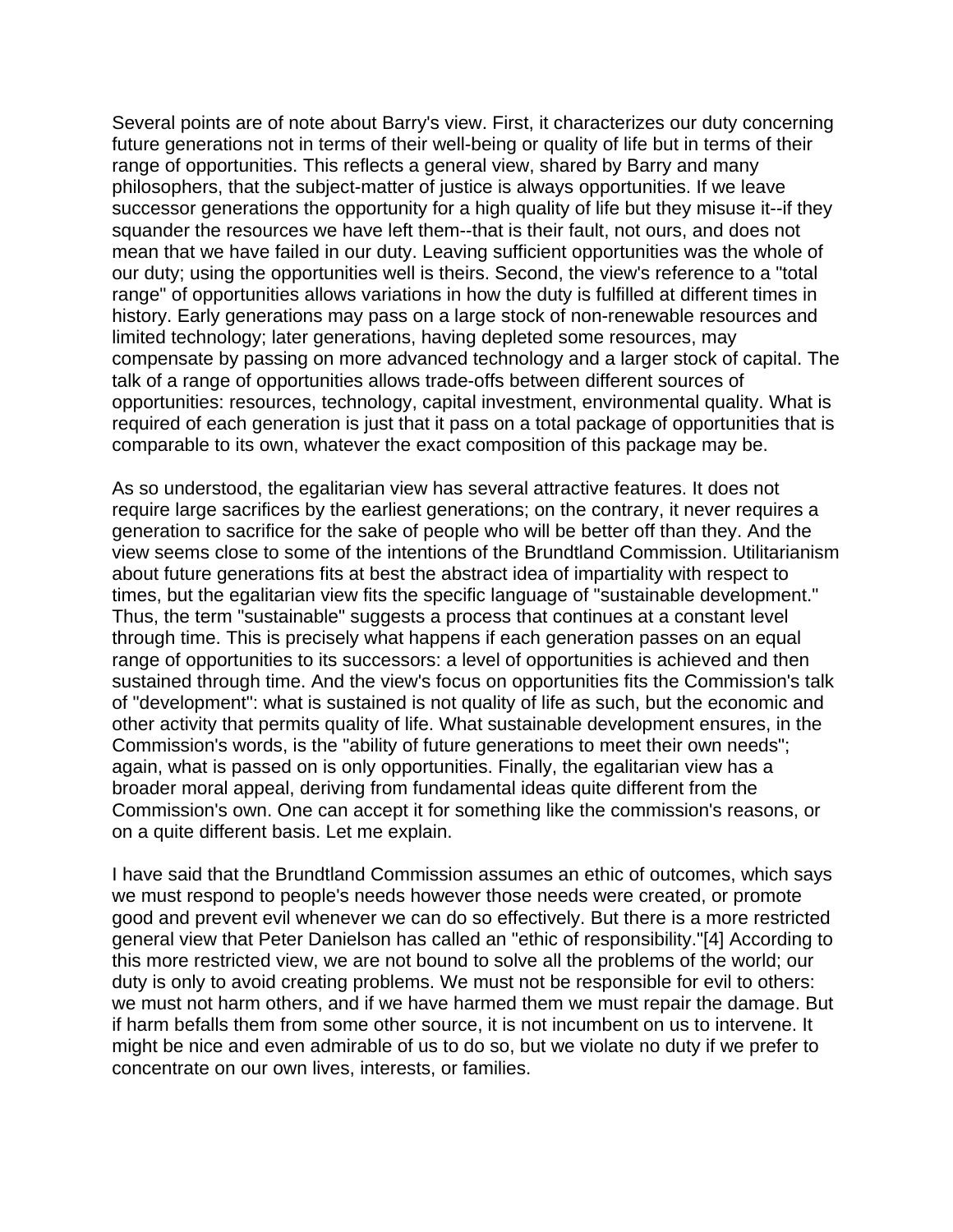This ethic of responsibility diverges sharply from the ethic of outcomes when it is applied to our duty concerning people in developing countries. It says we must not harm these people, and if we have harmed them in the past, say, by colonial exploitation, we must make up for this. But if their poverty has some other cause--exploitation by a country other than our own, or a lack of natural resources, or their ancestors' failure to invest or develop technology--we have no duty to relieve it. Their needs may be real, but they make no ethical claim on us.

But the two views do not diverge so sharply when applied to our duty concerning future generations. The ethic of responsibility says we must not harm future generations, or make them worse off than they would have been had we not affected their lives. But we do this, it seems, if we make them no worse off than had we not intervened between the previous generation and them. And we do this if we pass on a range of opportunities that is equal to the one we received. The ethic of responsibility, in other words, coincides, at least in current conditions, with Barry's version of an egalitarian ethic of outcomes concerning future generations.

The reference to "current conditions" is essential here, for there are imaginable circumstances in which the two views diverge. Imagine that some natural process is under way that will make future conditions of life less favourable than they are today. Imagine, for example, that global warming is occurring not because of human activities but because of some natural process such as changes in the earth's position relative to the sun. An egalitarian version of the ethic of outcomes says we must take steps to minimize the effects of this process. The range of opportunities we pass on must contain extra elements to make up for the opportunities that will be lost because of global warming. The ethic of responsibility rejects this claim. If the global warming is not our fault--if it has natural causes--we have no duty to counteract it.

These imaginable circumstances, however, are not our own. There is not now any, nor we do not know of any, natural process making future conditions worse. Given this, Barry's egalitarian ethic of outcomes coincides with an ethic of responsibility. This strengthens the appeal of the egalitarian view and may help explain the widespread popularity of an ideal of "sustainability." This ideal can appeal not only to those who accept Barry's particular version of an ethic of outcomes, but also to those who accept the very different ethic of responsibility.

I do not say this to endorse the ethic of responsibility or to suggest that it is employed by the Brundtland Commission. On the contrary, given the Commission's claims about our duty to relieve poverty in developing countries, its general approach is clearly that of an ethic of outcomes. Because of this, I will continue to interpret Barry's view as a version of the ethic of outcomes. Assuming this interpretation, is the egalitarian view the best view of our duty concerning future generations? There seem to be two serious objections against it.

The first objection is the flip side of one of the view's merits. The egalitarian view does not place excessive demands on early generations to make sacrifices for the sake of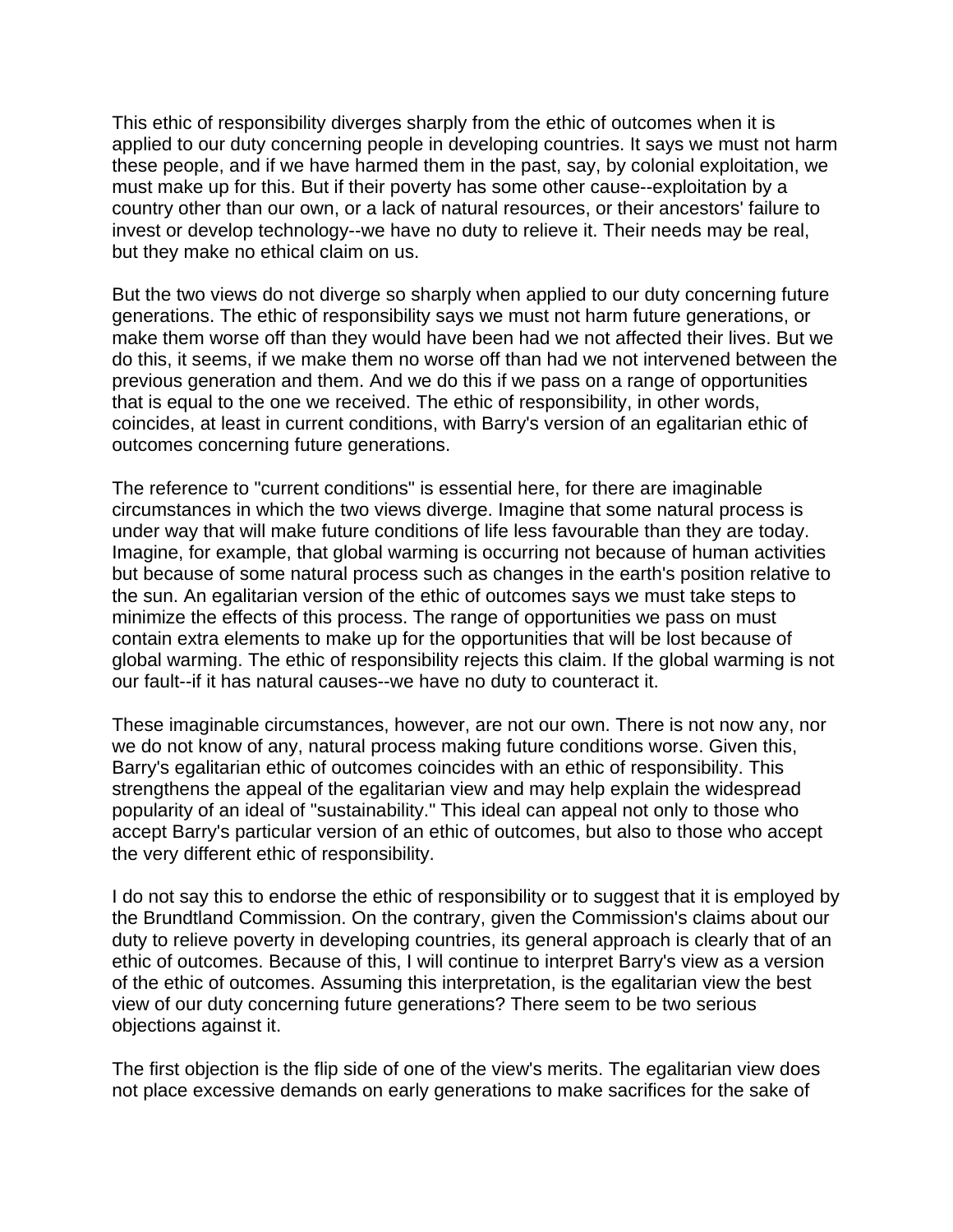later generations, but that is because it places no such demands--early generations need do nothing at all for later generations. Surely this is going too far; surely early generations have some duty to enable their successors to live better than themselves. An ideal of "sustainability," or of a constant level of well-being through time, may be attractive when we imagine it starting from a high level of well-being, but it is not attractive starting from a low level of well-being. There is nothing inspiring about a consistently maintained level of misery. Yet Barry's view allows consistent misery. It finds nothing objectionable in a sequence where the first generation has a very limited range of opportunities and a low quality of life, passes this limited range of opportunities on to its successor, which does the same, and so on. But surely this sequence \_is\_ objectionable. There may not be as stringent a duty to improve conditions for future generations as utilitarianism claims, but surely there is some such duty.

The second objection is a more abstract one about the way all egalitarian views focus on comparative judgements. Imagine that I am well off and you are badly off. Egalitarianism says the reason I should help you is that you are worse off than I. But surely this is not the right reason. The right reason is simply that you are badly off, apart from any comparison with me; it is your condition considered in itself that generates my duty. The egalitarian interest in comparative judgements does not make a practical difference in this case, since it still leads to the right conclusion: that I should help you. But in other cases it does make a difference. Imagine that I am extremely well off and you, though very well off, are still somewhat less well off than I. Egalitarianism says I have the same reason to help you as in the first case: that you are less well off than I. But it is not clear that there is any necessity about helping in this case. If your condition considered in itself is very good, why do I have any duty at all to improve it? Why is your condition, as is, not perfectly satisfactory?

Reflecting on these objections leads to a third view about our duty concerning future generations. This third view says that our duty is not to make the condition of future generations as good as possible, as utilitarianism claims, or even as good as our own, as egalitarianism claims. Our duty is only to make the condition of future generations reasonably good. If we follow utilitarianism and formulate the duty in terms of quality of life, we will say that we have a duty to give future generations a reasonable quality of life. But Barry had persuasive arguments showing that the proper subject-matter of justice is opportunities. If we accept these arguments, we will formulate the third view as saying that each generation has a duty to pass on to its successor a range of opportunities that allows for a reasonable quality of life, or, to put it more briefly, a reasonable range of opportunities. If a generation can pass on a better range of opportunities, one that allows for a more than reasonable quality of life, that may be a nice or even admirable thing to do. But it is not a duty.

This third view rests on an idea for which economists have coined the term "satisficing," meaning "making satisfactory." It says that, in general, rational agents do not strive obsessively for the best possible outcome but are content when they find one that is reasonably good. So I will call this third view the "satisficing" view. It has, I believe, several attractive features.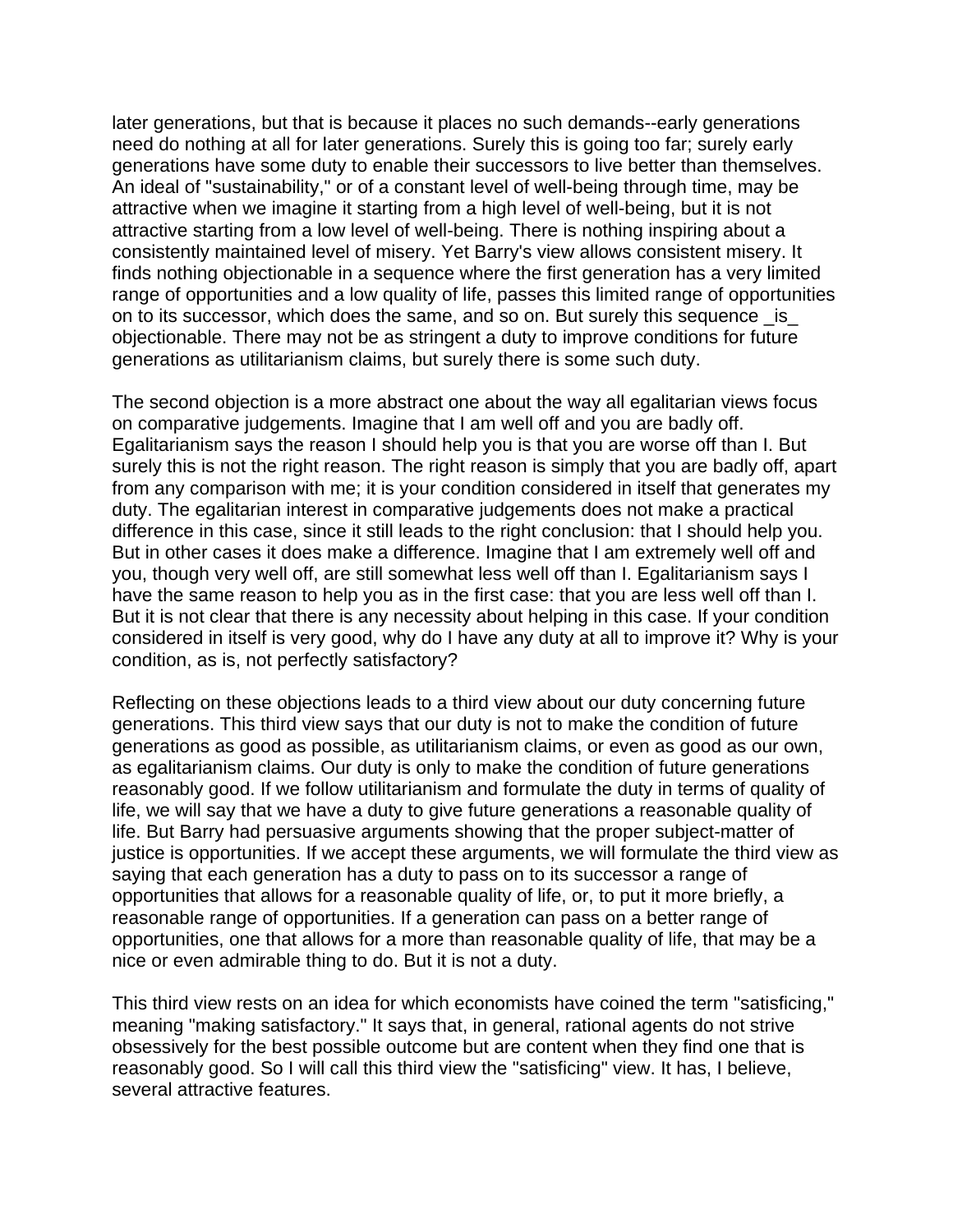First, the view's claims about early generations are intermediate between those of the egalitarian and utilitarian views. Early generations do have a duty concerning later generations; they should help enable their descendants to live lives that are reasonably good. But if their own lives are not reasonably good, they may weigh a concern for their own interests against their duty to their descendants. And this duty is never to make their descendants' lives more than reasonably good; in particular, they are never required to make further sacrifices for a future generation whose range of opportunities will already be more than reasonably good. Second, the view moderates its demands on later generations. Imagine that our present range of opportunities allows us a quality of life that is far more than reasonably good. We do not violate a satisficing duty if we pass on a smaller range of opportunities to our successors, so long as this range is reasonably large. There can be a decline in the conditions of life, so long as they remain above a threshold.

Finally, the satisficing view fits an important part of the Brundtland Commission's language: its talk of "needs," as in "the needs of the present" and enabling "future generations to meet their own needs." We normally contrast people's needs with their wants, or with luxuries, or with things that benefit them but in a less significant or morally compelling way. Needs are not all that matter for a good life, but they come first and have a certain priority. It is natural to define this priority in satisficing terms: people's needs are what must be satisfied if they are to have a reasonably good life, while wants and luxuries allow them an even better life. And needs have priority because our duty to others is only to make their conditions of life reasonably good. To talk of "needs," then, as the Brundtland Commission does, is to talk in what looks like a satisficing way.

If this is right, however, there is a tension between the Commission's talk of "sustainability" and its references to "needs." "Sustainability" suggests a constantly maintained level of well-being through time, and a duty that is violated if there is ever a decline in the conditions of life. But the talk of "needs" allows such a decline: if a wealthy generation's duty to its successors concerns only their needs, it does nothing wrong if it leaves them a little less than its own tremendous range of opportunities. In fact, the talk of "needs" allows a continuous decline in the conditions of life, so long as they remain above some threshold level. I do not suggest that this tension is of great practical or political significance. The problem in the world today is not that people are tempted to sacrifice more than they need to for future generations; it is that they seem oblivious to duties concerning the future. Nonetheless, there is a philosophical question about what the best account of our duty concerning future generations is, and on that question talk of "sustainability" and talk of "needs" conflict. My own view is that the talk of "needs" is primary here: it is future people's condition considered in itself that matters, not its comparison to our own. It is not our "noblesse" that "oblige," but our descendants' possible "pauvrete." So I propose the satisficing view as the best account of both our duty concerning future generations and, despite the need to rename it, sustainable development. It needs just two refinements to be complete.

In their initial formulations, the egalitarian and satisficing views treat generations as wholes; the present generation as a whole has a duty to pass certain conditions of life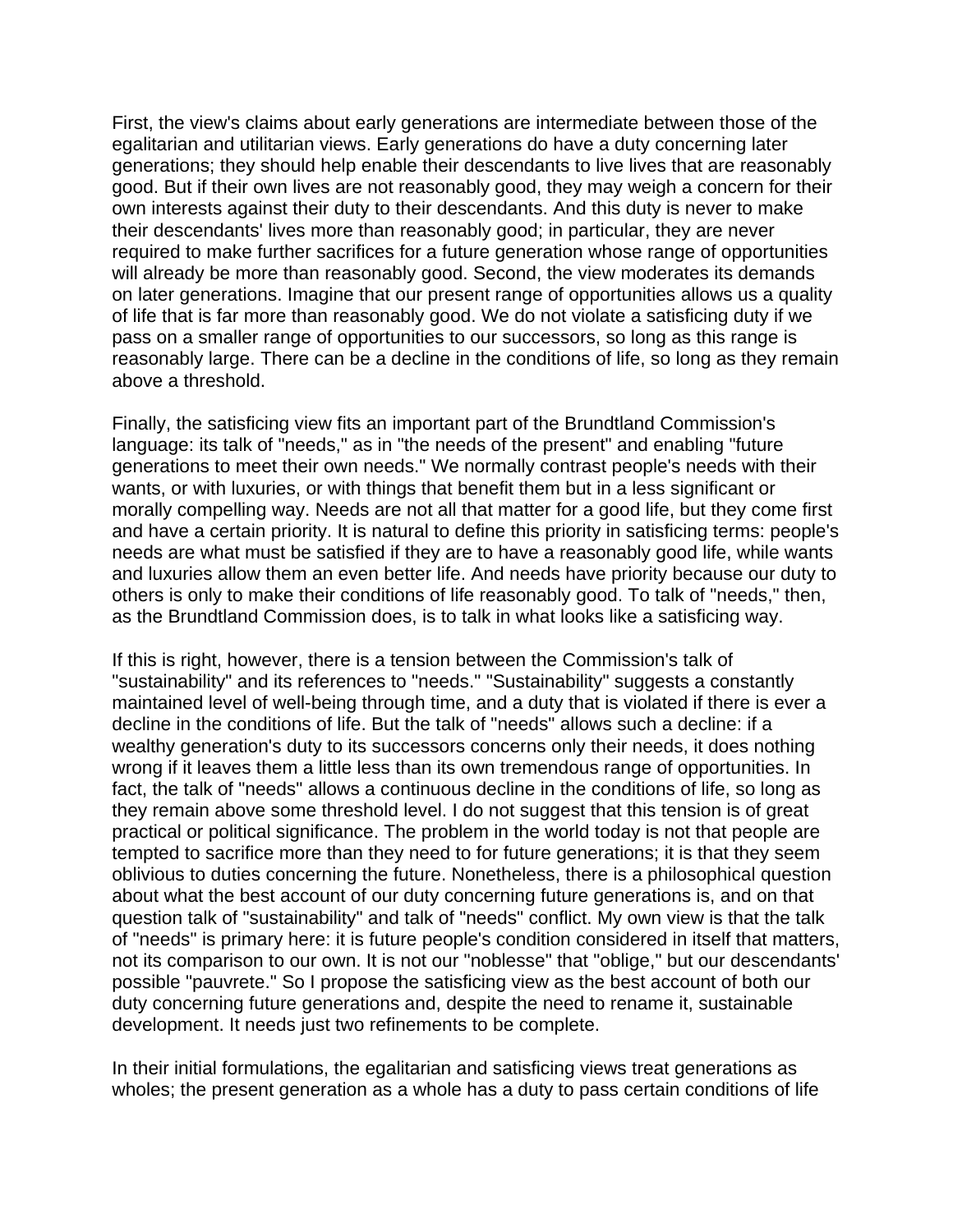on to successor generations as wholes. But generations consist of individuals, and it is these individuals whose conditions of life matter morally. Thus, the demands of satisficing are not satisfied if just some or even a reasonable number of the individuals in a future generation live well; they must all be able to live well. We cannot, acting today, guarantee a proper division of a future generation's conditions of life, but our goal is that all its members can enjoy reasonable well-being.

The second point concerns an issue any complete view of our duties concerning the future must address: population growth and population size. This issue is especially pressing for the utilitarian view. Since this view is concerned with producing the best outcomes possible, it must decide whether producing a larger population is other things equal better than producing a smaller one, and, if it is, how the value of increased numbers weighs against the disvalue of its probable result: a lower quality of life. The egalitarian and satisficing views do not need to address these questions themselves. They seem neutral on the question of whether a larger population is other things equal better, or even whether there is a duty to preserve the human race from extinction. They claim only that, if there will be future people, we owe them certain conditions of life. The views therefore need to be supplemented by claims about the duty (if any) to produce numbers of human lives; perhaps a satisficing view will say there is a duty to ensure that there is a reasonable number of humans in the future, but no duty to create more than a reasonable number. But whatever these supplementary claims say, issues about population size affect the core of the satisficing duty. Since this duty is, as we have just said, to ensure that each member of a future generation enjoys reasonable conditions of life, its demands will be more pressing the more such members there will be. If the numbers in a future generation will be larger, we must pass on a larger total set of nonrenewable resources, capital, and unspoiled wilderness if each individual is to have a reasonable supply. And if we cannot pass on this larger set, and producing the larger population is not a duty, then producing a smaller population is a duty. If we are to avoid violating our duty concerning future generations--to ensure that each can live reasonably well--we must restrain population growth.

To this point I have focused on the "sustainable" half of "sustainable development," and the interpretation of our impartial duty concerning future generations. But the Brundtland Commission also accepts an impartial duty concerning people in developing countries, and the same interpretive options arise for it. Thus, a utilitarian view about developing countries says that we should aim at the greatest sum total of benefits for people in all countries, counting a unit gain in one country no more nor less than in another; an egalitarian view says that developed countries should help developing countries reach a level of opportunities equal to their own; and a satisficing view says that developed countries should help developing countries reach a level of opportunities that is reasonably good. I believe that arguments parallel to those favouring satisficing in the intergenerational case favour it also here in the international case, so the best overall view applies a satisficing principle both across times and across spatial locations: we are all to aim at reasonably good conditions of life both for our own descendants and for people elsewhere. The debate about the coherence of "sustainable development" is then one about whether these two aims are compatible. Critics of the Commission say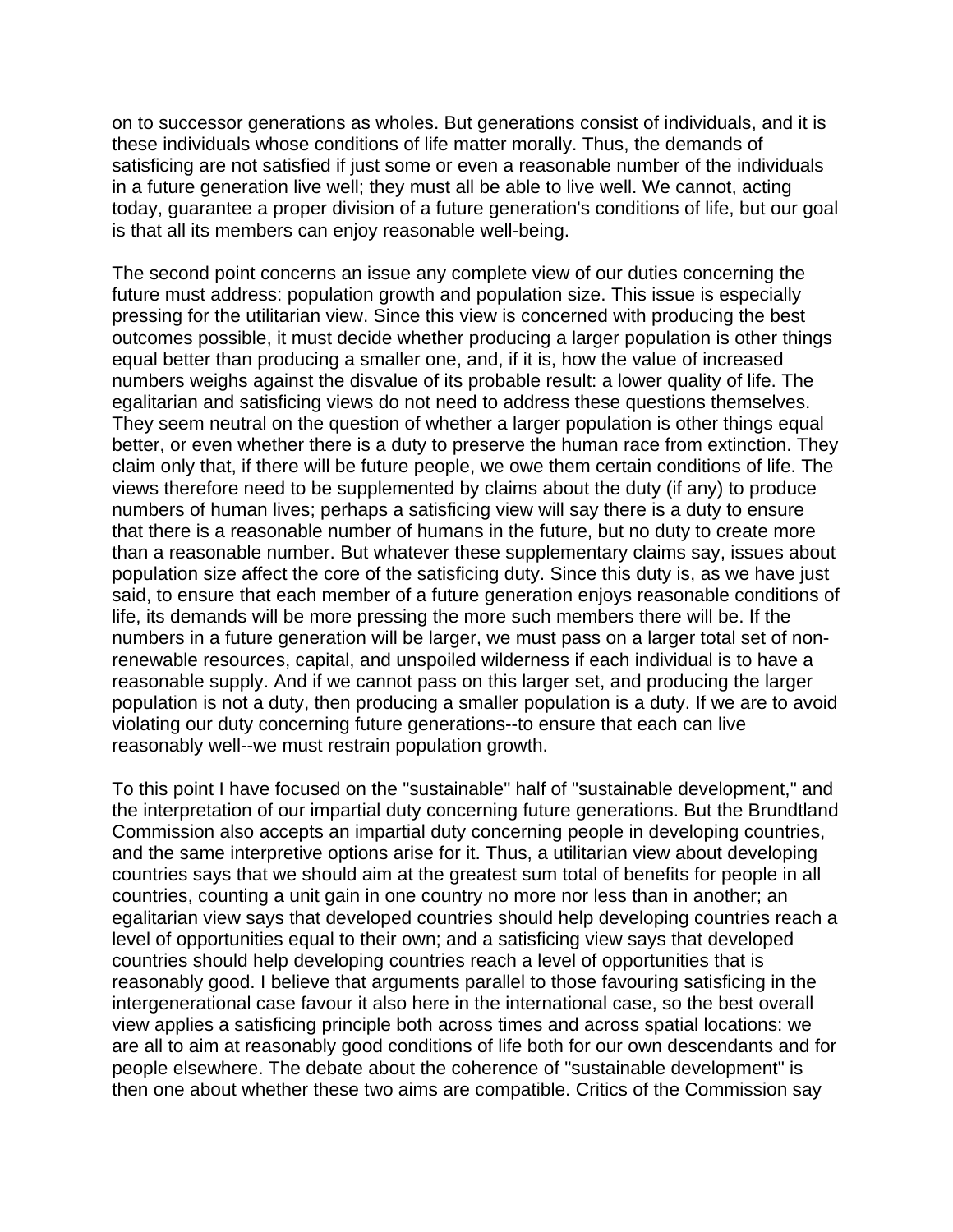they are not: we cannot ensure reasonable opportunities both for our descendants and for people elsewhere now. The Commission believes we can. But the debate is an empirical one, about the possibility of satisfying two parallel satisficing demands, each arising from a satisficing interpretation of an impartial ethic of outcomes.

This, then, is my account of sustainable development. But the theme of this conference is not just sustainable development; it is sustainable development and competitiveness and the relationship between the two. If there is a moral vision implicit in talk of "competitiveness," as the preparatory materials for this conference suggest, is this vision compatible with the ideal of sustainable development?

At the level of theory, I believe the answer must be no. The term "competitiveness" is not normally used by those who have an impartial concern for people in all countries. On the contrary, it usually appeals to those who are competitive, who want their own country to do better than others or who at least care more about their country's doing well than about others' doing well. The promoters of Canadian competitiveness would not think it a good thing if economic developments led to a transfer of wealth from welloff Canadians to poorer people in developing countries; on the contrary, they would deplore this loss of competitiveness. But the ideal of sustainable development as formulated by the Brundtland Commission would applaud this development as helping to meet the needs of those whose needs are most pressing.

A moral vision of competitiveness can embrace part of the ideal of sustainable development, that is, its impartial concern for the future. Thus, we can care about competitiveness in a long- term rather than in just a short-term way, so that we care about competitiveness for Canadians not just now but into the distant future. In managing the British Columbia forests, for example, we can ensure that we do not ravage the forests today for the sake of quick profits, but instead practise sustainable forestry, leaving a resource that our descendants can use and gain employment from in the same way that we do today. This limited concern for sustainability--sustainability just here, for Canadians only--is indeed compatible with a kind of competitiveness, namely long-term competitiveness. In fact, the two concerns seem identical: caring about preserving a range of opportunities for future Canadians seems indistinguishable from caring about Canada's long term competitiveness. But what coincides with long-term competitiveness here is not sustainable development in the full sense of the Brundtland Commission, which requires impartial concern for all people everywhere. In the Commission's words, sustainable development "requires meeting the basic needs of all and extending to all the opportunity for a better life."[5] And it involves economic growth, because "such growth [is] absolutely essential to relieve the great poverty that is deepening in much of the developing world."[6] In comparison with these remarks, the vision of long-term Canadian competitiveness, or any vision of merely local sustainability, seems incomplete and even internally in tension. Sustainable development in the full sense involves two parallel demands of impartiality, across times and across spatial locations. But how can one accept one of these demands but not the other? How can one endorse a concern for future Canadians, accepting that temporal distance does not extinguish moral duties, but reject a concern for non-Canadians, who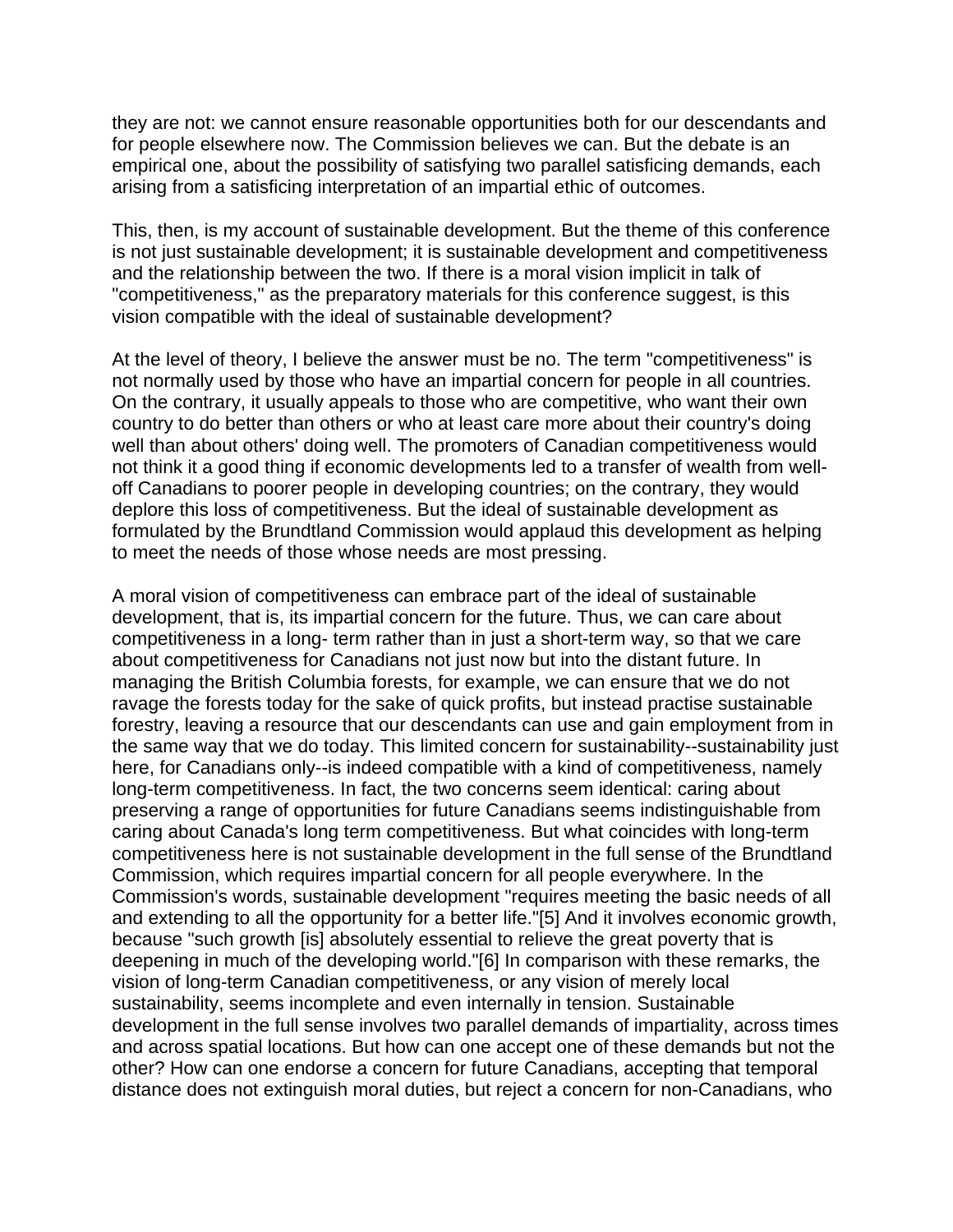are merely spatially distant? Whereas the ideal of sustainable development has an inner coherence, that of local long-term competitiveness seems at odds with itself.

There is a further theoretical difference between competitiveness and sustainable development. I have suggested that we interpret sustainable development as involving a satisficing view, reflected in the Brundtland Commission's talk of "needs." On this view, we have a duty to ensure that others enjoy reasonable conditions of life, but any interests they have beyond this--for example, interests in having mere wants satisfied or in acquiring luxuries--make no claims on us. And what is true of them is equally true of us--any interests we have in mere wants or luxuries have no moral weight. Imagine that we are extremely well off, and that the reduction in our well-being required to satisfy others' pressing needs will still leave us more than reasonably well off. On the satisficing view, the fact that we will suffer this reduction has no moral weight against the demand to satisfy others' needs. It is not that it counts for something but is outweighed by gains to the needy, as on the utilitarian view; it counts for nothing at all.

A satisficing version of sustainable development is therefore an ethic of limits--not just ecological but ethical limits. It holds that no one has any claim to more than a reasonable supply of resources, at least so long as the more pressing demands of others are not satisfied. This ethic of limits is essential, I believe, to the Brundtland Commission's belief that the two component demands in its ideal are compatible. We can satisfy the needs both of people in developing countries and of future generations once we realize that people in developed countries--or at least the wealthiest among them--have no legitimate claim to that share of their resources that is not needed for a reasonable life.

But I see no suggestion of this ethic of limits in the moral vision of "competitiveness." On the contrary, this vision seems to imply a continual striving for material acquisition, a "competition" for wealth and luxury that never ends. This is in stark contrast to an ethic of "needs" that sees no legitimate claim to what is unnecessary for satisfying needs.

I have pointed to two theoretical differences between the moral visions of sustainable development and competitiveness, differences in the fundamental principles that inspire them. But someone may object that the central issue before this conference is not theoretical, it is practical. Sometimes radically different principles can require the very same action; they can give different reasons for doing exactly the same thing. May this not be the case for sustainable development and competitiveness today? May these two different ideals not require the same behaviour in our circumstances now?

I have conceded that a certain concern for sustainability--for local sustainability--is compatible with competitiveness. Managing the British Columbia forests, for example, in a sustainable way will promote, not sacrifice, the long-term competitiveness of British Columbia and Canada. But I have also insisted that local sustainability is not the only concern in the full ideal of sustainable development: that ideal includes an equal concern for people, now and in the future, in developing countries. So the practical question is whether ensuring reasonable conditions of life for these people as well as for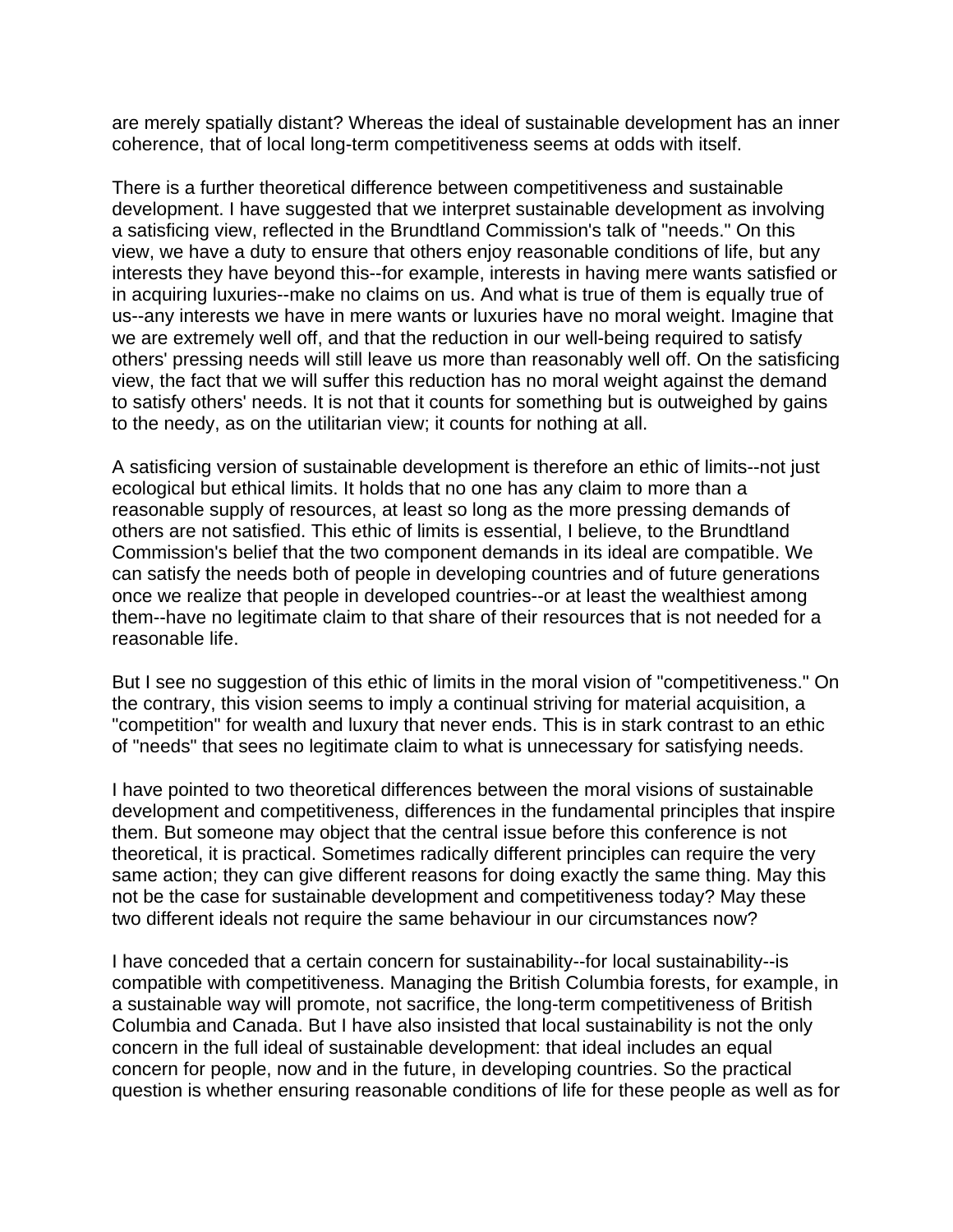our descendants is the best way of promoting our standard of living--not just to a reasonable level but as high as it can go--in Canada.

This is a large question, and I cannot give you all my reasons for answering no. It is, in effect, the ancient philosophical question about the relationship between morality and self-interest: is promoting the good of others the best way of promoting one's own good? It would certainly be nice--it would be wonderful--if this were so, but I cannot see that it is, either in the case of individuals or in that of nations. As I see it, satisfying the needs of people in developing countries, both now and in the future, will require sacrifices by those in developed countries. These sacrifices may not leave them unable to satisfy their needs-- it would be wrong if they did--but they will, in my view, properly require some sacrifice of luxuries, wants, and mere competitiveness.

----------------------------------------------------------------

#### **Notes:**

[1] World Commission on Environment and Development, \_Our Common Future\_ (Oxford: Oxford University Press, 1987), p. 8.

[2] Henry Sidgwick, The Methods of Ethics, (London: Macmillan, 1907), p. 381.

[3] Brian Barry, "Intergenerational Justice in Energy Policy," in D. Maclean and P.G. Brown, eds., \_Energy and the Future\_ (Totawa, NJ: Rowman and Littlefield, 1983).

[4] Peter Danielson, "Personal Responsibility," in H. Coward and T. Hurka, eds., \_Ethics and Climate Change: The Greenhouse Effect.\_ (Waterloo: Wilfred Laurier University Press, 1993) 87-89.

[5] World Commission on Environment and Development, \_Our Common Future\_, p. 8.

[6] Ibid., p. 1.

-----------------------------------------------------------------

#### **References**

Barry, Brian. "Intergenerational Justice in Energy Policy," in D. Maclean and P. G. Brown, eds., Energy and the Future. (Totowa, NJ: Rowman and Littlefield, 1983).

Danielson, Peter. "Personal Responsibility", in H Coward and T. Hurka, eds., \_Ethics and Climate Change: The Greenhouse Effect.\_ (Waterloo: Wilfred Laurier UP, 1993).

Sidgwick, Henry. \_The Methods of Ethics,\_ 7th ed. (London: Macmillan, 1907).